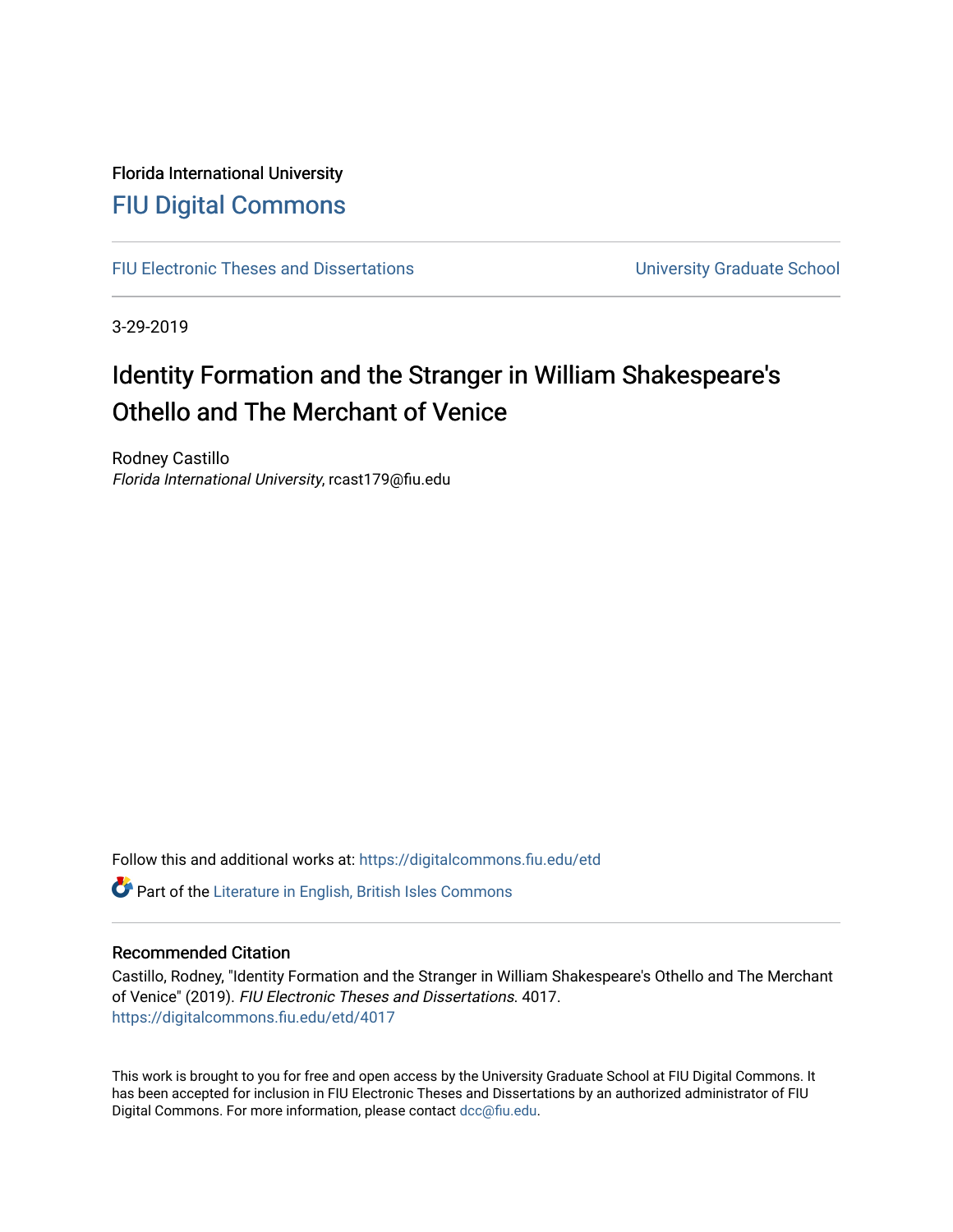FLORIDA INTERNATIONAL UNIVERSITY

Miami, Florida

# IDENTITY FORMATION AND THE STRANGER IN WILLIAM SHAKESPEARE'S OTHELLO AND THE MERCHANT OF VENICE

A thesis submitted in partial fulfillment of the requirements for the degree of MASTER OF ARTS in ENGLISH

by

Rodney Castillo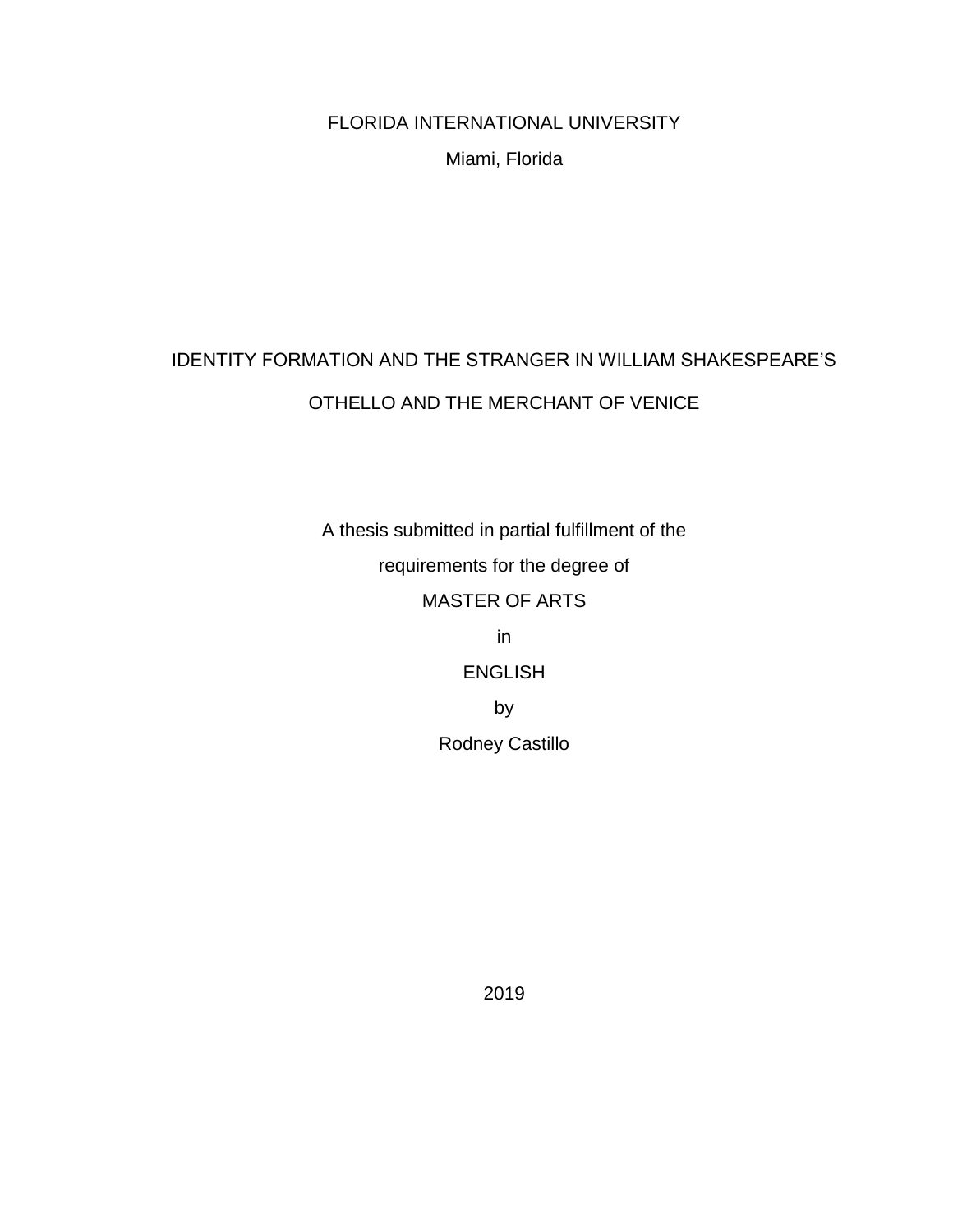To: Dean Michael R. Heithaus College of Arts, Sciences and Education

This thesis, written by Rodney Castillo, and entitled Identity Formation and the Stranger in William Shakespeare's Othello and The Merchant of Venice, having been approved in respect to style and intellectual content, is referred to you for judgment.

We have read this thesis and recommend that it be approved.

Jason Pearl

Asher Milbauer, Co-Major Professor

\_\_\_\_\_\_\_\_\_\_\_\_\_\_\_\_\_\_\_\_\_\_\_\_\_\_\_\_\_\_\_\_\_\_\_\_\_\_\_

\_\_\_\_\_\_\_\_\_\_\_\_\_\_\_\_\_\_\_\_\_\_\_\_\_\_\_\_\_\_\_\_\_\_\_\_\_\_\_

\_\_\_\_\_\_\_\_\_\_\_\_\_\_\_\_\_\_\_\_\_\_\_\_\_\_\_\_\_\_\_\_\_\_\_\_\_\_\_

James Sutton, Co-Major Professor

Date of Defense: March 29, 2019

The thesis of Rodney Castillo is approved.

\_\_\_\_\_\_\_\_\_\_\_\_\_\_\_\_\_\_\_\_\_\_\_\_\_\_\_\_\_\_\_\_\_\_\_\_\_\_\_ Dean Michael R. Heithaus College of Arts, Sciences and Education

Andrés G. Gil Vice President for Research and Economic Development and Dean of the University Graduate School

\_\_\_\_\_\_\_\_\_\_\_\_\_\_\_\_\_\_\_\_\_\_\_\_\_\_\_\_\_\_\_\_\_\_\_\_\_\_\_

Florida International University, 2019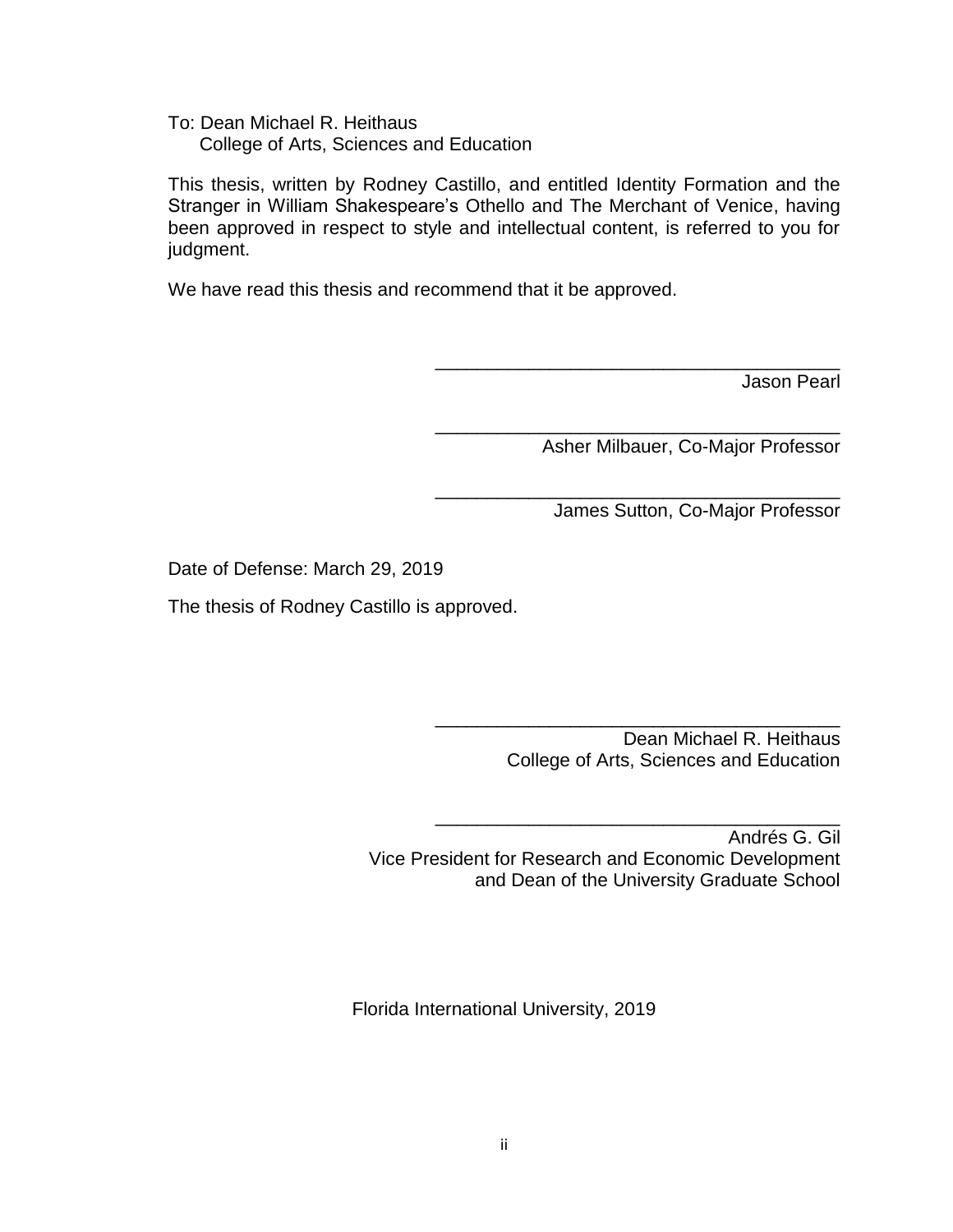#### **DEDICATION**

To my parents Antonio and Marta Castillo, for they chose to endure the plight of the stranger and the hardships of the uprooted, so that their sons could have a better future. Their sacrifice is a debt that I will never be able to repay, and their love remains the sustenance of my soul. To Roel Rodriguez Jr., because you called me out and put an end to my procrastination. To Corrinne Lockamy; a light in times of darkness. You are truly amazing, and I am blessed to have met you. To my friend Avys Martinez, because without you the creation of this thesis would not have been possible. To FIU Honors College, for you provided me with an academic home, and with friendships that will last a lifetime.

I also dedicate this thesis to my professors – To Dr. Asher Milbauer, you gave me the vocabulary to articulate my own identity, and forever changed my approach to literature and to life. Thank you for being my mentor and advisor all these years. To Dr. James Sutton, for unlocking my passion for William Shakespeare. Because of you, England will always be a literary home to me. I am forever grateful for your guidance and friendship. To Dr. Kenneth Johnson, for showing me the world of transgression and hospitality. To Dr. Jason Pearl, you were the first to teach me close reading, and always encouraged me to aim high. To Dr. Heather Blatt, for guiding me through the rollercoaster that is Middle English, Medieval Literature, and digital text. Thank you for always being a source of support and inspiration. To Dr. Michael Gillespie, you gave me the tools to craft this thesis, and taught me to always to have a question ready. To

iii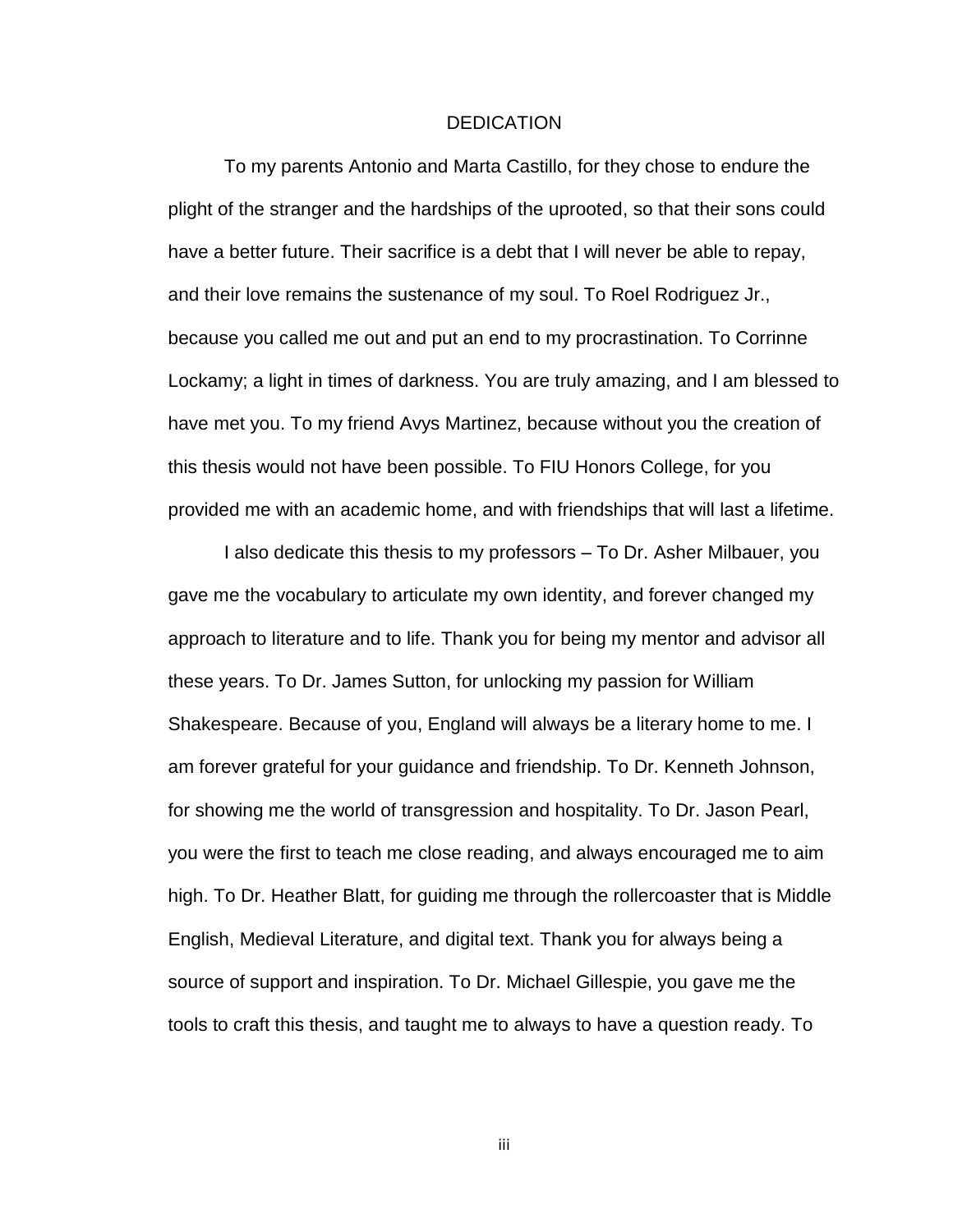Dr. Mark Kelley, for teaching one of the best seminars ever, and for being there for us.

To the Graduate English Association (GEA), your love and friendship made all the difference – Sherri, your dedication and selflessness created between all us bonds that will never break. You are one of the kindest souls I have ever met. Thank you. Oh, Danny, you are the joy of our group and your openness of heart is a refreshing oasis in an otherwise harsh world. I am fortunate to call you my friend. To Crystal, my fellow mage – your witty humor and insightfulness made every class all the better. To Amanda – you are the best of us, and we love you for it. To Ismael, cheers to all the good times, and know that you can always count on us.

Humanitas Supra Omnia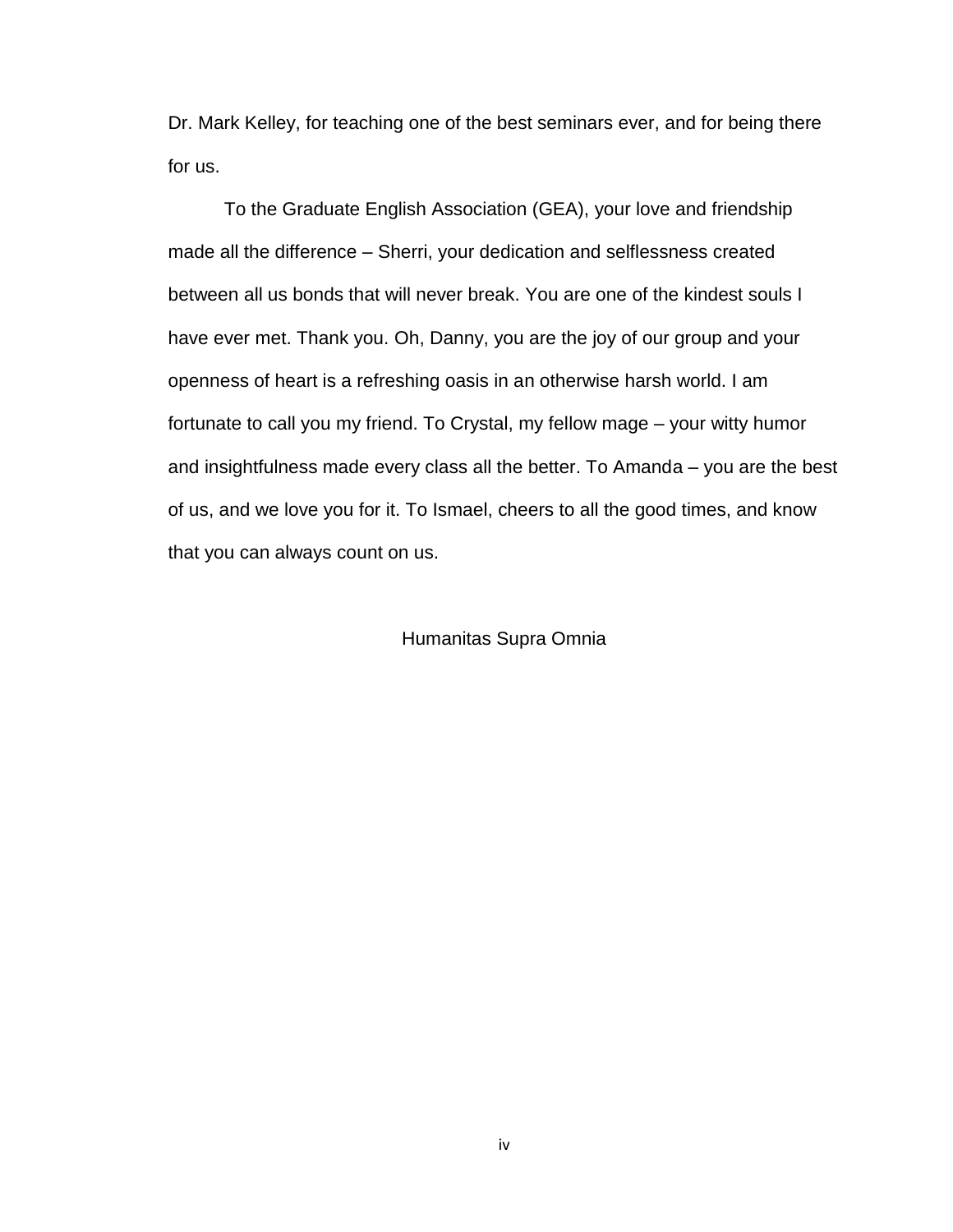### ABSTRACT OF THE THESIS

# IDENTITY FORMATION AND THE STRANGER IN WILLIAM SHAKESPEARE'S OTHELLO AND THE MERCHANT OF VENICE

by

Rodney Castillo Florida International University, 2019 Miami, Florida

Professor Asher Milbauer, Co-Major Professor

Professor James Sutton, Co-Major Professor

The purpose of this thesis is to probe the question of the stranger as engaged by William Shakespeare in the plays Othello and The Merchant of Venice. It will introduce predominant views held during Tudor England towards foreigners and other marginalized groups, to ascertain the forces that influenced Shakespeare's works, and to provide a historical frame of reference. Further, the thesis will engage with issues of identity formation through postcolonial theories of cultural hybridity and hospitality as expressed by critical theorists Stuart Hall, Homi K. Bhabha, and Jacques Derrida. While racism and anti-Semitism are the most common readings of these two plays, I argue that in both cases Shakespeare is addressing the universal stranger. Further, the thesis will also seek to illustrate the viability to performance in a hyperconnected twenty-first century hybrid society, rejecting the idea of William Shakespeare as a hegemonic colonizer text devoid of relevance in modern times.

v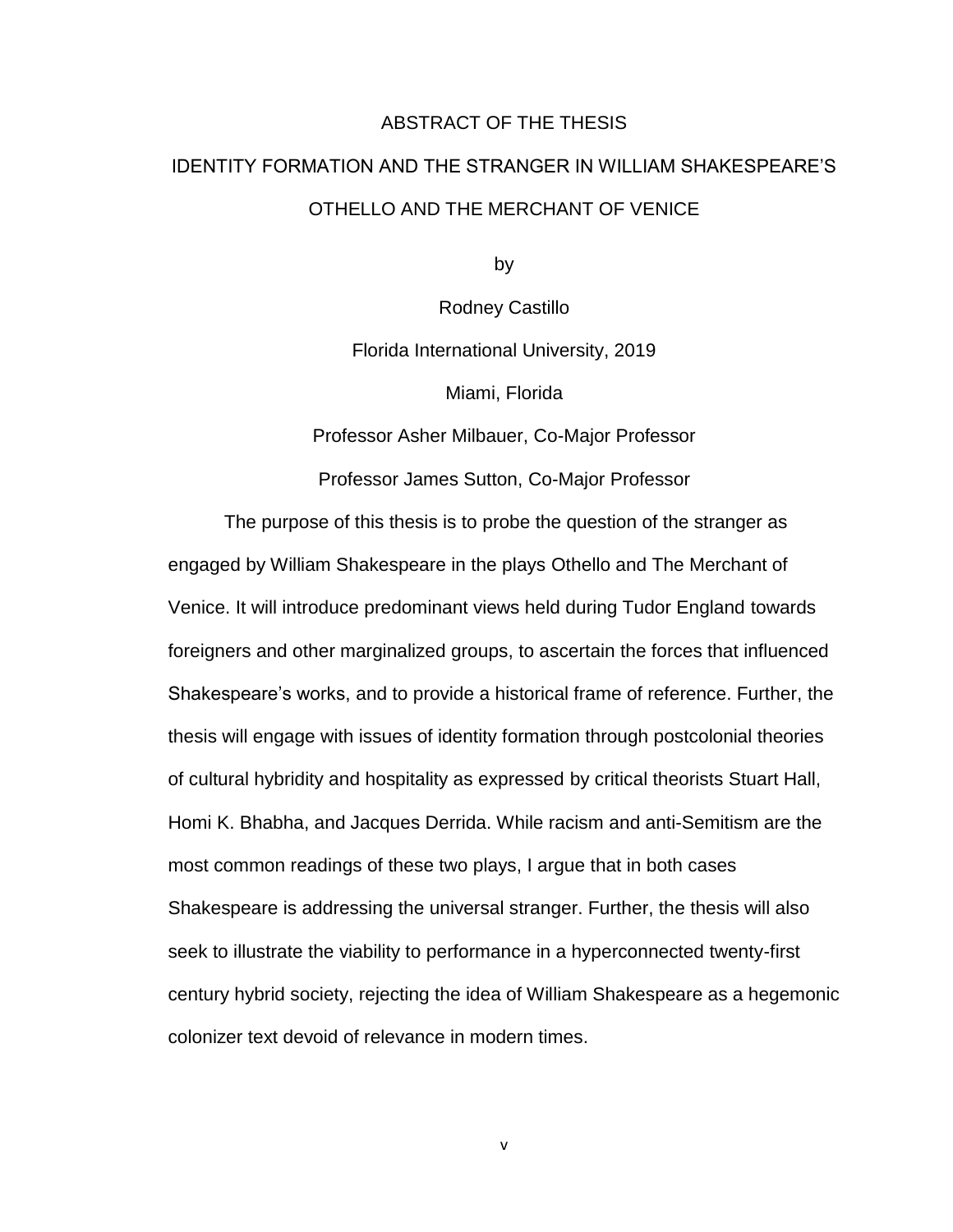| <b>TABLE OF CONTENTS</b> |  |  |
|--------------------------|--|--|
|--------------------------|--|--|

| <b>CHAPTER</b>                                                | <b>PAGE</b> |
|---------------------------------------------------------------|-------------|
| a. Racial Identity and the Stranger in Elizabethan England 14 |             |
|                                                               |             |
|                                                               |             |
|                                                               |             |
|                                                               |             |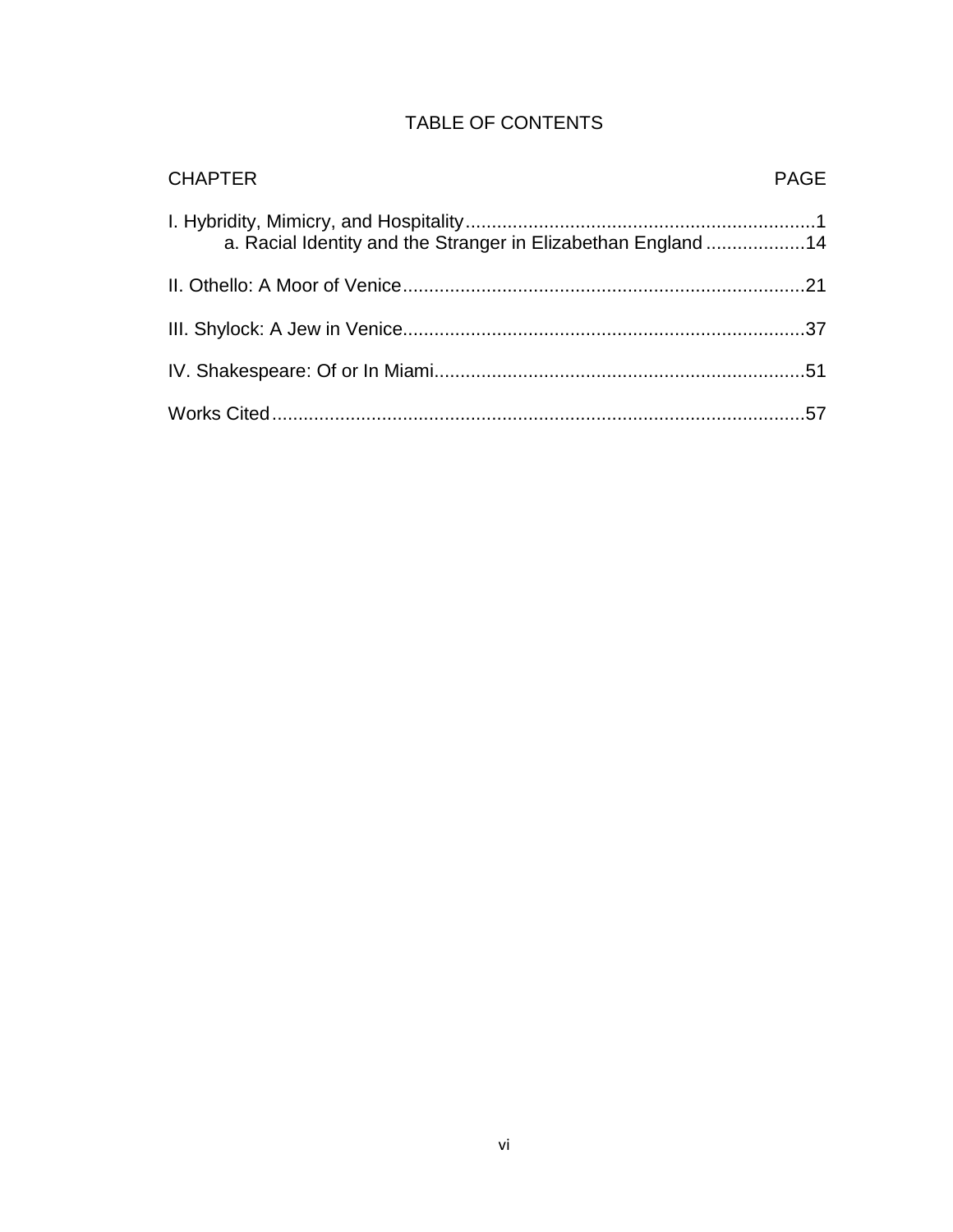### **I. Hybridity, Mimicry, and Hospitality**

"Nostalgia in reverse, the longing for yet another strange land, grew especially strong in spring." – Vladimir Nabokov, *Mary*

Identity formation, the plight of the stranger, and the transgressive nature of hospitality are concepts so labyrinthically interwoven with the human experience, that any attempt to adequately address them in a single work would be a reckless undertaking. Yet, for works that were meant as entertainment for the common people and perhaps also served as social commentary to some degree, William Shakespeare's plays can be found to be heavily-laden with discourse that skillfully interrogates these themes. Risking being accused of endorsing the academic heresy of Shakespearean universality, I believe it is undeniable that questions concerning identity formation, the plight of the stranger, and how hospitality informs them have been present throughout all human history in a kaleidoscope of ways. Still, before engaging with how Shakespeare treats these issues, through an analysis of *Othello* and *The Merchant of Venice*, it is imperative to unpack specific terminology and theoretical constructs to provide a level of clarity and delineation and frame the thesis within needed boundaries.

For the present work, the concept of identity will be used to address how humans view themselves individually as well as in relation to others; how social groups create a sense of uniqueness and separation as a way of definition. One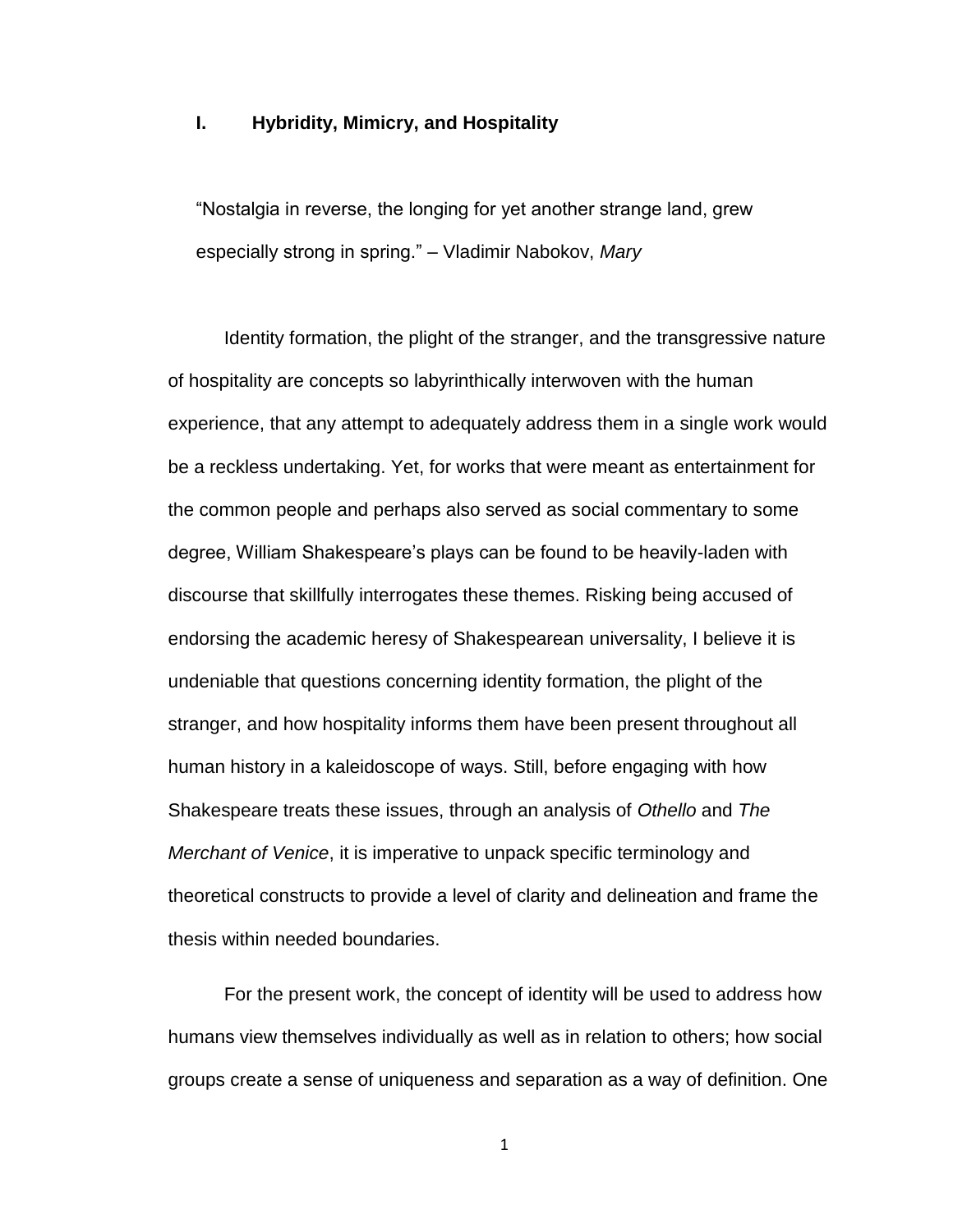approach to the formation of identity takes place in connection to the idea of nation and nationality, which in turn can be translated into home and homeland: I am my nation, I am my home. This thought embraces the idea of a natural sense of belonging, as people connect their identity with a shared culture or ancestral history within a determined space. Through the exultation of the unique incorporated within national identities, social constructs add moral imperatives to secure and seemingly humanize the preservation of the nation, the homeland. Although the primary purpose of the essay "Cultural Identity and Diaspora" by sociologist Stuart McPhail Hall is to engage in a conversation about cultural identity formation as it relates to the African Diaspora, he presents two conceptual models that prove useful in addressing how Shakespeare crafts his characters in *Othello* and *The Merchant of Venice*.

The first model he proposes seems comparable to the idea of identity being produced through nationhood previously mentioned, where below more superficial layers of the "self" a collective "true self" is crafted from a shared history, providing a "stable, unchanging and continuous frame of reference and meaning" (Hall 223). Such identity necessitates a claim to authenticity through an essential common core. Hall points out how this mode of cultural identity has been useful in the post-colonial reclaiming and rediscovery process for marginalized people, as they seek to clarify or unscramble their native past. This form of identity has also been the axle around which various diasporas such as the African and indigenous populations across the Americans and the Caribbean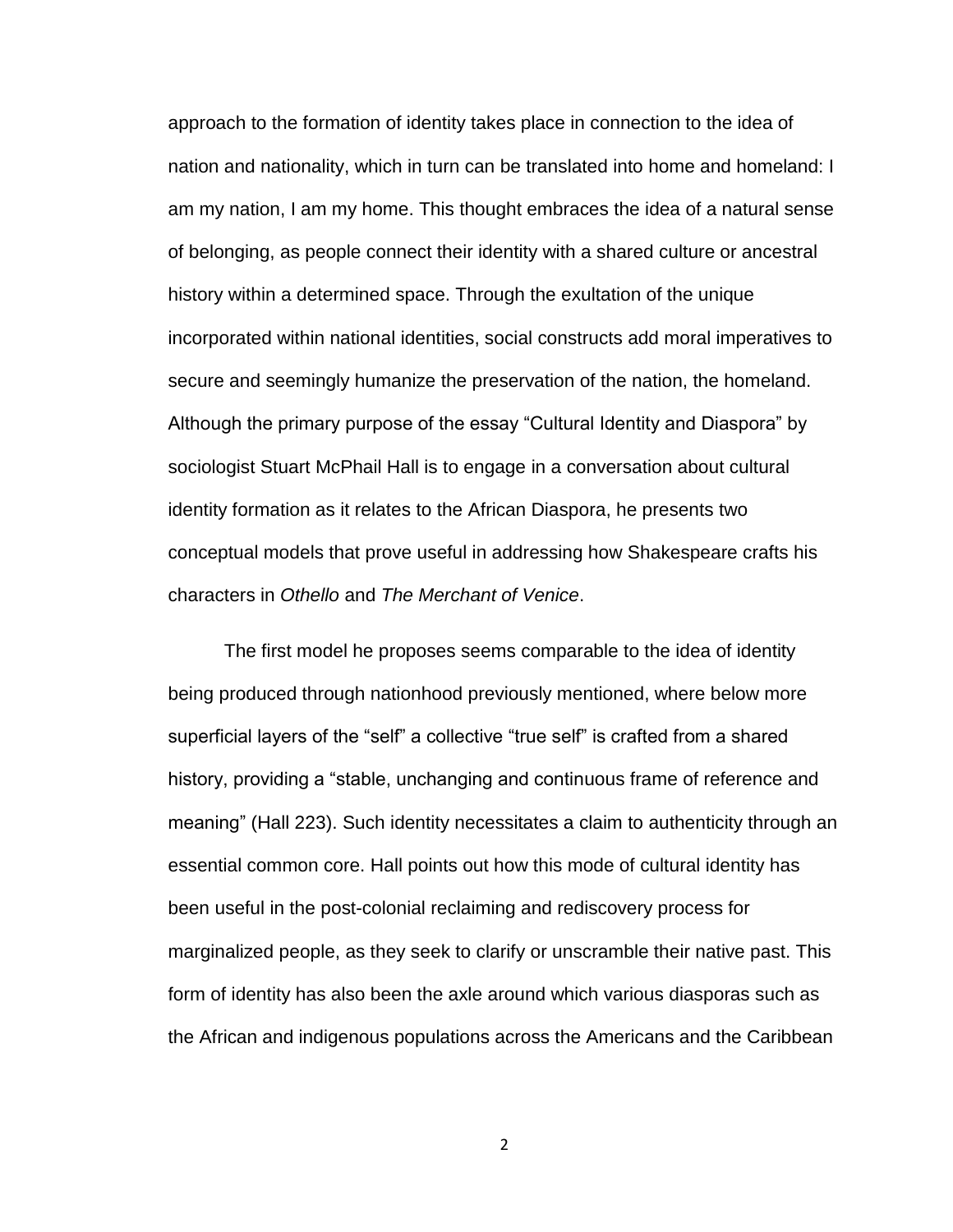have tried to separate from the voices of their former masters while searching for their own.

One of the dangers of essentializing identity, however, is that of replacing one system of oppression with another one, no less prone to be guilty of similar sins. Claims to natural purity and originality are mythological at their core, as are any attempt to recover an unadulterated past through which one hopes to craft or retain an identity. In *Mythologies*, Roland Barthes rejects the concept of the "natural" through which myths are clothed, cloaked, and imbued with overdetermined meaning. While a myth does not necessarily hide things, Barthes says mythological signs habitually lie. He argues these distortions are infused with a sense of the eternal and the absolute, not natural, but driven and perpetuated through crafted histories (Barthes 108, 142). What constitutes the supposedly naturalized state of existence which Barthes rejects as mythological and through which Hall's first model of cultural identity seeks stability? Like the African diaspora that is Hall's target population, Othello and Shylock are transplants, foreigners enduring estrangement from the familiar and the struggles of not belonging. Joseph Conrad defines transplantation as "an unnatural state of existence" (Conrad 191). The Venetians in both plays exert a claim to a natural, cultural identity derived from their claim to a rigid common heritage, one which fundamentally excludes Othello and Shylock. Through this process, their state of existence is deemed unnatural. The mechanics of mythological and legalistic language as a conduit for forging cultural identities will be of significant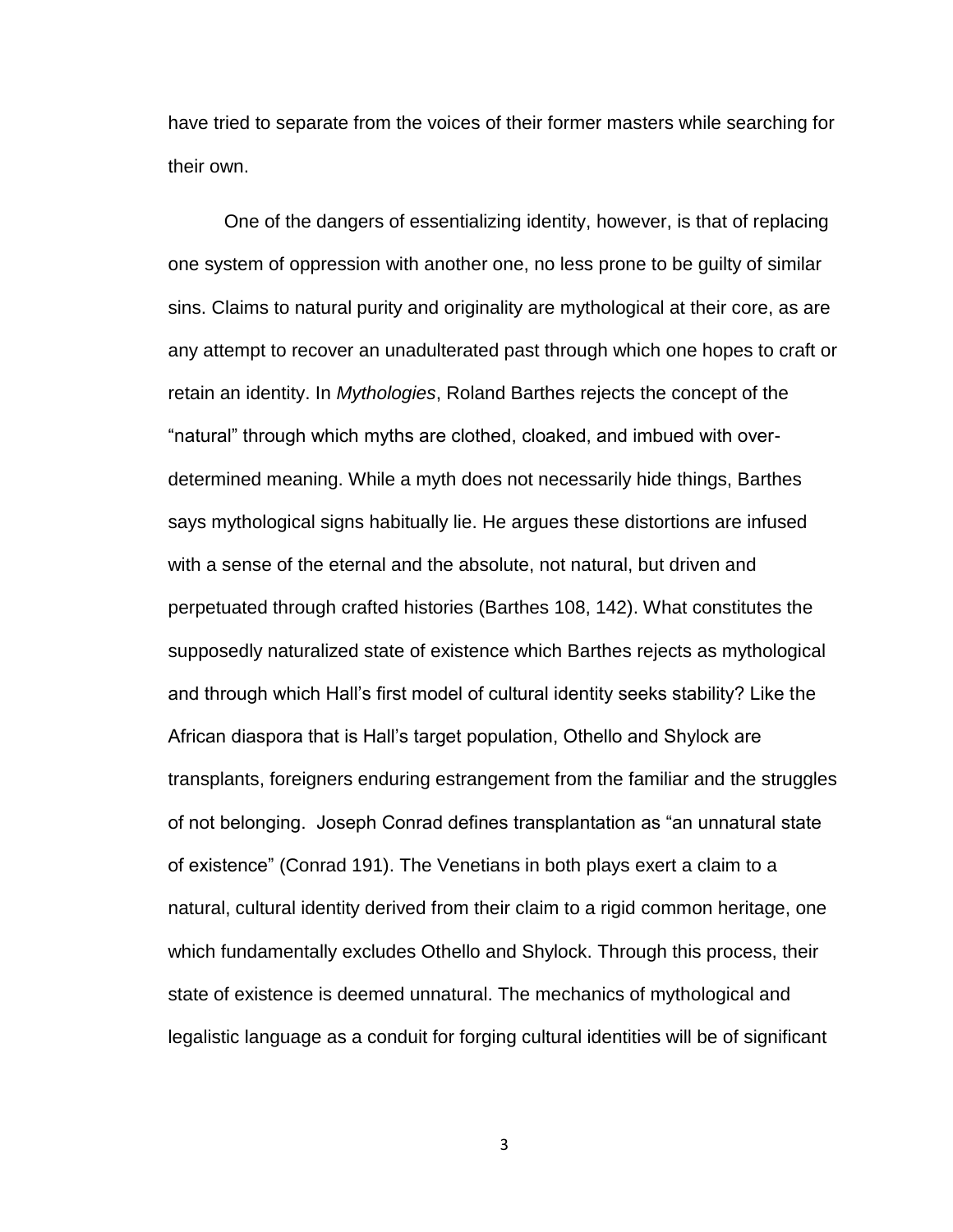value as the present thesis explores how the construct of the stranger is crafted in *Othello* and *The Merchant of Venice*.

Stuart Hall also contemplates a second model of cultural identity, different from the first one, while not dismissing the utility and importance of the former. By embracing the transformative power of time and events, Hall's second model presents a form of cultural identity that remains in perpetual flux. The effects history has had in reshaping any construct of origins makes cultural identity not "fixed in some essentialized past," but instead "a matter of 'becoming' as well as of 'being'" (Hall 225). The act of "being" for Othello as a Moor and Shylock as a Jew creates a fixated identity easy for Venetians to alienate, and difficult for both characters to transcend. Hall's "matter of becoming" engages with the transformative effects the interactions between both groups have on identity. To view identity under this second model is to accept that a return to the idea of a crystalized past is not possible. What ensures a viable future is finding empowerment in the awareness of hybridity. To the individual or the collective, the past then becomes a point of reference by which to ascertain what they have become, but this does not entail rejecting the mutable present in favor of a supposedly adamantine past.

Writing about these ideas, Lawrence Grossberg reiterates that Hall's second model of cultural identity rejects the notion of "originary identities based in a universally shared origin or experience," as these are always incomplete, temporal, and "in process" (Grossberg 89). As Barthes would say, a rigid identity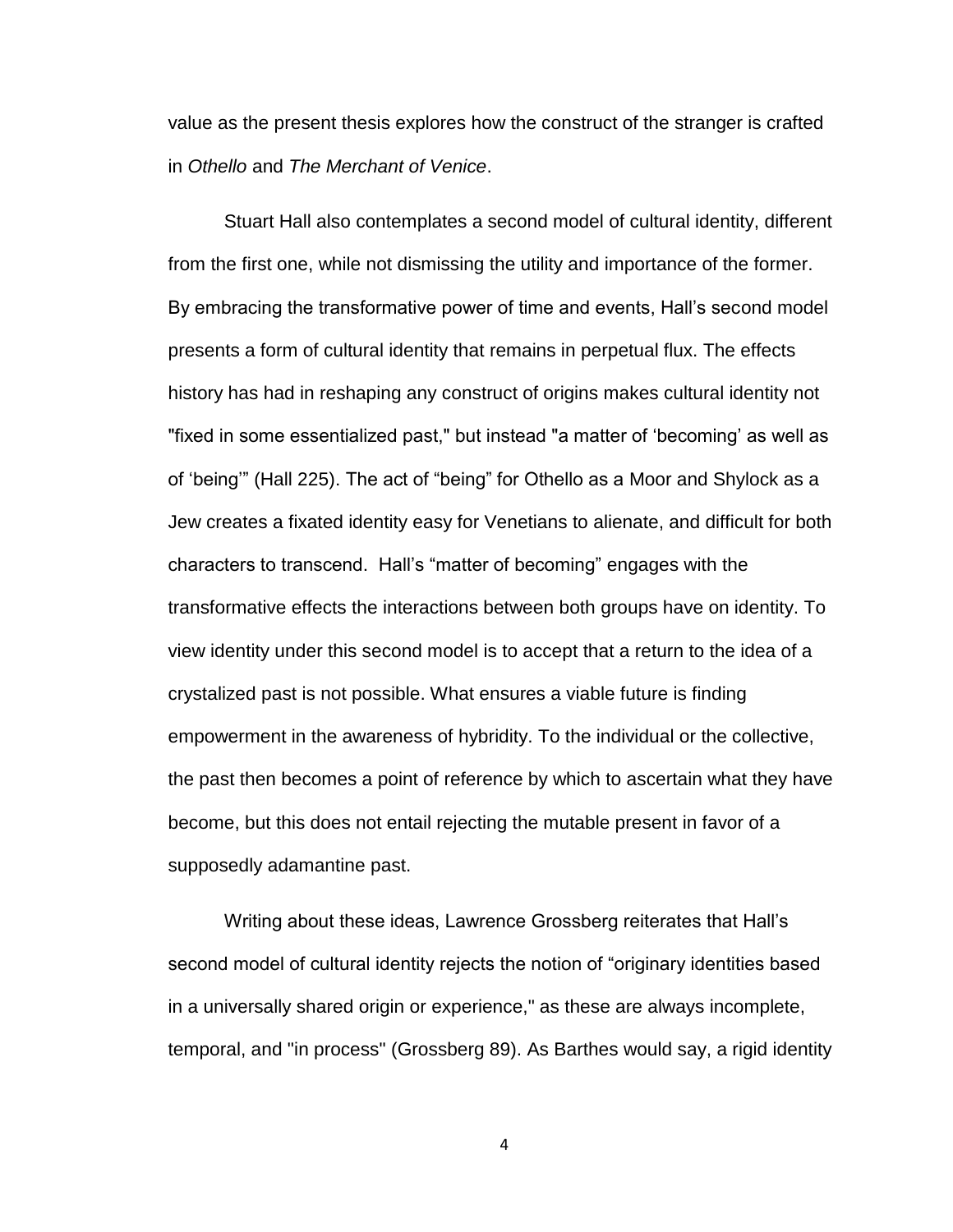is mythological and therefore does not exist beyond the construct it creates to exercise power. Grossberg is also critical of the modern tendency of emphasizing the reconstruction of marginalized identities but admits that some work is being carried out to also see dominant identities as social constructs. This approach becomes essential when applying the concept of identity impermanence to William Shakespeare's *Othello* and *The Merchant of Venice*, as much of the conflicts found therein gravitate around a claim to superiority through purity, a rejection of hybridity, and a failure to embrace it. Further, Grossberg's critique of the neglectful treatment dominant identities receive will be helpful when discussing Shakespeare's relevance on the theatre stages of a post-colonial twenty-first century.

As imperial powers such as Britain, Spain, and the Portuguese subjugated and extracted wealth from their colonies, the idea of cultural superiority was fixated in their self-image, as well as in their treatment of those they saw as less civilized. Colonized people experienced a systematic devaluing of their culture, and new cultural guidelines were forced upon them, causing them to develop a merged identity as they found themselves struggling between cultures (Zohdi 147). The hybridity produced by these transactions is at the heart of Homi K. Bhabha's *The Location of Culture*, as he discusses an "in-betweenness" where the effects of dominant mythologies can be understood and dismantled. The inbetween space occupied by hybridity, which Bhabha defines as a "third space" is delineated by cultural, religious, and racial differences. While hybridity has endured the stigma of being impure and lesser, mostly attributed by those who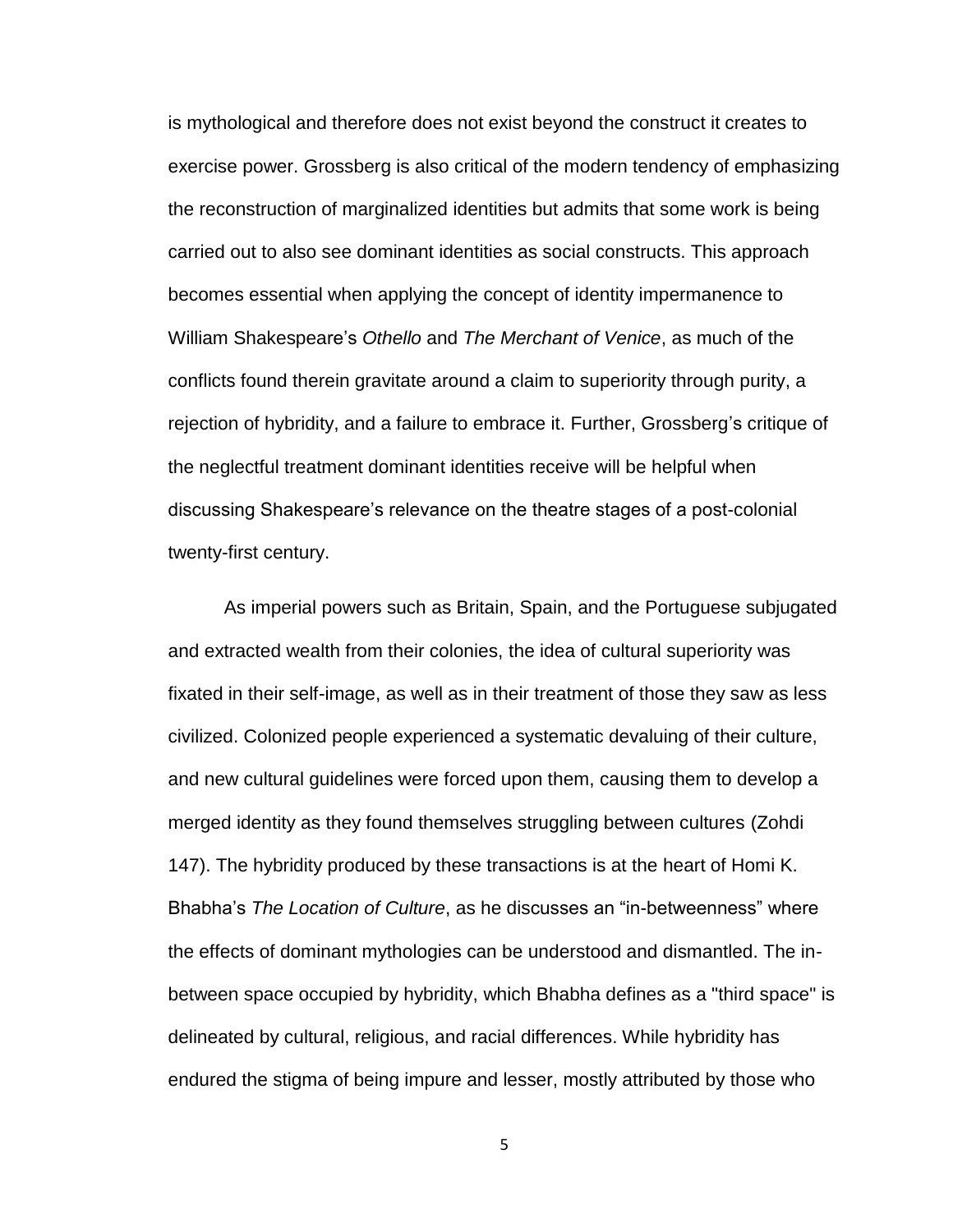claim purity for themselves, Bhabha celebrates the hybrid as a symbiotic event between the colonizer and the colonized, where it can act as an agent of disruption and questioning. Hybridity challenges the stranger-native binary and allows for other possibilities of transgression and transcendence. Thus, the third space becomes a place of negotiated inclusion, as it "initiates new signs of identity" (Bhabha, Location of Culture 1).

Bhabha's approach to hybridity is twofold. No individual or group can successfully claim to have a pure identity; not only is such "purity" mythological and fictitious in its rigidity, but hybridity becomes the "strategic reversal of the process of domination through disavowal (that is, the production of discriminatory identities that secure the 'pure' and original identity of authority) (Bhabha, Location of Culture 112). Through this lens, the present thesis will seek to deconstruct the Venetian's claims to "pure" identity, which they employ to engage with Othello and Shylock, and maintain their alienation. Still, if one aspect of hybridity reprobates the dominant group its claim to superiority through ancestral commonality, it also scrutinizes the identity claims of the marginalized groups under the same light.

Just as Stuart Hall's second model of cultural identity, hybridity also rejects the attempts of the transplanted, the uprooted, or even the exiled to retain or to (re)establish a Cartesian model of identity, of an essential self that seeks validation by reaching for an accessible unadulterated past. Endeavoring to do so only results in expressions of either nostalgia for what cannot be regained, or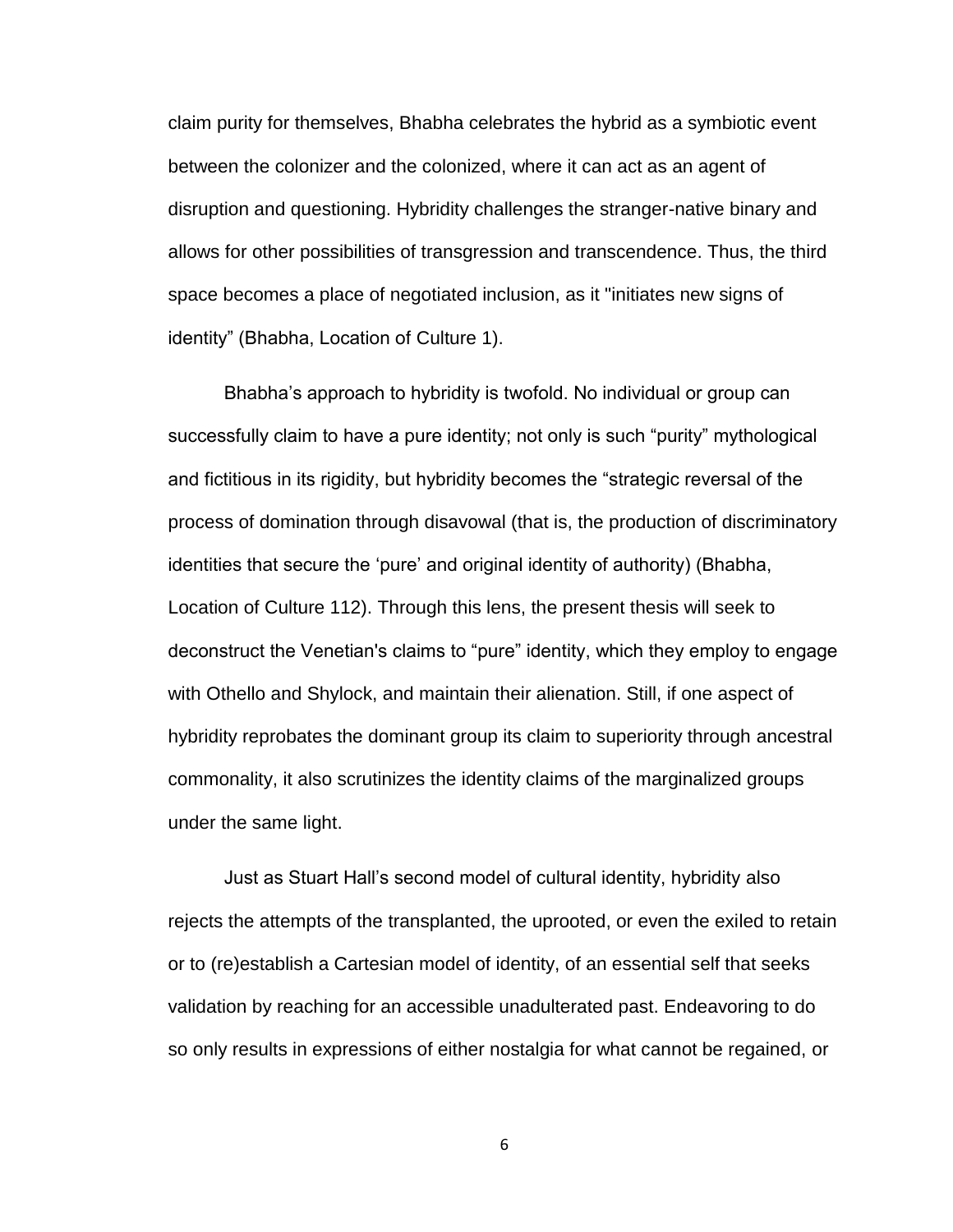despair for the inability to belong in the new surrounds. Bhabha retains the postcolonial credentials of hybridity by arguing that the first to claim "unity and singleness of identity" are the colonial powers and dominant groups, and by establishing that hybridity exists prior to any form of unity (Easthope 146). Indeed, it subverts imperial structures through the presence of the other, such as Othello or Shylock, within the mainstream culture. While Easthope is critical of Bhabha's invitation to exist in a state of pure hybridity, the concept does not deny embracing a fixed identity. What it does is unmask such fixations as myths without hierarchical value.

Mimicry is another critical term that Homi Bhabha employs in his approach to identity under the postcolonial umbrella. The in-between spaces that an individual or group inhabit within the mechanics of a hybrid cultural identity are what enables Bhabha's "third space," existing as neither the entity prior to transplantation nor one who is now part of a diaspora – a space filled with ambivalence and contradictions (Zohdi 147). Like hybridity, ambivalence can affect both colonizer and colonized, as the interaction between the two creates mutations to their previous identity constructs. It is this ambivalence that Bhabha believes produces a sometimes unintentional yet subversive colonial mimicry, where the colonized appropriates part of the colonizer's identity – "the desire for a reformed, recognizable Other, *as a subject of a difference that is almost the same, but not quite*" (Bhabha, Of Mimicry and Man 126). Shakespeare, although writing centuries prior to Bhabha submitting these ideas to academic scrutiny, presents characters that operate within this ambivalent "third space." For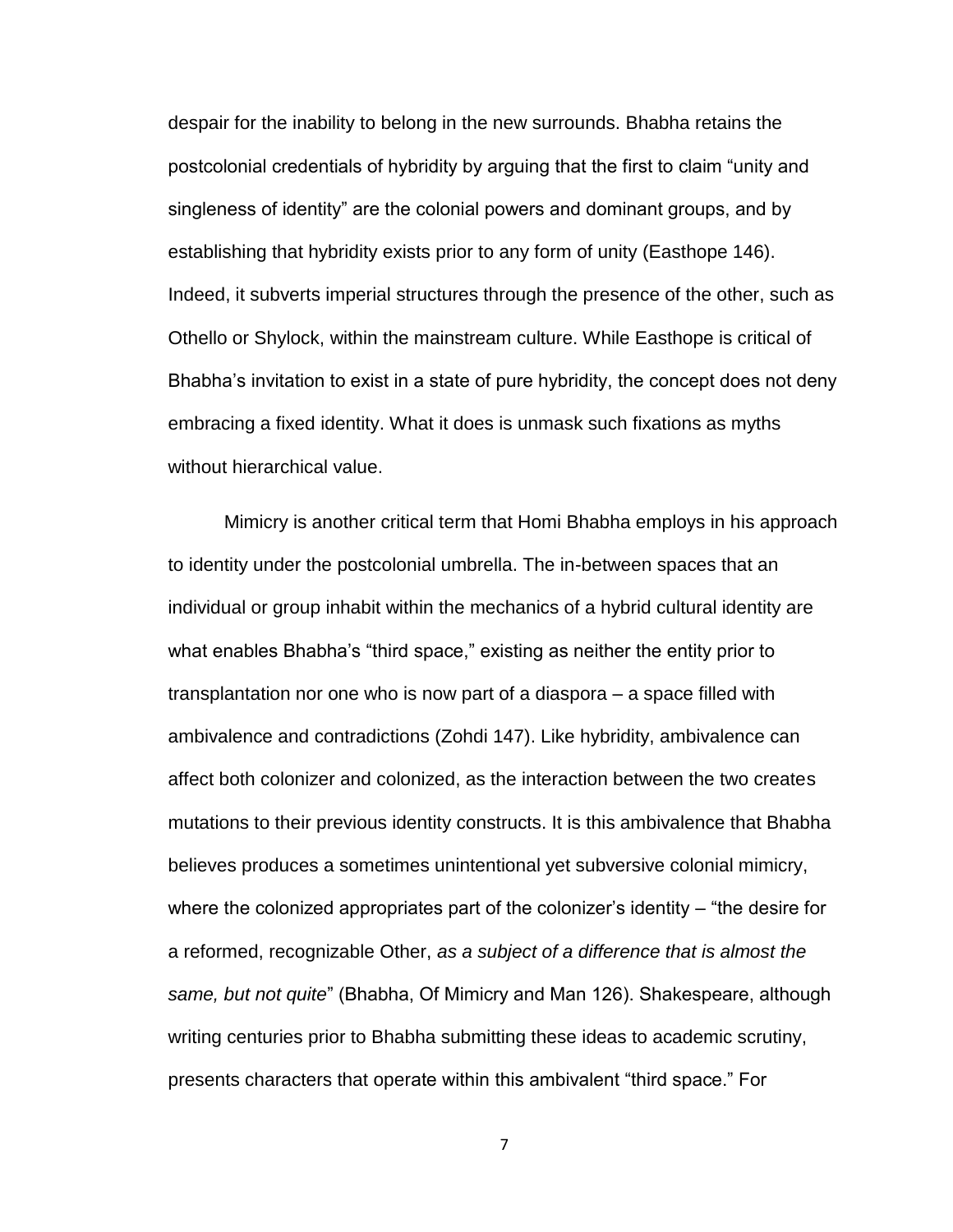Bhabha, colonial mimicry takes place in spaces of tension, somewhere between the norm and the transgressive. In his essay, he summons Jacques Lacan, who describes mimicry as neither suppression of difference nor an attempt to create harmony, but as a form of camouflage (Bhabha, Of Mimicry and Man 131). As *Othello* and *The Merchant of Venice* have experienced reworkings throughout centuries of productions, the issue of mimicry has acquired greater relevance, as postcolonial academics cast a skeptical look and seek to purge any emulation of colonial powers that have corrupted the identity of marginalized groups.

Cosmopolitanism, as far as it encompasses the idea of world citizenship, is not a preeminent trope within *Othello* or *The Merchant of Venice*. Othello and Shylock are transplants but do not overtly claim any world citizenship. However, William Shakespeare imbues these marginalized characters with subtle claims of belonging to humanity as a universal body. Immanuel Kant engages with the concept of universal hospitality, where the stranger should not be treated as an enemy, and instead be given limited or temporary rights of association with others because of "their common possession of the surface of the earth" (Kant 138). Neither Othello nor Shylock are transient characters passing through, and therein lies both their transgression and their plight. The interactions between the transplanted that stay and the mythological native/local in the plays reveal an insurmountable gap between the two groups. Jacques Derrida observes that Kant's concept of cosmopolitanism welcomes "the stranger, the foreigner, to the extent that he is a citizen of another country, that you grant him the right to visit and not to stay..." (Derrida, Politics and Friendship - A Discussion with Jacques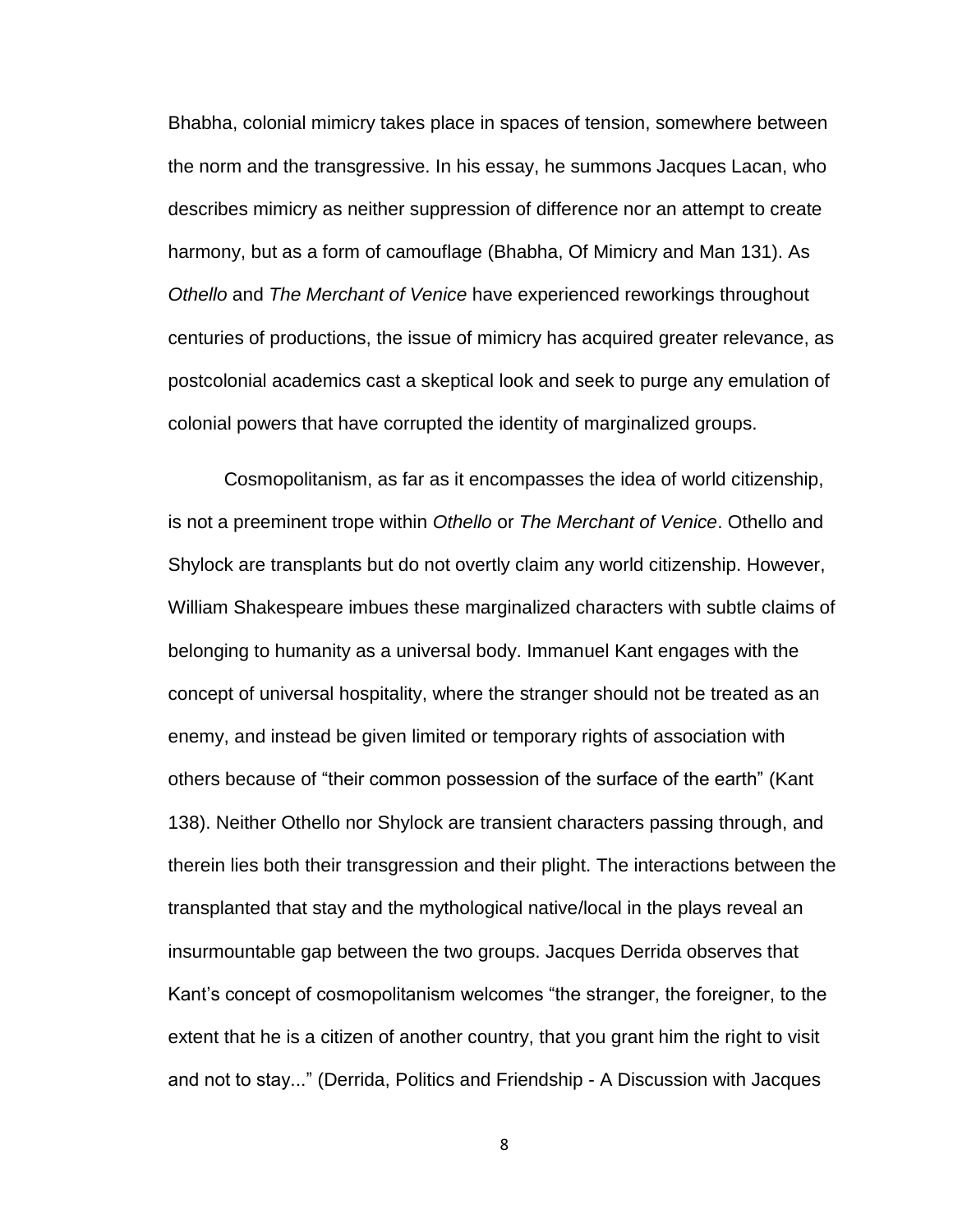Derrida). For Derrida, Kant's universalist formulation of hospitality is problematic because it is predicated on power structures and reinforces ideas of identity, determined by national interests, borders, and (not) belonging. Such identity should not be accepted as natural, but mythological, promulgated for general consumption as oppressive truths. Kant also contemplates the idea that "originally no one individual had more right than another to live in any one particular spot" (Kant 138). A variation of these words finds a dubious echo in *The Merchant of Venice*, where it is claimed that Shylock enjoys the same rights before the law as any Venetian does.

Much of the theory previously included gravitates around and grapples with the concept of the stranger and his/her plight. Thus, it is important to delineate what is meant by a stranger and how being a stranger informs the two Shakespearean plays in question. Attempting once more to steer clear of any claims to Shakespearean universality, some may say the process of othering that the stranger endures, whether labeled as aliens, foreigners, transplanted, or exiles seems to exist in a rotatory social structure. In this structure, emphasis or relevance is dictated by the time period, but none of the categories ever truly expire – race, gender, religion, nationality, and sexuality all seem to be a perpetual source of social tension. Through Kant's idea that no person or group has a superior claim to any parcel of land, one could argue that all humans are strangers – strangers who stayed and then crafted the notion of native belonging, to differentiate themselves from the stranger that arrived at a later point. This lens is useful to undermine structures of power, and it seems to be one that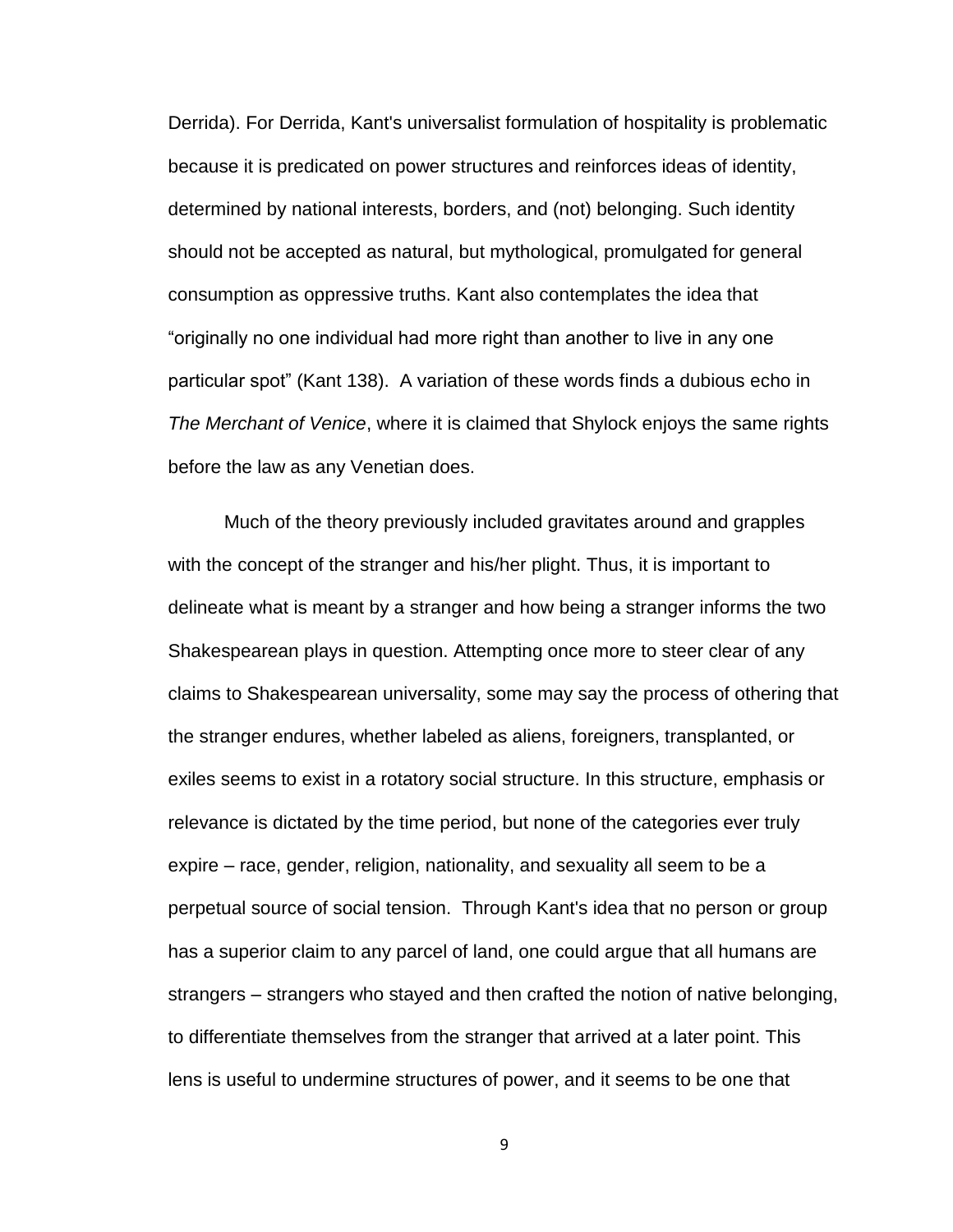William Shakespeare works with. In his essay "The Stranger" Georg Simmel begins by marking a difference between the stranger and the wanderer. The latter is the category that fulfills Kant's call for hospitality. It is the individual imbued with the right to visit but not the right to stay. This transient quality of the wanderer seems to pose a lesser threat to the native population, as not only is he a well-defined outsider, but he is also easy to keep "othered." Itinerant traders, merchants, and sailors are a good fit for this category. However, both Simmel in his essay as well as Shakespeare in *Othello* and *The Merchant of Venice*, are interested in the non-transient stranger. While the wanderer comes and goes, for Simmel the stranger is the one that comes and settles; the former remains an outsider, but the latter becomes an insider that still does not belong despite his permanency within the "local" group.

The question of ownership, or at least the perception of ownership, is of importance as far as the mechanics of negotiations goes between natives and strangers. Simmel claims the dominant group sees the stranger as by nature unable to be "owner of land… not only in the physical but also metaphorically" (Simmel 144). When it comes to Othello, this issue becomes evident in his marriage to Desdemona. Although in different ways, neither those around him nor he himself ever fully accept his legitimacy as husband to a Venetian woman. Another mark imposed upon the stranger is that he is given tasks the natives reject or are unwilling to perform, evidence that they are neither fully embraced by the larger "native" group, nor are they wholly excluded from it (Karakayali 313). Shylock in *The Merchant of Venice* is a very accessible example of this,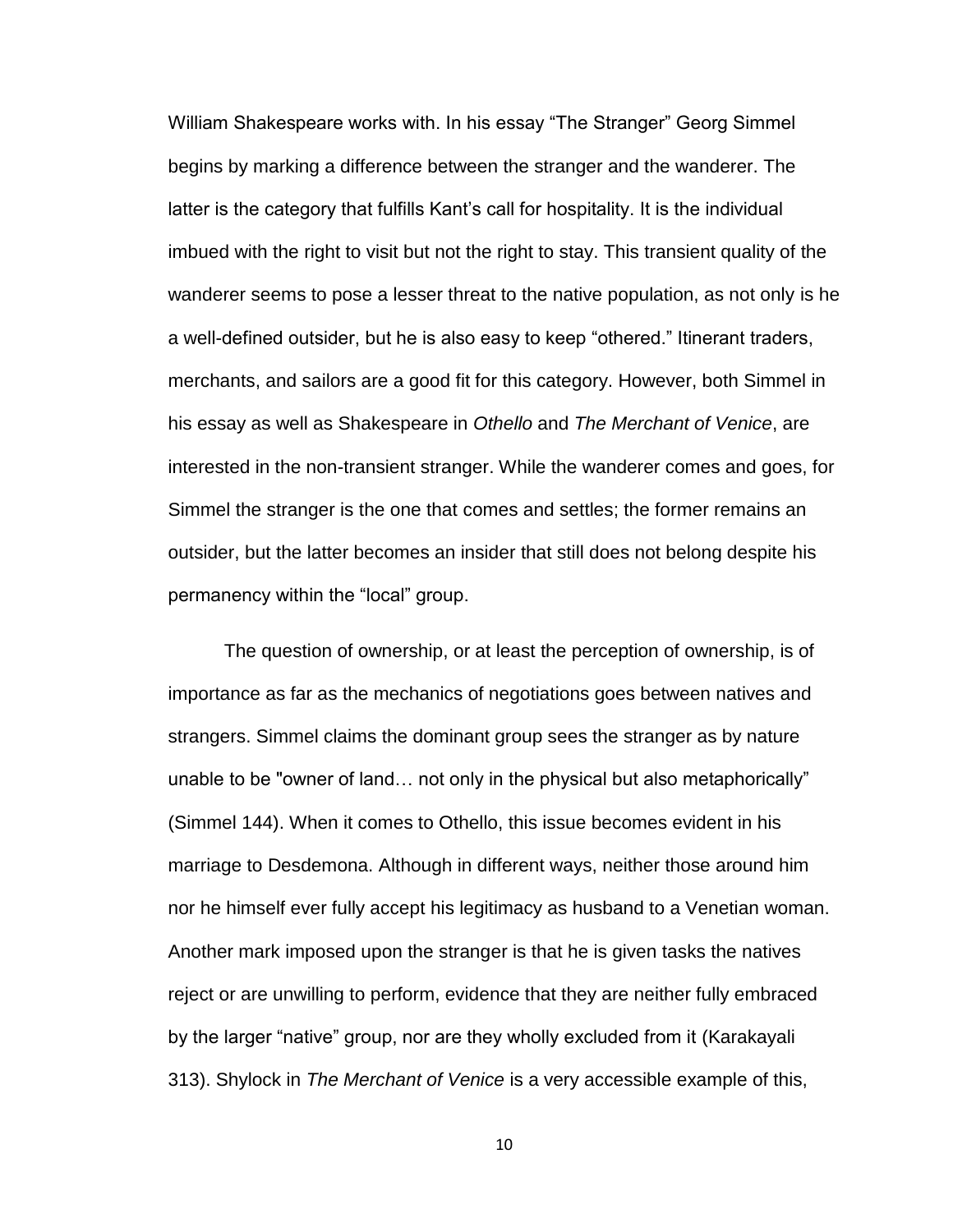while Othello provides an interesting contrast as a stranger who is performing a job that many natives – one in particular – desire. Thus, the stranger exists in the in-between space of the hybrid, not only as far as their identity formation is concerned, but also in relation to their interactions with the society in which they have settled. A further point of interest with Simmel's model of the stranger is their supposed claim to objectivity through a lack of radical commitment towards the peculiarities of the native group. He does not claim that the stranger is fully detached or non-participatory, but rather, through lack of local entanglements, he stands uniquely positioned in a liminal place hedged between indifference and involvement (Simmel 145). Shakespeare challenges these ideas that somehow, the stranger is imbued with a lesser bias given his lack of full membership in the group: both Shylock's bitter views towards the Venetians, and Portia's exposition on mercy, appear to clash with Simmel's idea.

The last overarching theory through which much of this analysis of *Othello* and *The Merchant of Venice* will be shaped is that of hospitality and its transgressive elements. Judith Still opens her introduction to *Derrida and Hospitality*, by saying that as it is an everyday experience, "we all think that we know something about hospitality" (Still 1). As it is generally understood, hospitality is the act of welcoming the stranger into a space we "own," when we feel empowered to extend such invitation. As a paramount value among desertbased nomadic civilizations, where it was understood as a question of life or death, the idea of hospitality permeates the origins of the Western Judeo-Christian tradition. However, because it acts as an integral component to the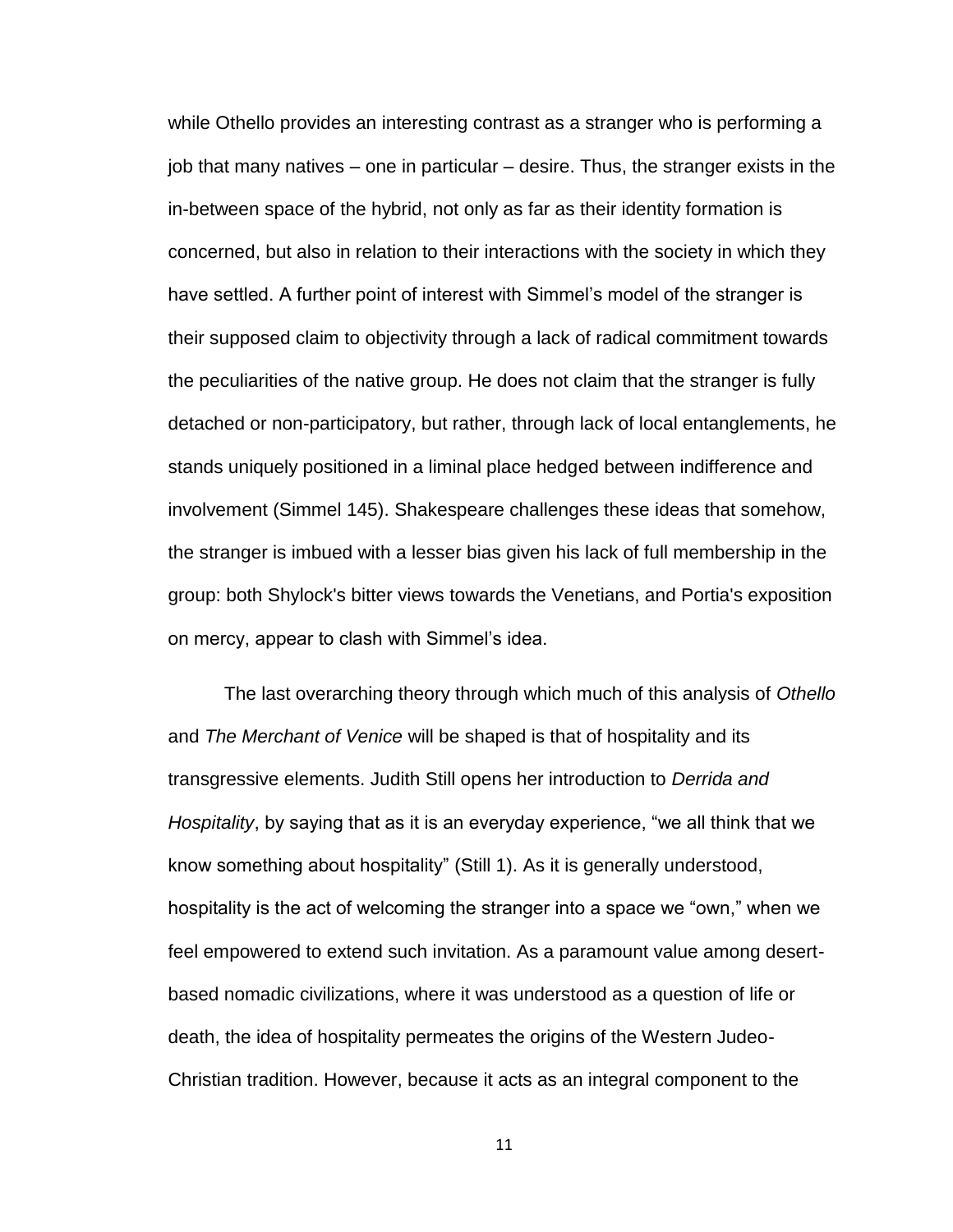plight of the stranger, conceptual variations of hospitality are universally present throughout human history. For Judith Still, the stranger does not have to be an uprooted or dispossessed person; he could well be either a wealthy traveler or an impoverished refugee, and still fill the same space. It may be helpful here to recall Georg Simmel's category of the stranger that stays, as the primary interest of this thesis. Still also points out that the host community's reception of the stranger is seldom homogeneous or without contradiction, as such hosts express various degrees of either hospitality or what she refers to as inhospitality (Still 6). Othello is admired by some, hated by others, yet arguably othered by all, while the relational mechanics between Shylock and the Venetians are more nuanced and yet overt at the same time.

In Jacques Derrida's eulogy *Adieu à Emmanuel Lévinas*, the French philosopher argues that hospitality is not merely an ethical question but is ethics itself; the cultural ethos encompassing the public and private space, being there, and all forms of relation emanating from natives towards themselves or towards foreigners (Derrida, Adieu 50). Derrida also conceives of two forms of hospitality, one being unconditional and the other conditional. The present thesis concentrates on the latter, as Derrida himself declares the former an impossibility. Further, while hospitality is an extension of welcome from the host towards the stranger, it necessitates the presence of the outsider to empower the host's ability to be hospitable. Hospitality is therefore relevant only in relation to the plight of the stranger.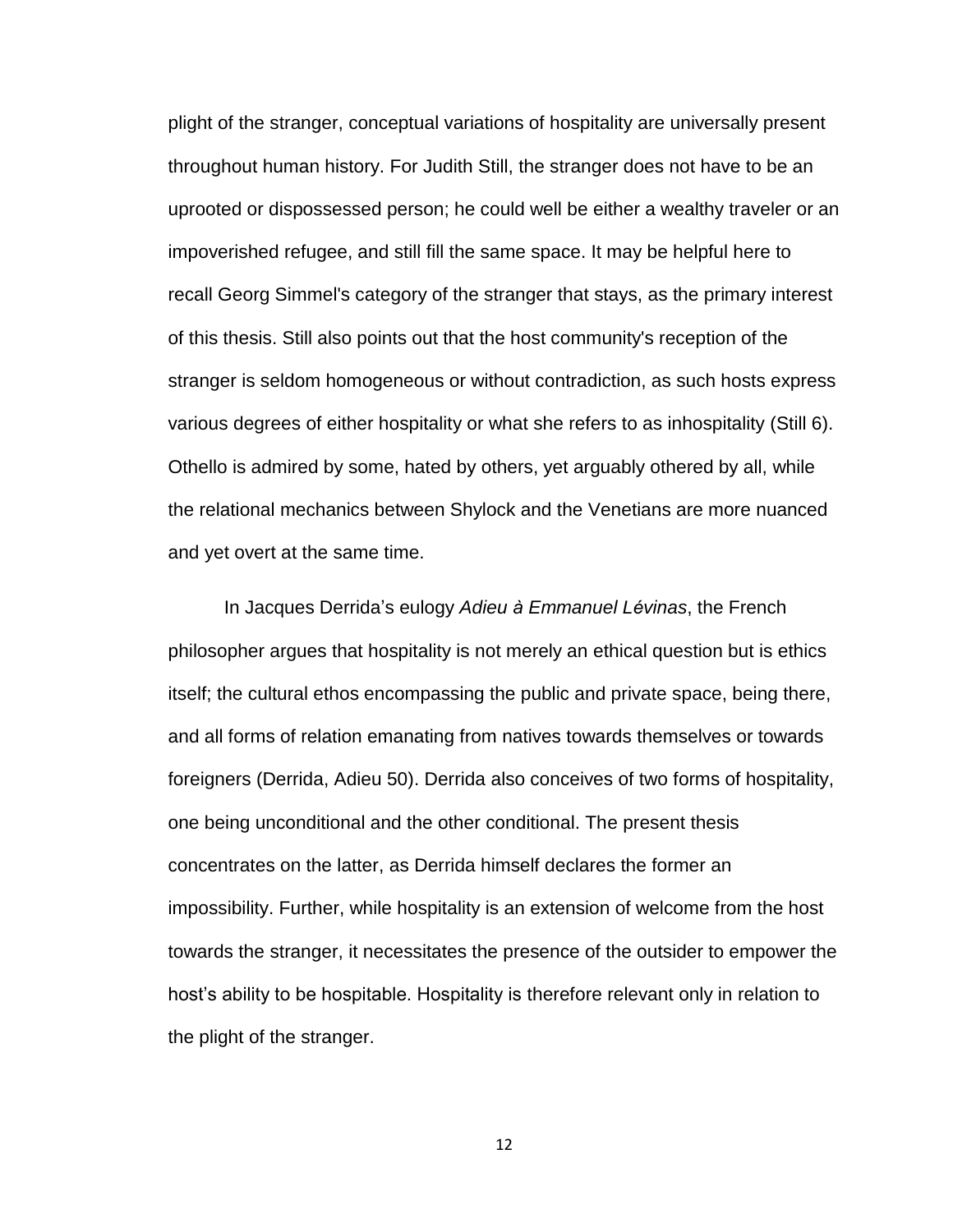Perhaps one of the most relevant aspects of Derrida's approach to hospitality is the questioning of the binary host-guest, and the dismantling of the idea that the welcome emanates from the host solely through his own agency as he draws identity-defining boundaries. Other critics who agree with this approach address the process of welcoming, but not as an act of power and appropriation. They see it instead as an act of exposure to the other that reveals the host's own condition as a refugee (Raffoul 216-17). Viewing *Othello* and *The Merchant of Venice* through the idea that dominant groups that perform as hosts towards strangers, are in turn, refugees themselves, may allow access to less apparent layers of the plays. Julia Reinhart Lupton writes that acts of hospitality are followed by a process of making room, a "clearing of a space in which a human appearing can occur" (Lupton 368). Yet, for Derrida hospitality precedes property, and the space the host claims as at-home and native is little more than "a 'land of asylum,' and hospitality" – given by one who is nothing more – or less – than a refugee who has ceased his wandering; a stranger who stayed (Raffoul 216). Room has been made for the host so that he can extend the welcome to the other. The notion of "making room" proves rather interesting when used to analyze the spaces created for Othello and Shylock by the Venetian society they inhabit. The Venetians in the plays seem to operate closer to a Kantian model of hospitality which sharply differs from that of Lupton and Derrida. Immanuel Kant's approach to hospitality necessitates a clear distinction between citizens and foreigners; the foreigner having limited rights insofar as the rights of the true and native citizen must remain preeminent (Schott 184-86)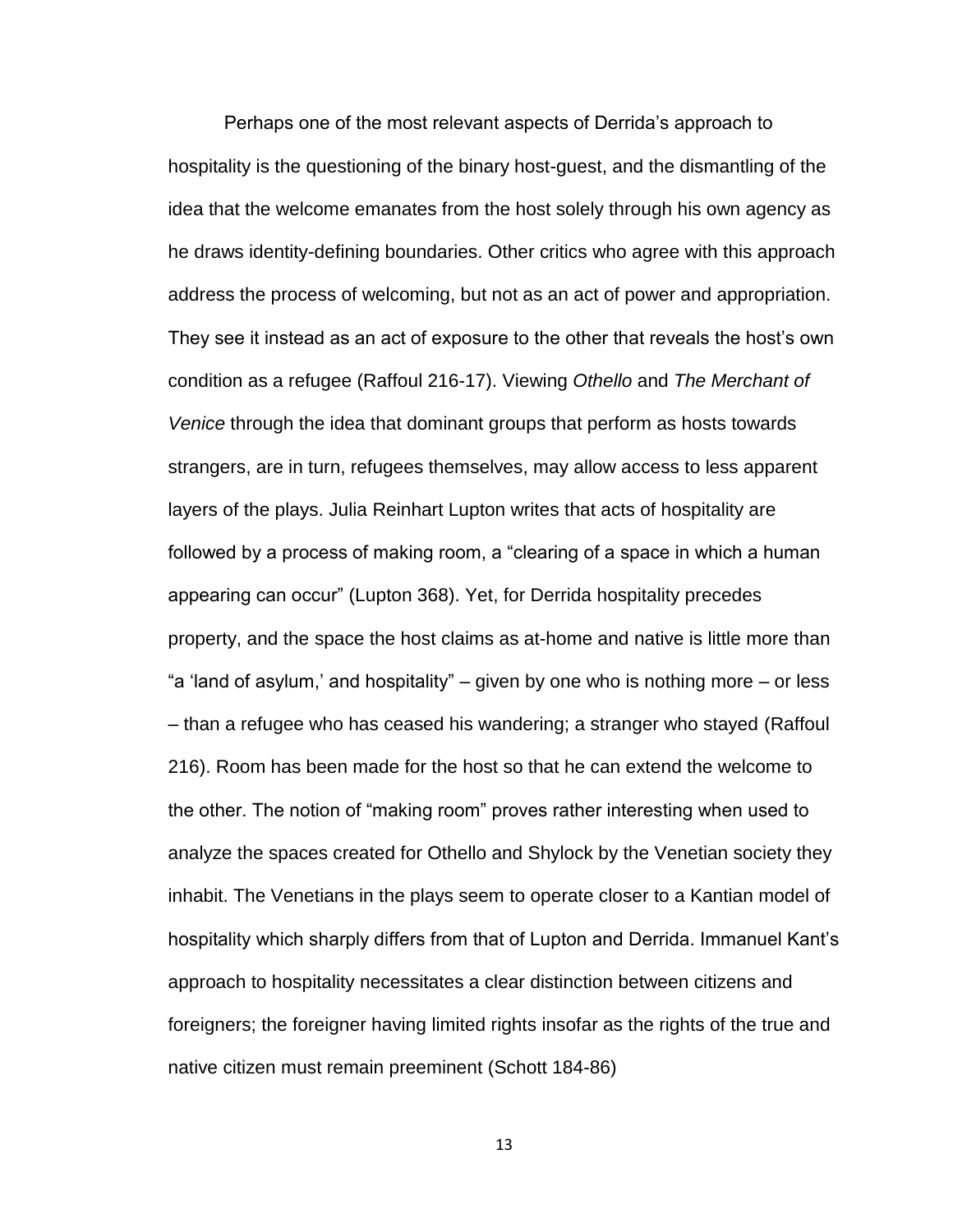Hospitality as a process is bound by its intersubjectivity, unavoidably penetrating the space of all those involved. Thus, Kym Maclaren argues that "intersubjectivity is inherently transgressive" regardless if those involved are strangers or are well-known to each other. There is a mutual exchange resulting in a violent encroachment of one person's perspective upon another's, creating a state of perpetual transgression (Maclaren 19, 24). Derrida believes that the question of hospitality begins with language, in the imperative that asks of the stranger that he understand and speak the language of the host (Derrida, Of Hospitality 15).

Further, Derrida questions, even if the stranger spoke the host's language, would he still be alien? For Shakespeare's characters in *Othello* and *The Merchant of Venice* there seems to be no language barrier, though the Elizabethan author understood that communication was a point of tension between marginalized and dominant groups, and successfully illustrates such conflict. Also, Othello's presence as a Moor among Venetians, and his earned position of power, seem to transgress upon other characters through their reaction towards his existence in place and time.

#### a. Racial Identity and The Stranger in Elizabethan England

Many of William Shakespeare's detractors often accuse the author and his works of racism, anti-Semitism, and misogyny. Because some critics view Shakespeare, or the "business" which his works have propagated, and which go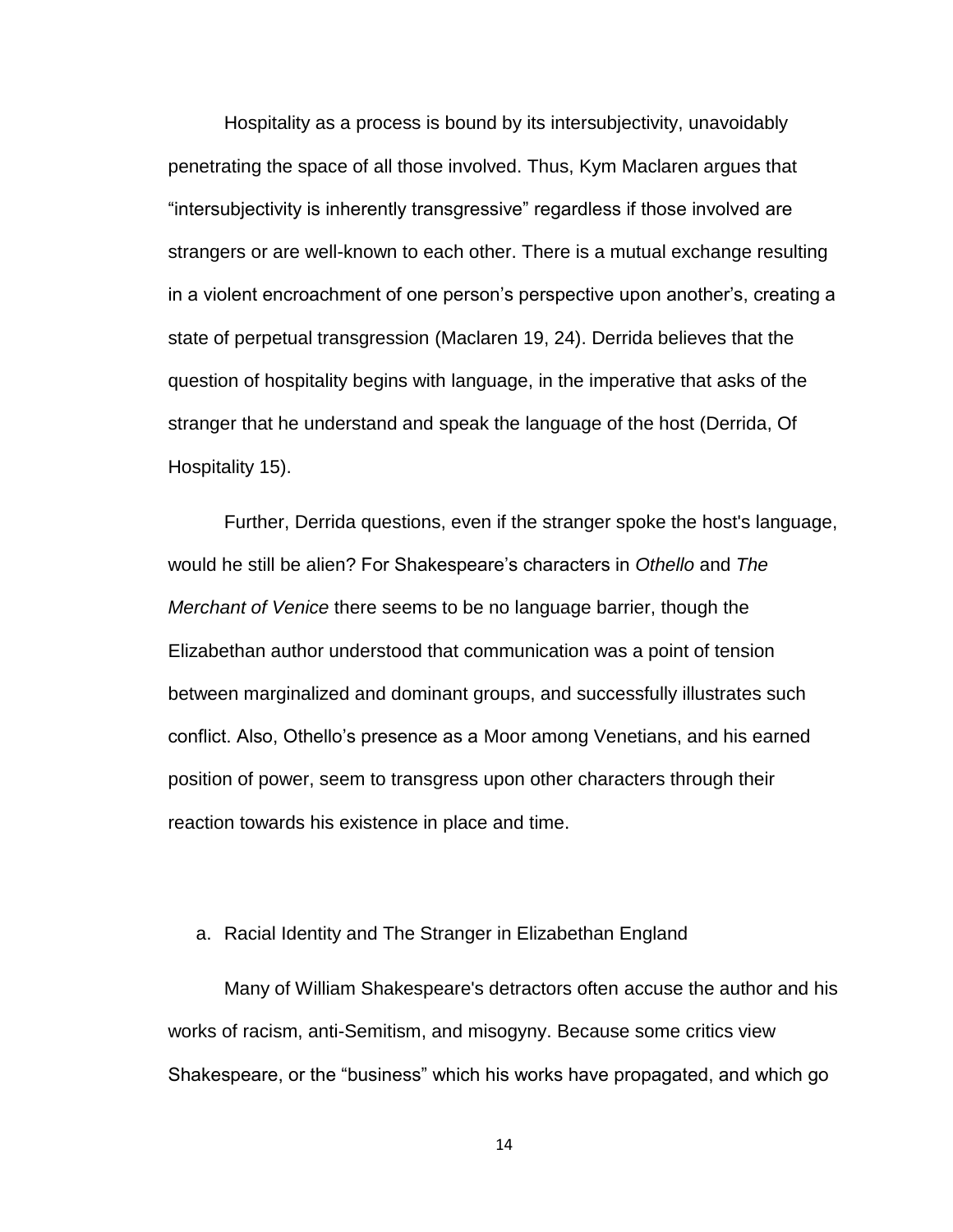under his name, as an imperialist tool to perpetuate white hegemony, there is often a rush to scrutinize his works under anachronistic lenses, without considering the contextual framework that was the reality of Tudor England in the sixteenth and seventeenth centuries. I agree that it is necessary to apply modern thought to Shakespeare's plays to ascertain relevance and viability for twentyfirst-century audiences. Yet, an awareness of the social mechanics during the time these works were produced will not only provide further insight into the plays themselves, creating a more informed reader response, but such recognition might also serve as a conduit to strengthen the argument of their surprising ability to inform upon and speak to modern-day issues.

To entertain the idea of a society without a concept of race as we understand it in modern times may seem odd, as racism is a social malady that seems always to have been with us, inbred into our human fiber. The argument can be made that since the stranger is universally present across history, so is racism. Thus, for some, when it comes to William Shakespeare's plays, notably *Othello* and *The Merchant of Venice*, to claim an absence of racism in them seems an attempt to whitewash the texts and their author for the sake of reaffirming white dominance. While discrimination in its endless incarnations is an inseparable part of the transgressive nature of hospitality, the argument can be made that during some periods of human history, race as we now define it may not have been as much of a factor as other elements when constructing the specter of the other. Cultural rather than racial discrimination was the prevalent measure of distinction during much of the ancient Greek and Roman periods –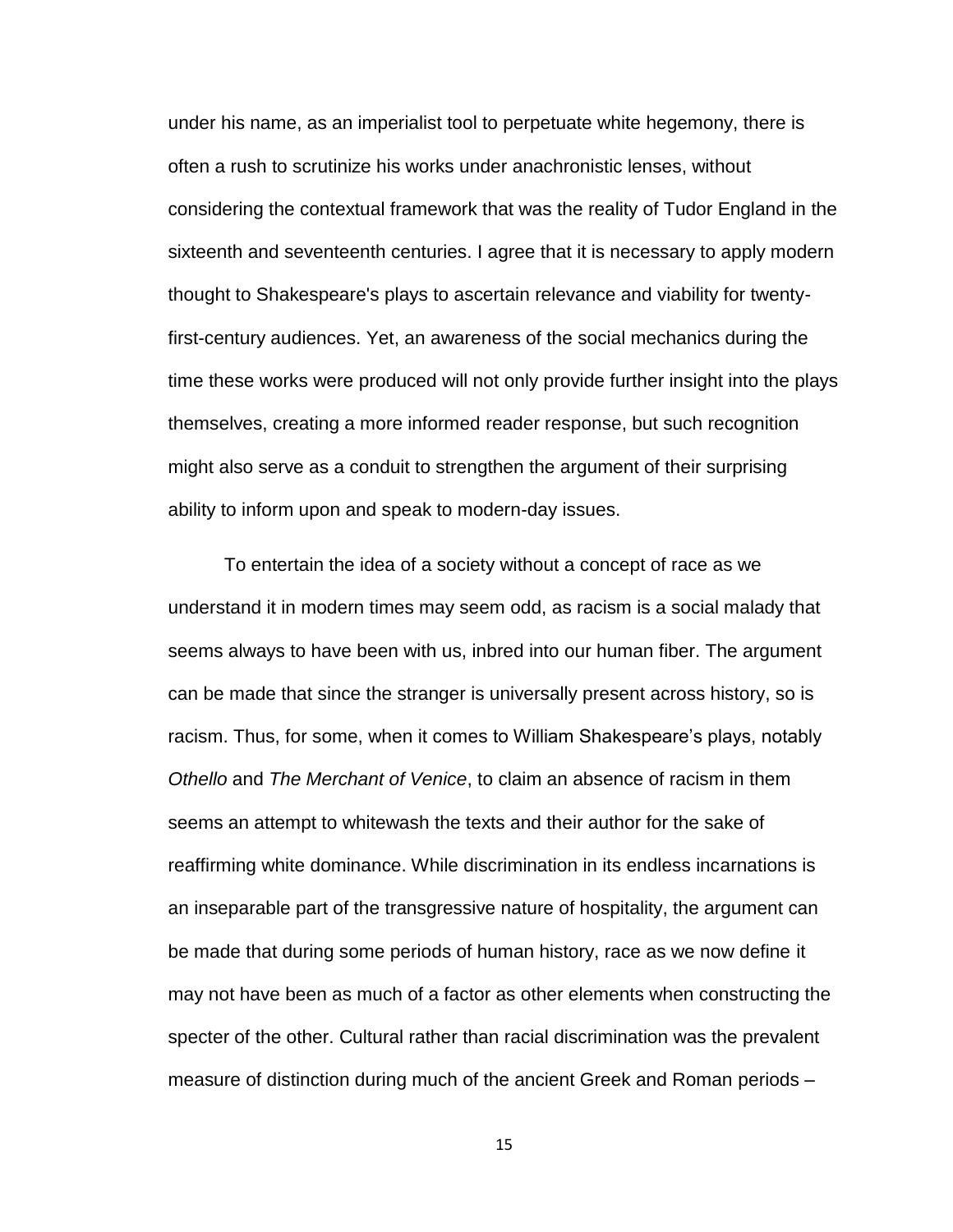Emperor Marcus Julius Philippus (Philip the Arab) was born in Syria, while Emperor Septimus Severus was of African-Moor ancestry, illustrating that cultural barbarism from the Roman point of view was simply anything found beyond the borders of the empire; as long as you were born "into" the empire, race was mostly immaterial.

After King Henry VIII broke ties with Rome and the Catholic Church a quest for reshaping what it meant to be English took hold of the country. Language became a powerful expression of identity, and the project of English self-representation through writing became the task of Elizabethan writers. Ian Smith argues that during the Tudor period one component of racial discourse was language and eloquence, which came to create a bond of inherited culture – speaking English amounted "to a performative act of being English, a performance of the nation" (Smith 169, 173).

It was mentioned earlier that Derrida wrote about the burden imposed on the stranger, underscoring the demand of asking him to understand and speak the host's language. This resonates with Tudor England, where Smith argues that rhetorical eloquence helped "locate a discourse of racial difference in Early Modern England and separate between what was English and what was *barbarous*" (Smith 170). Shakespeare's very late Elizabethan play, *The Life of Henry the Fifth*, offers a prime example of this racializing linguistic turn. Having more lines in French than any other Shakespearean play, it presents Henry V's successful conquest of France and Princess Katherine's heart, echoing the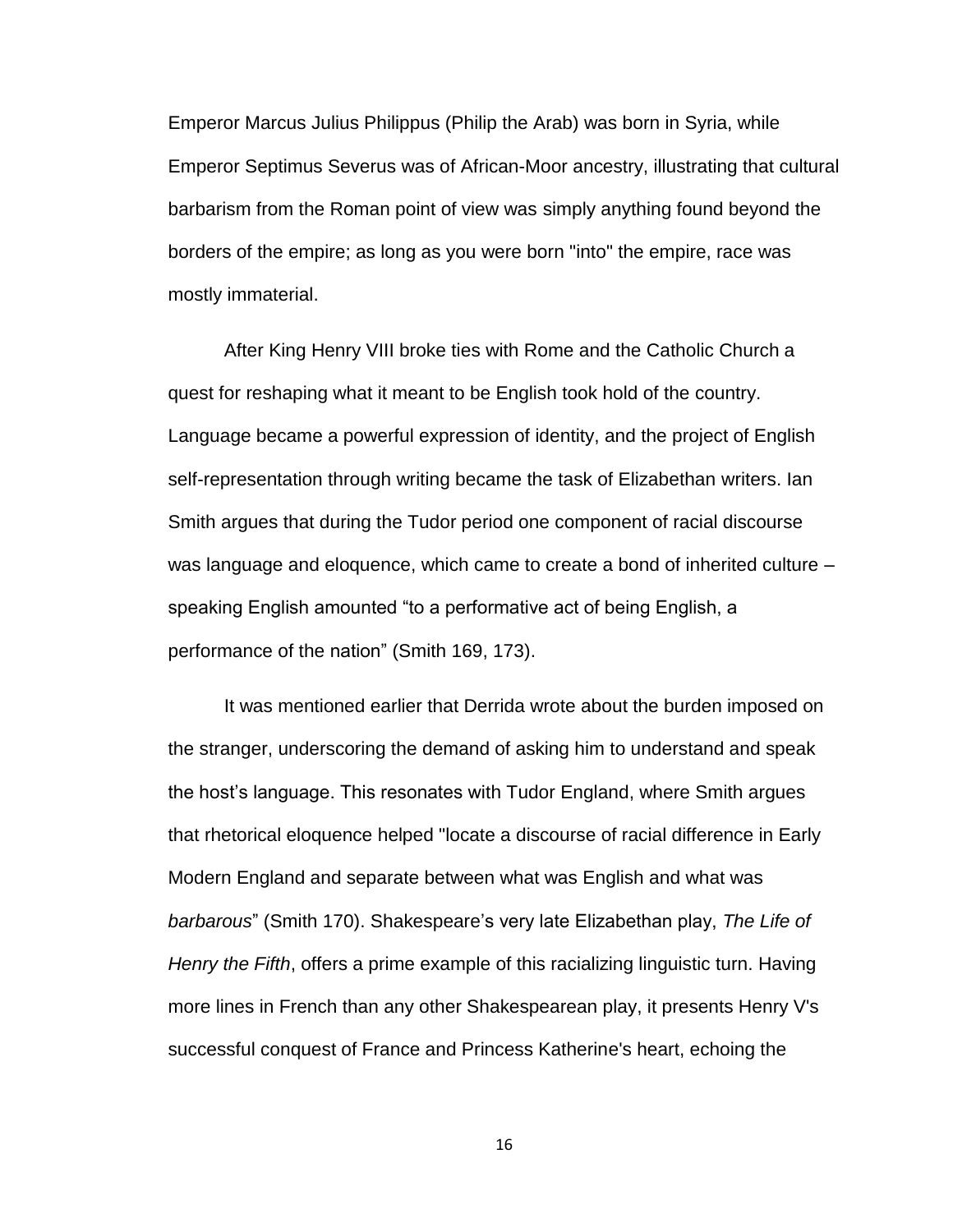triumphal rise of English as a language and an identity over the French, which had enjoyed dominion in England over eloquence and propriety for centuries. Henry uses Katherine's linguistic limitations to his advantage, while feigning lack of understanding. As is often the case with the stranger, cultural difference is in part expressed through language limitations, something Othello and his enemies are aware of in the play.

Skin color certainly played a role in the process of othering during Shakespeare's time. However, just like Jews and Moors were not codified only as religious groups, skin color represented cultural nationality. Two proclamations from Queen Elizabeth I, in 1596 and 1601, called for the deportation of Africans and blackmoores, as they were mostly "infidels, having no understanding of Christ or his Gospel" (UK National Archives). Some have used these proclamations to indicate racial bias and mistreatment against the African population in England at the time. Yet, I assert that these declarations were more about finding a scapegoat for some of the social problems and food shortages the queen saw her people were experiencing. Further, the proclamations were mostly ineffective, as they said masters had to give their consent for the Africans to be deported. They did not.

Skin color was not then a source of racism as much as it was a marker for xenophobia. Stephen Orgel counters what he calls a distorted view of race during the Elizabethan period, when seen through the prism of slavery and imperialism, arguing that blackness in a play like *The Merchant of Venice* is more a question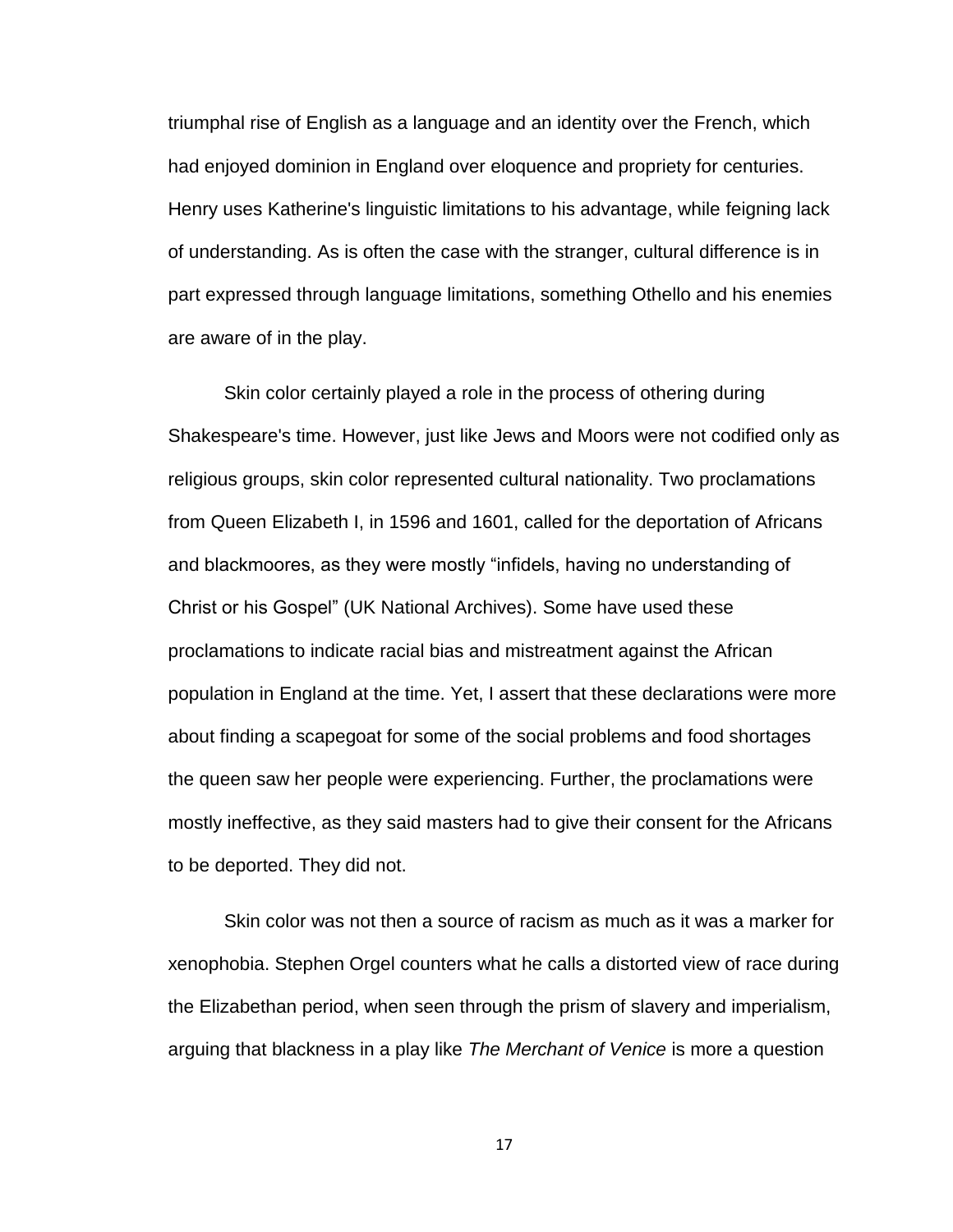of xenophobia than racism as the English understood it. Smith partially agrees with Orgel, admitting that alongside language, blackness is a racial signifier in Tudor England, but should not to be seen or understood through the lens of the post-transatlantic slavery trade (Smith, Race and Rhetoric 45-46). Historian Miranda Kaufmann explains in her recent book *Black Tudors: The Untold Story* that during the reign of Henry VIII many Africans lived free across the realms, and that records show some of them were baptized into, and married by the Church of England (Kaufmann).

After exposure to *The Merchant of Venice*, first performed in 1598, a modern reader or audience might well assume that William Shakespeare had access to a large and even thriving Jewish community living in England during his time. While it cannot be argued beyond doubt that the author may have encountered Jewish people at some point in his life, the fact remains that such a community did not exist within Tudor England. In July of 1290, King Edward I issued a royal decree ordering the banishment of all Jewish people from England. The edict remained in place until 1655, when Oliver Cromwell allowed their return (Byrne 2). It is estimated that around two hundred Jews lived in England during Shakespeare's time; most forcefully converted to Christianity or practiced their faith in secret. Different from the African and other strangers, the Jewish people carried a heavy burden placed on them due to the charge of deicide Christianity universally held against them. Their othering and persecution were not a question of racism, but religious animosity and cultural xenophobia. Representations of Jewish characters on the Elizabethan stage ranged from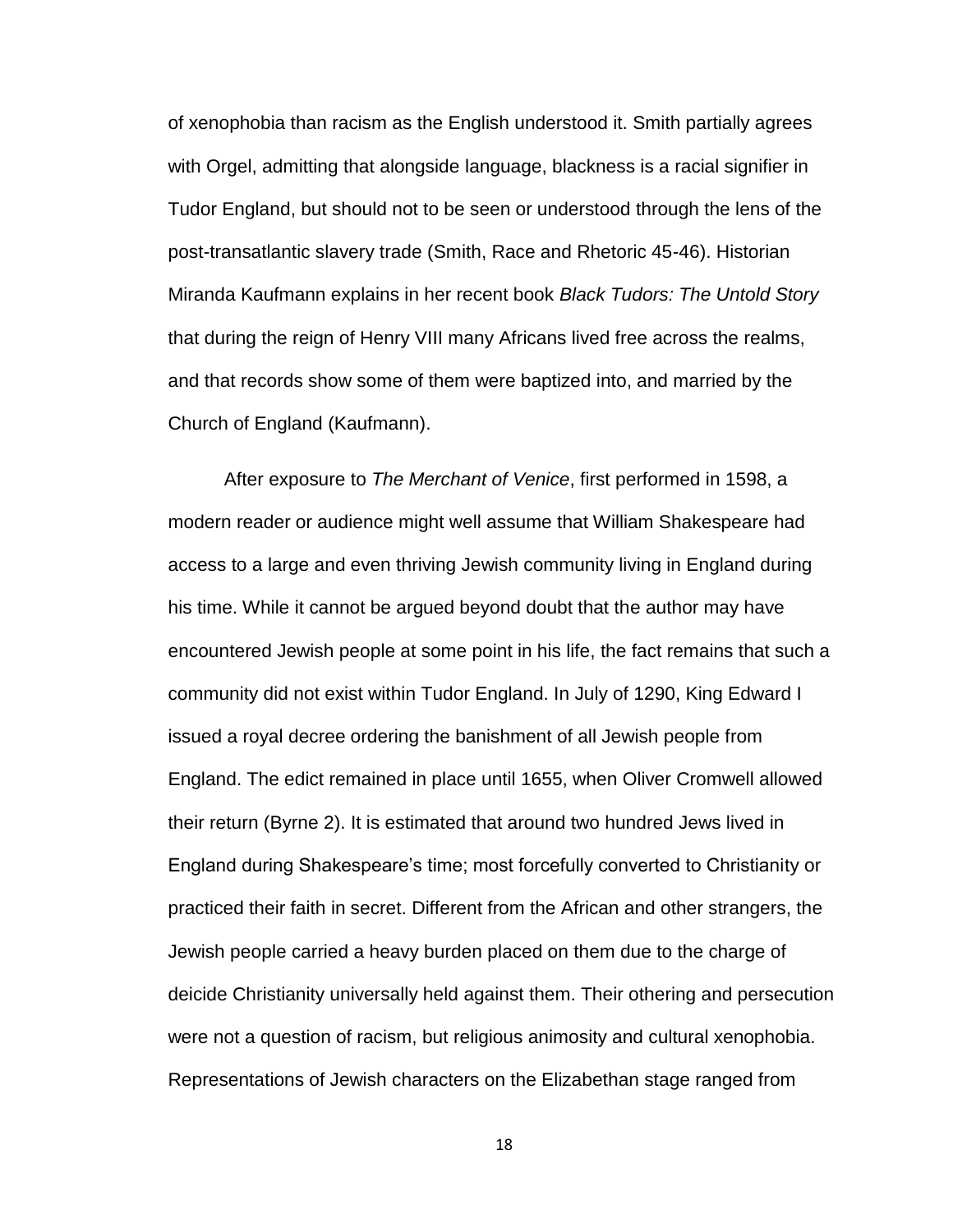buffoonery to villainy, feeding distorted stereotypes to an audience that was unlikely to have met Jews as they went about their lives.

The plight of the strangers is not a realm inhabited solely by Africans and Jews in Tudor England. Refugees from Europe, particularly French Protestants known as Huguenots, experienced othering without presenting any physical or racial markings. These strangers were not even marked as (that) religiously different in Protestant England: their difference was almost entirely cultural and linguistic. William Shakespeare would have been well acquainted with their troubles, as he spent time boarding with them while in London. Between 1598 and 1612 Shakespeare lived with the Mountjoys, a French Huguenot family that had taken refuge in London. Several riots plagued Tudor England that dealt primarily with problems associated with these large groups of immigrants attempting to settle across the land; anti-alien riots took place from 1588 to 1595, and before that, as early as in 1517 against foreigners living in the city of London. In Shakespeare's apocryphal play, *Sir Thomas More*, which was never performed given the sensitivity of the alien problem at the time, these words of the title character early in the play illustrates how the author felt towards the plight of the stranger.

You'll put down strangers, Kill them, cut their throats, possess their houses, And lead the majesty of law in lyam To slip him like a hound; alas, alas, say now the King, As he is clement if th'offender mourn, Should so much come too short of your great trespass As but to banish you: whither would you go? What country, by the nature of your error,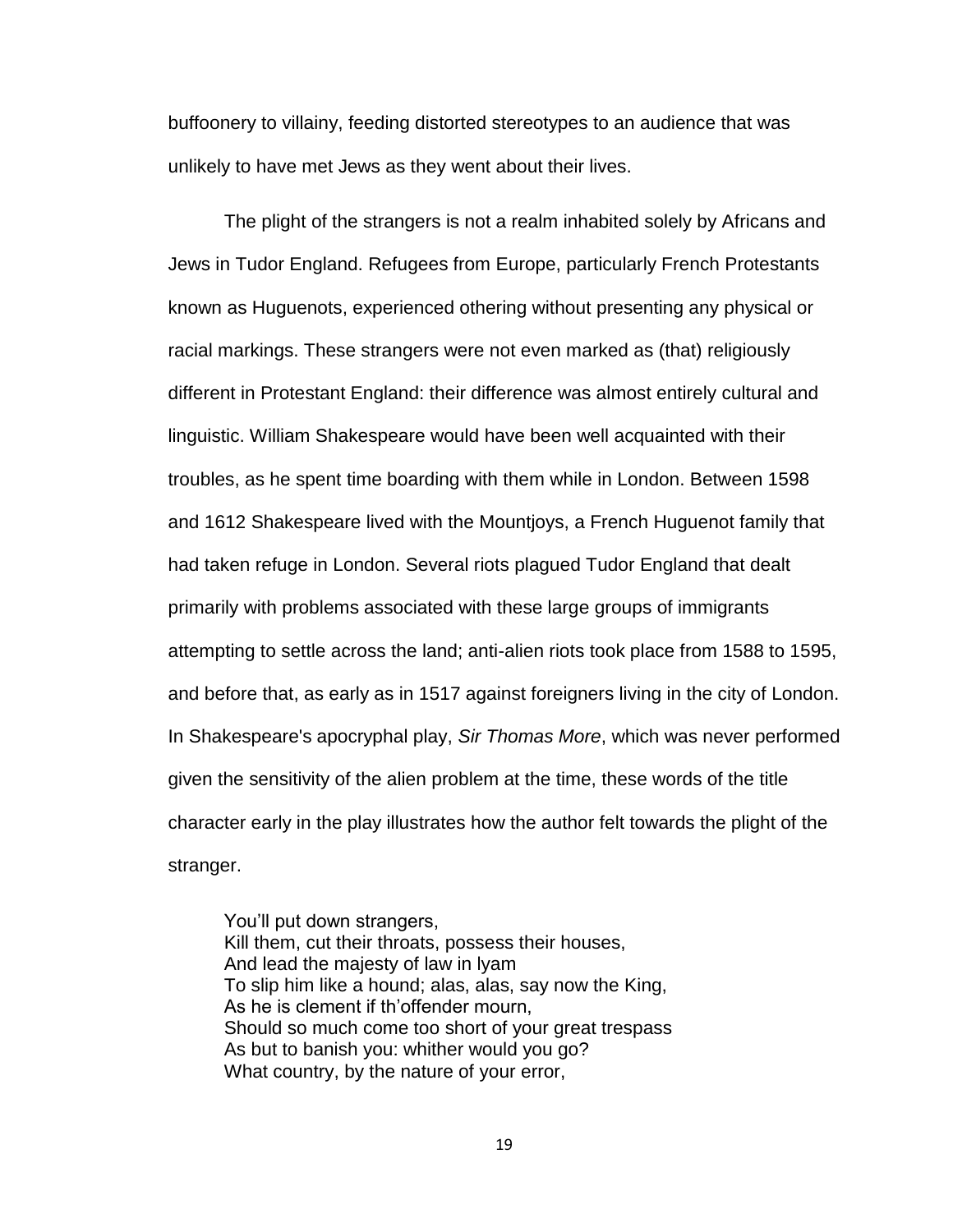Should give you harbour? Go you to France or Flanders, To any German province, Spain or Portugal, Nay, anywhere that not adheres to England, Why, you must needs be strangers, would you be pleas'd To find a nation of such barbarous temper That breaking out in hideous violence Would not afford you an abode on earth. Whet their detested knives against your throats, Spurn you like dogs, and like as if that God Owed not nor made not you, not that the elements Were not all appropriate to your comforts, But charter'd unto them? What would you think To be us'd thus? This is the strangers' case And this your mountainish inhumanity.

(*Sir Thomas More* 2.4.102-123)

These lines express much of the public outrage for the aftermath of the 1590s riots which ended with four executions. Shakespeare terms barbarous and inhuman the behavior the Elizabethan society showed itself to be capable of, as they indulged in a process of othering, inflicting alienation and inhospitality on foreigners. Shakespeare presents here the universal plight of the stranger, limited not only to the refugees and other aliens the Londoners were protesting, but in a proto-Derridean fashion, extended outward to embrace all. He contemplates here our universal condition: all humans potentially are the stranger.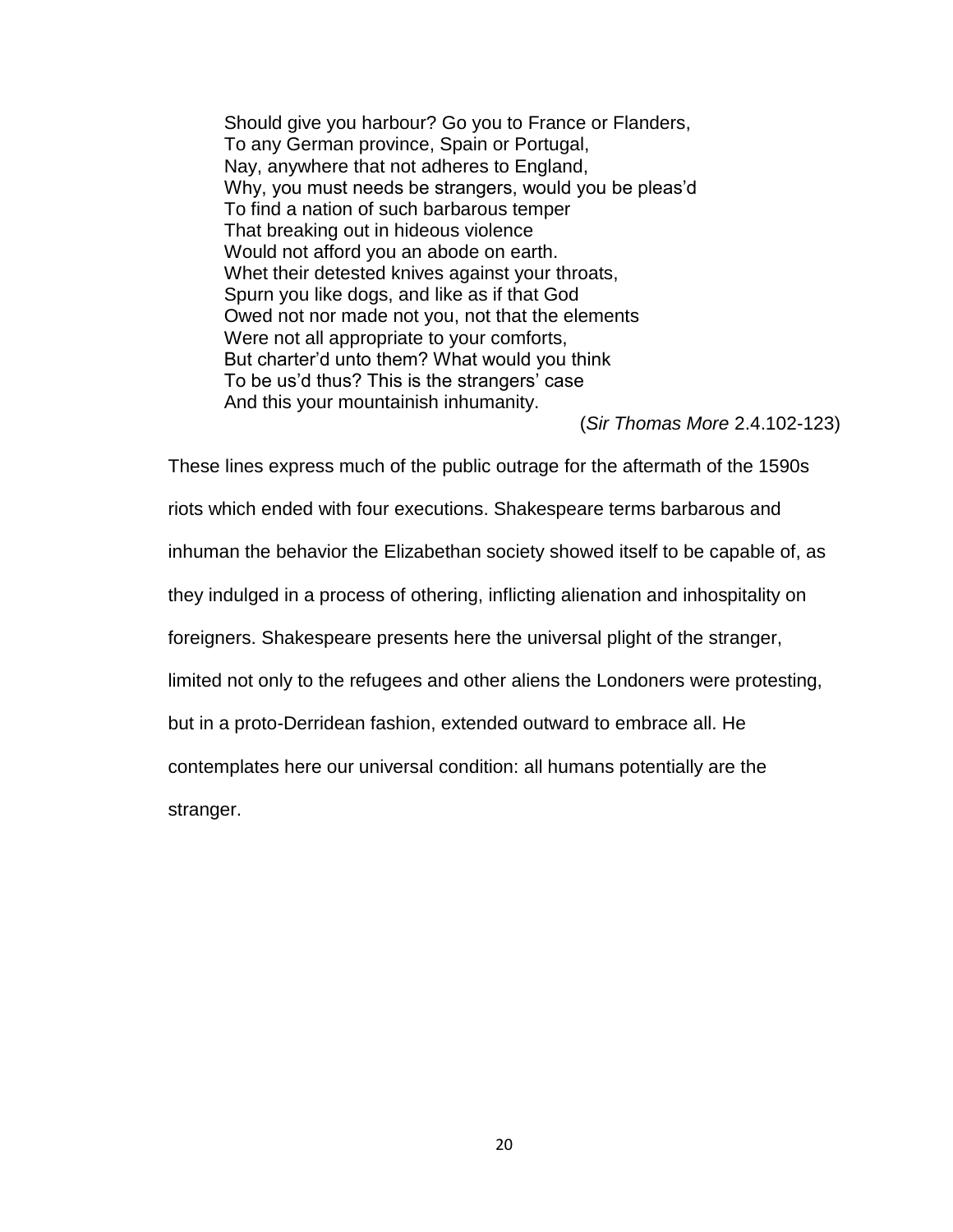#### **II. Othello: A Moor of Venice**

"We won't understand a thing about human life if we persist in avoiding the most obvious fact: that a reality no longer is what it was when it was; it cannot be reconstructed." – Milan Kundera, *Ignorance*

William Shakespeare extracts much of the source material for *Othello* from Giovanni Battista Giraldi (Cinthio)'s *Gli Hecatommithi* (1566), wherein one of the novellas tells of a villainous ensign who deceives a Moorish Captain and the virtuous Disdemona. Unlike Shakespeare's play, Cinthio begins his tale by declaring: "There once lived in Venice a Moor, who was very valiant and of a handsome person… highly esteemed by the Signoria" (Cinthio 2). The Italian author lacks the dramatic opening that Shakespeare added to his play, where Iago, Roderigo, and Brabantio engage with the scandalous reality that Desdemona, a Venetian lady and daughter to a senator of the republic, has eloped and married "a Moor." Up in arms, Othello is brought before the Duke and is required to give a defense for his actions. It is revealing, if perhaps also curious, that Giuseppe Verdi, like Cinthio, chose to skip this Shakespearean introduction, opening his opera *Otello* (1887) with an exultant "*Evviva! Evviva! Evviva!*" as the city welcomes a triumphant Moor (Verdi). Unlike Shakespeare, Cinthio and Verdi open by providing their audiences with an unequivocal image of Othello – much beloved – being welcomed into Venice.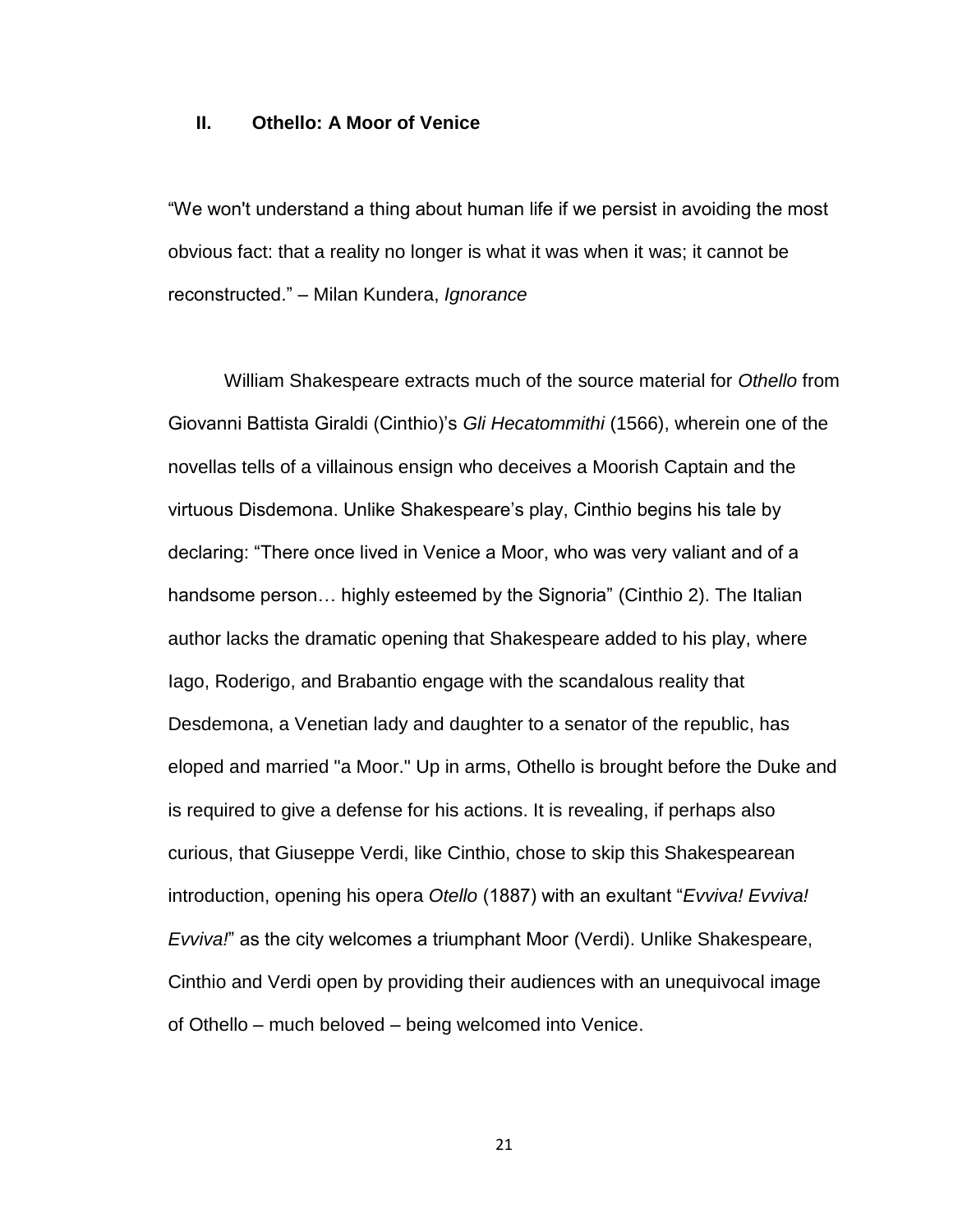It is pertinent to illustrate that Cinthio's Venice was a multicultural trade hub, where the presence of a Moor would not have been an oddity. Its geographic location granted the city the type of exposure that seems to have necessitated a flexible mechanics of tolerance between Venetians and foreigners. William Thomas' *History of Italy* (1549) claimed that all men, especially strangers, enjoyed a great deal of freedom in Venice, regardless of their nationality or religion, even if they believed in the devil (Thomas). Insofar he was Clerk of the Council to Edward VI, one may question his credibility towards the plight of the stranger, but other historical references seem to corroborate his narrative, at least in part. In the journals of The House of Lords and House of Commons during the reign of Elizabeth I, there is a 1593 entry showing that Privy Councilor Sir John Wolley took a stance against legislation that aimed to reduce and control the access of foreigners to London. He said that "Venice could never have been so rich and famous but by entertaining Strangers, and by that means have gained all the intercourse of the world" – quite a different opinion from the house member that spoke right after him, who asserted that the City of London was "great against these Strangers" (Dewes 506). Thus, Shakespeare was aware that the Venice he represents – which both is and is not London – manifested a problematic relationship (one of shocking openness) with and to foreigners, and it is likely he adjusted the opening of *Othello*, and indeed the whole play, to reflect this.

The unnamed Moor of the first act, scene 1 (for Othello is not named until the second scene) is labeled "thick-lips," "an old black ram," "the devil," and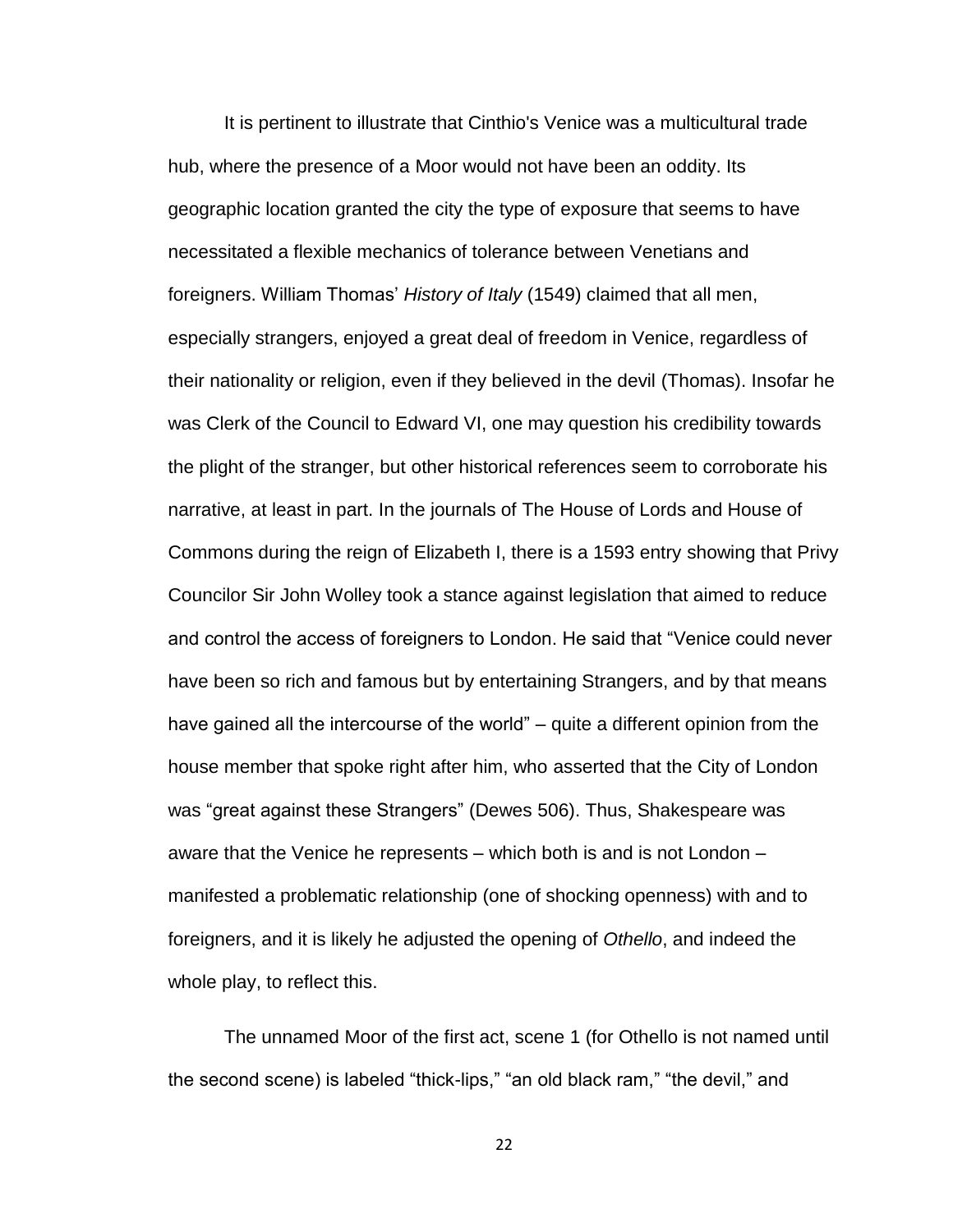"Barbary horse" (1.1.65, 87, 90, 110). These debasing descriptors, used by Iago and Roderigo to arouse Brabantio's indignation about what has happened to his daughter, would at first seem clear indicators of racism against Othello. Yet, within the first lines of the play, Shakespeare provides motives that have little to do with race, and much to do with passion and jealousy. As Iago enlists Roderigo's aid to bring down Othello, he reveals his anger at being overlooked by the Moor for a promotion that he coveted, and for suspecting him of having slept with Emilia, his wife. The job goes to the Florentine Michael Cassio, towards whom Iago then proceeds to express his disdain. Likewise, Roderigo calls Othello "thick-lips" as he contemplates the Moor's marriage to Desdemona, the woman he also loves.

The argument can be made that Iago and Roderigo's case is in fact against strangers-at-large that have trespassed on what they believe is rightfully theirs through "native" right or birth. Initially, Brabantio discredits the duo's claim that he has been robbed by declaring they are standing in Venice, secured by his own claim to power and sense of belonging to that "idealized" city. For Roderigo, the space Brabantio, as senator of Venice, thinks secure has already been breached. The latter's idea of security derives from the illusion of ownership and sense of "at-homeness" Derrida seeks to dismantle in his writings on hospitality. The mirage that is Brabantio's Venice is thus reset by Roderigo's alarm in the middle of the night concerning the stranger that has come to rob the Venetian of what is his by right.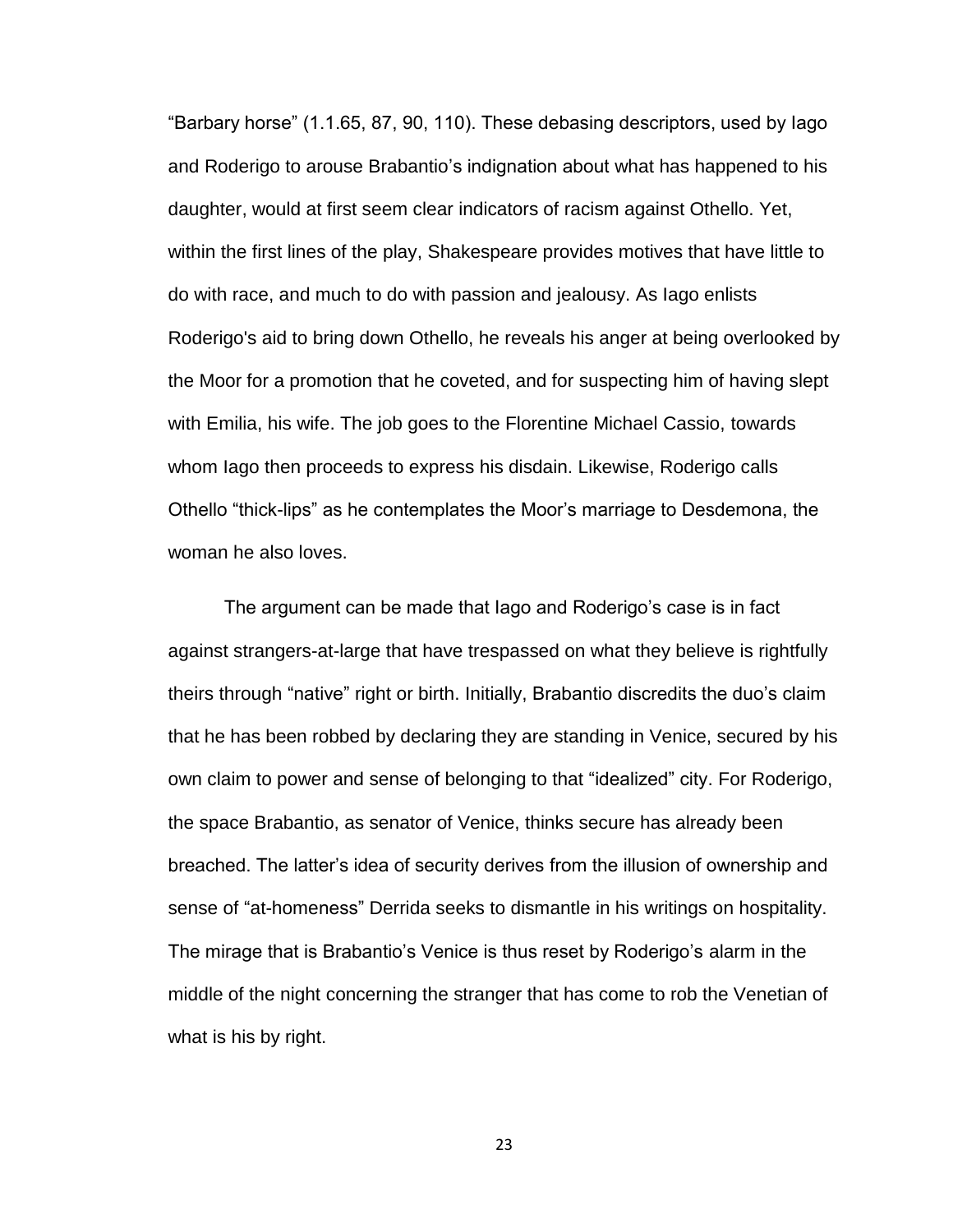Still, Roderigo pushes further by saying:

Your daughter, if you have not given her leave, I say again, hath made a gross revolt, Tying her duty, beauty, wit, and fortunes In an extravagant and wheeling stranger, Of here and everywhere. (1.1.131–35)

In her book *Speaking of the Moor*, Emily C. Bartels claims that by Roderigo making this declaration regarding the actions of Desdemona and Othello, Brabantio's Venice becomes also "a society that includes an extravagant and wheeling stranger" (Bartels 156). This inclusion, she writes, echoes the title of the play, which in its earliest form was *The Moor of Venice*, and connects the discrepancy between that title and Cinthio's opening line "a Moor in Venice." Not only is Othello *in* Venice, but Shakespeare declares him also as being *of* Venice, despite the Moor's incongruous provenance. This shift of prepositions makes Othello not a transient alien that Kant imbues with the right to hospitality conditional to an eventual departure, but Simmel's stranger that arrived and stayed. Roderigo's "stranger from everywhere" seems to encompass everyone who is not Venetian and is not aimed directly at Othello's African-Arab origins precisely. Albeit, Othello's othering is accentuated by his skin color, not necessarily seen as a sign of biological inferiority, but as an indicator of cultural difference.

How the Duke of Venice and the Senate conduct themselves towards Othello as he is accused demonstrates that he had been extended some degree of hospitality and station by the Venetians. He is hailed as "valiant Othello" by the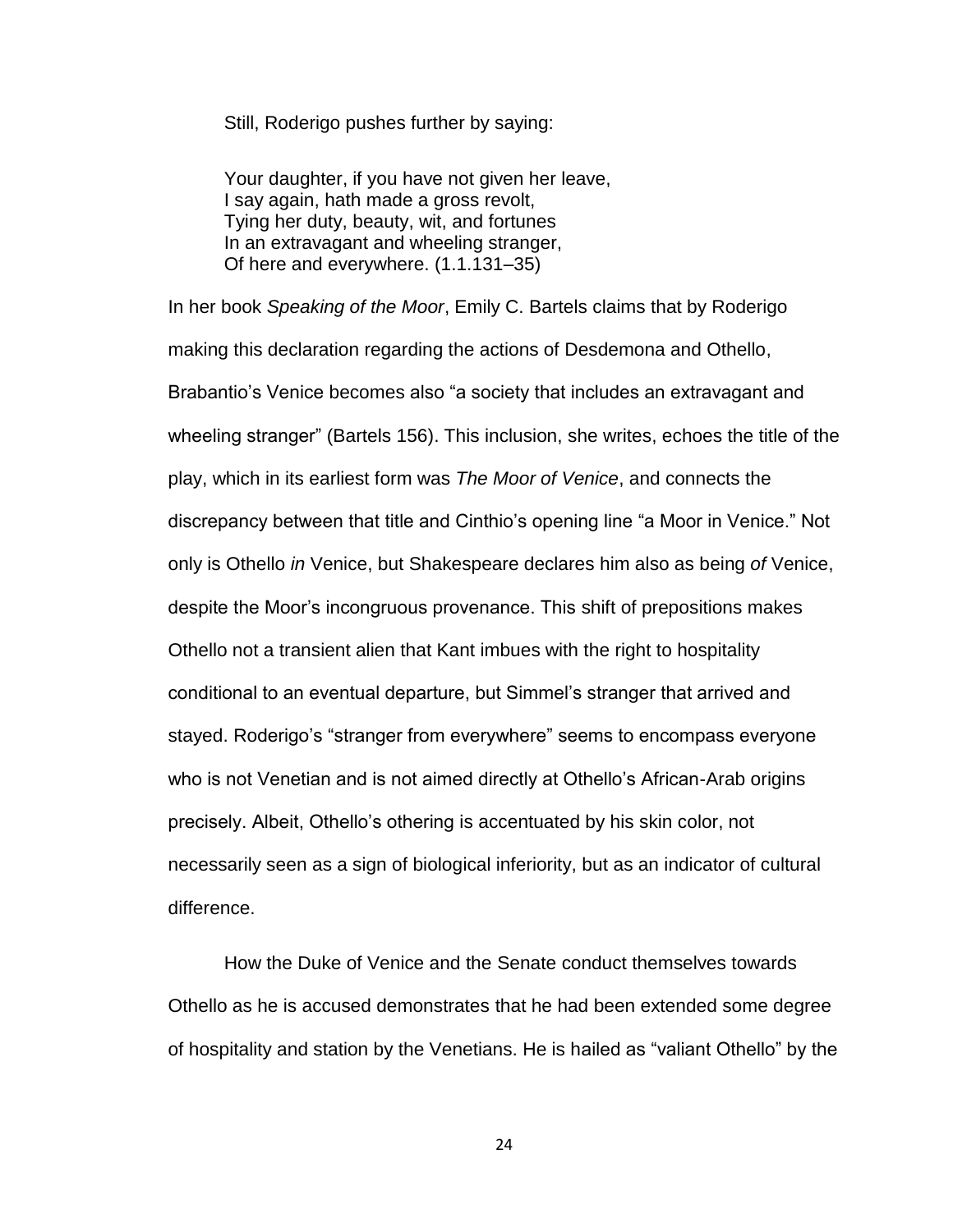Duke (1.3.48), a sentiment expressed repeatedly across the play. That the Duke calls the Ottoman armies a "general enemy" places Othello, not only within a shared bond within Christianity, but perhaps also counts him among the inhabitants of the city. Further, in the second act Montano deems Othello noble and praises him as a "worthy governor" (2.1.30), and in the final act Lodovico expresses shock when he sees the Moor strike Desdemona, as such behavior did not match the image of the noble and temperate Moor shared held by the Venetian senate. Even Iago feels compelled to begrudgingly admit that Othello is "of a constant, loving, noble nature" (2.1.286). These are not descriptors to be given by a dominant group to someone held in racist contempt.

Indeed, the reader would be hard pressed to find throughout the play derogatory language aimed at Othello beyond what Iago and Roderigo make use of. Only after the Moor has succumbed to jealousy, do other characters such as Emilia chide him. Even when Othello has lost himself to murder, there is regret in Lodovico's words when he refers to the Moor as "once so good, fall'n in the practice of a damned slave" (5.2.291-92). The fall referred to here should not be understood as alluding to a cultural fall aided by a racial connotation. Instead, it seems to reference Othello's own words, when he tells Iago he descends from noble birth, and perfect soul (1.2.22, 31). This is the fall Lodovico seems to be addressing. Thus, while racist elements are present across the play, they represent a general xenophobia Shakespeare places on the stage through this tension of praise and rejection. Why then, does Brabantio retract the hospitality extended generally to Othello? The Venetian senator rails against the marriage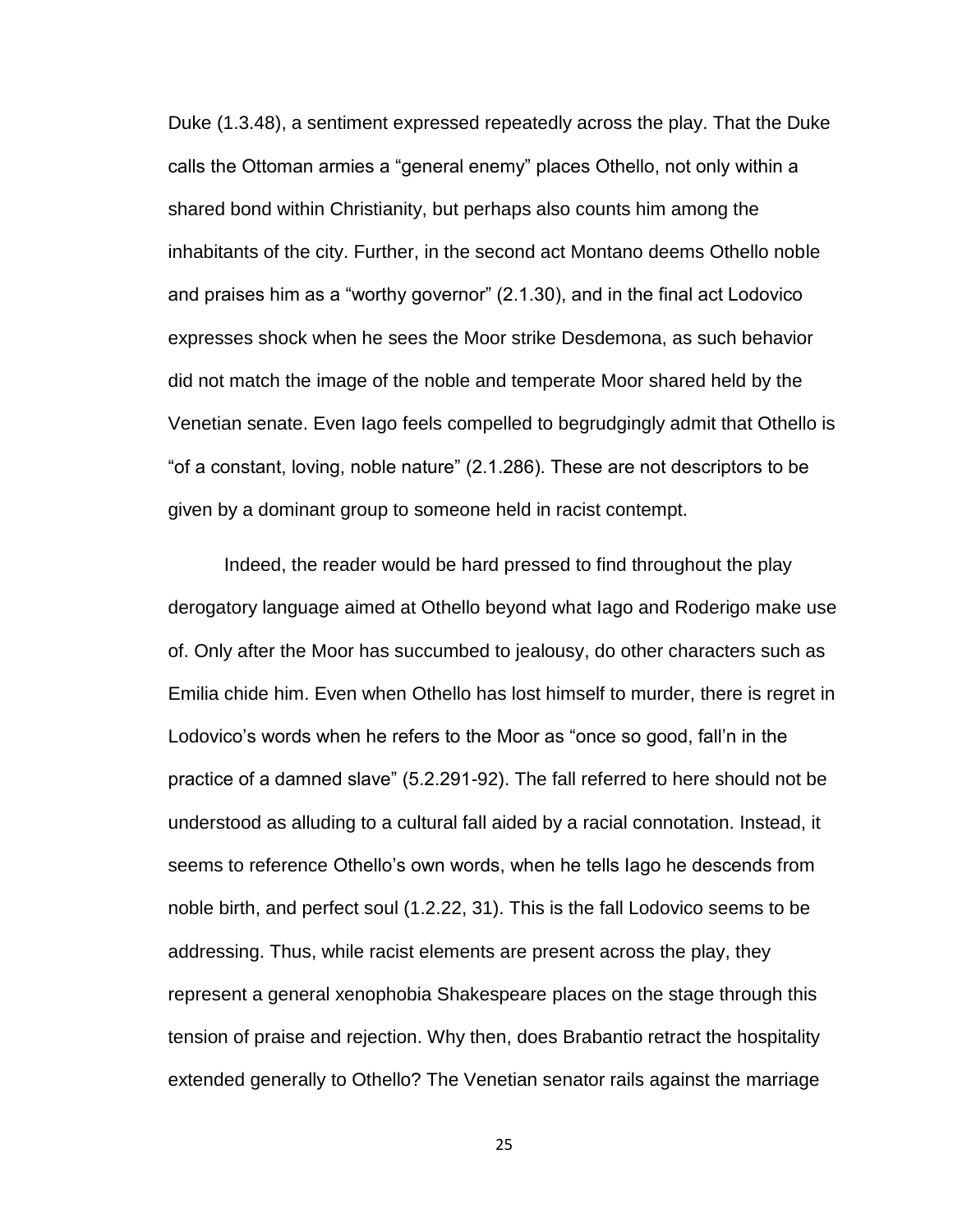of his daughter to the Moor as unnatural, only possible through the "witchcraft" of which he accuses Othello. In marrying Desdemona, Othello has violated two precepts that disturbed the conditional hospitality extended to him by Venice, and by extension Brabantio.

The first precept of conditional hospitality Othello breaches is that of the one-sided agreement of separation between host and guest, or native and stranger. Through his union with Brabantio's daughter, Othello disrupts the pure identity her father claims for himself and the Venice in which he felt secure. The second claim is that by marrying Desdemona, Othello has acquired what was seen as Venetian property. As a stranger that stayed, the Moor may have been valiant and welcomed, but laying claim to Venetian soil through the body of his wife becomes a transgression too great for the likes of Brabantio, Roderigo, and those who adhere to the construct of natural exclusivity, to "nations" and the "nativism" they entail.

How Brabantio constructs his Venetian identity is further revealed by his inability to ever conciliate Desdemona's marriage with a stranger and his claim to what Roland Barthes would call mythological identity. Aside from his initial outrage at the union, the senator tells the Duke his daughter is dead, although the audience is aware she is physically alive (1.3.58). Desdemona's "death" upon marrying Othello is connected to a failure to perform the duty she admits owning to her father – which although absolute at some point in the past, she now declares divided. Desdemona links her duty to her father to her identity as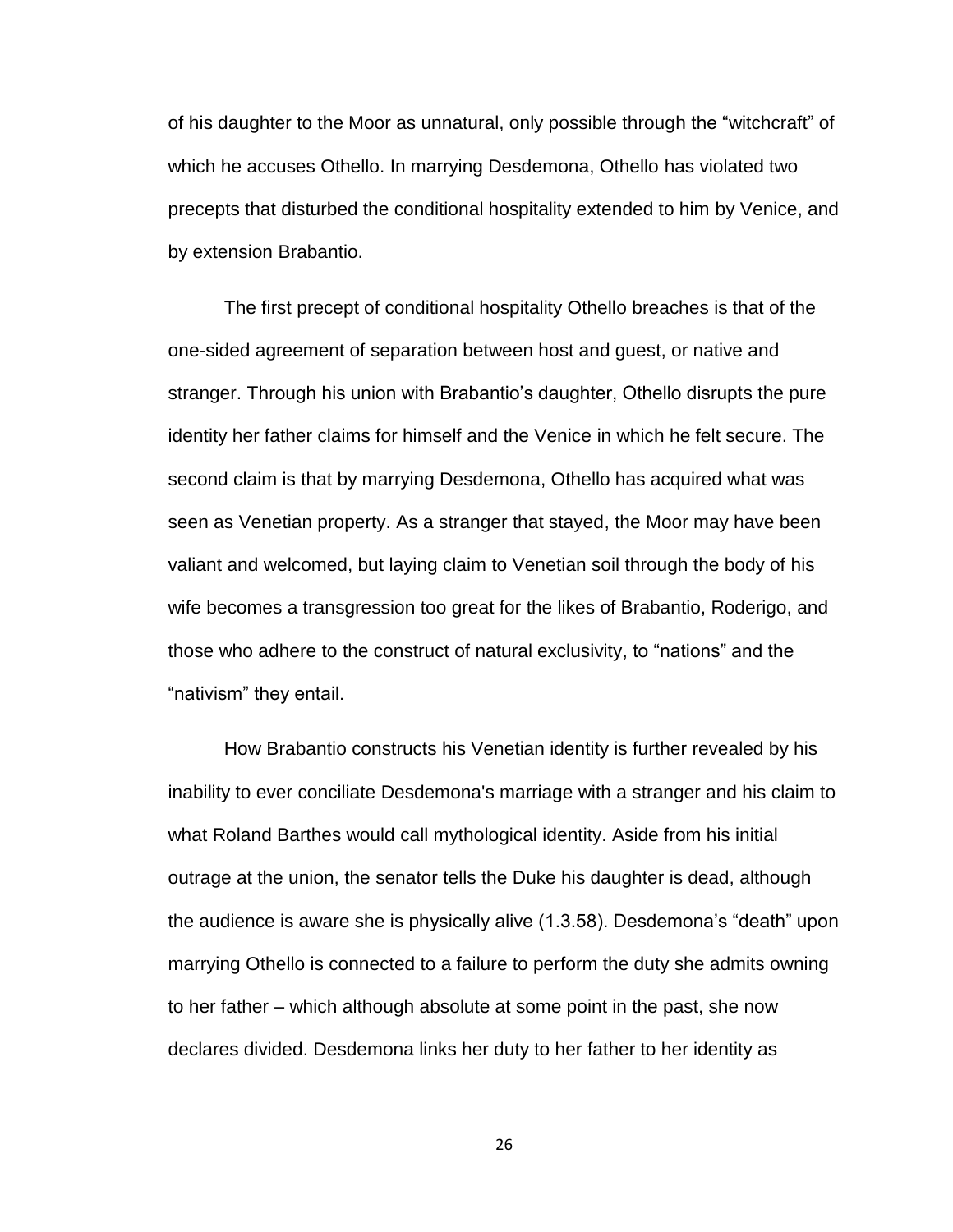Brabantio's daughter, and he the lord of such duty (1.3.181). This description insinuates their mutual connection to an identity based on a shared common ancestry, which she has inherited through her father, and has now broken with by marrying Othello. This is Stuart Hall's first model of cultural identity, that provides stability and "continuous frame of reference, and meaning" (Hall 223).

Brabantio concedes that Desdemona is Othello's wife but remains unyielding in his conviction that, if possible, he would keep his daughter away from the Moor with all his heart. He also takes comfort in the fact he has no other child (1.3.193, 196). This seems a peculiar sentiment as it also entails the end of the familial line for Brabantio. Thus, it would be useful to contemplate to what degree he abhorred the possibility of identity hybridization, so much so that he would rather end his line than carry on this mixed, hybrid (bastard) stock. Despite the many changes Shakespeare visited upon Cinthio's original tale, he chose to retain the utter parental opposition to Desdemona's marriage. In the Italian narrative, Cinthio describes their efforts thus: "the parents of the lady strove all they could to induce her to take another husband" (Cinthio 2).

Although Cinthio's *Gli Hecatommithi* only affords the issue of parental consent a single sentence at the beginning of 'Disdemona and the Moor,' if the translation is to be trusted, the efforts of Disdemona's parents to avoid the marriage to the Moor were great and vigorous, as the idea of "striving" conveys. In *Othello*, Shakespeare develops this line further, having Brabantio reject the union most emphatically, "with all his heart," even to the point of death. During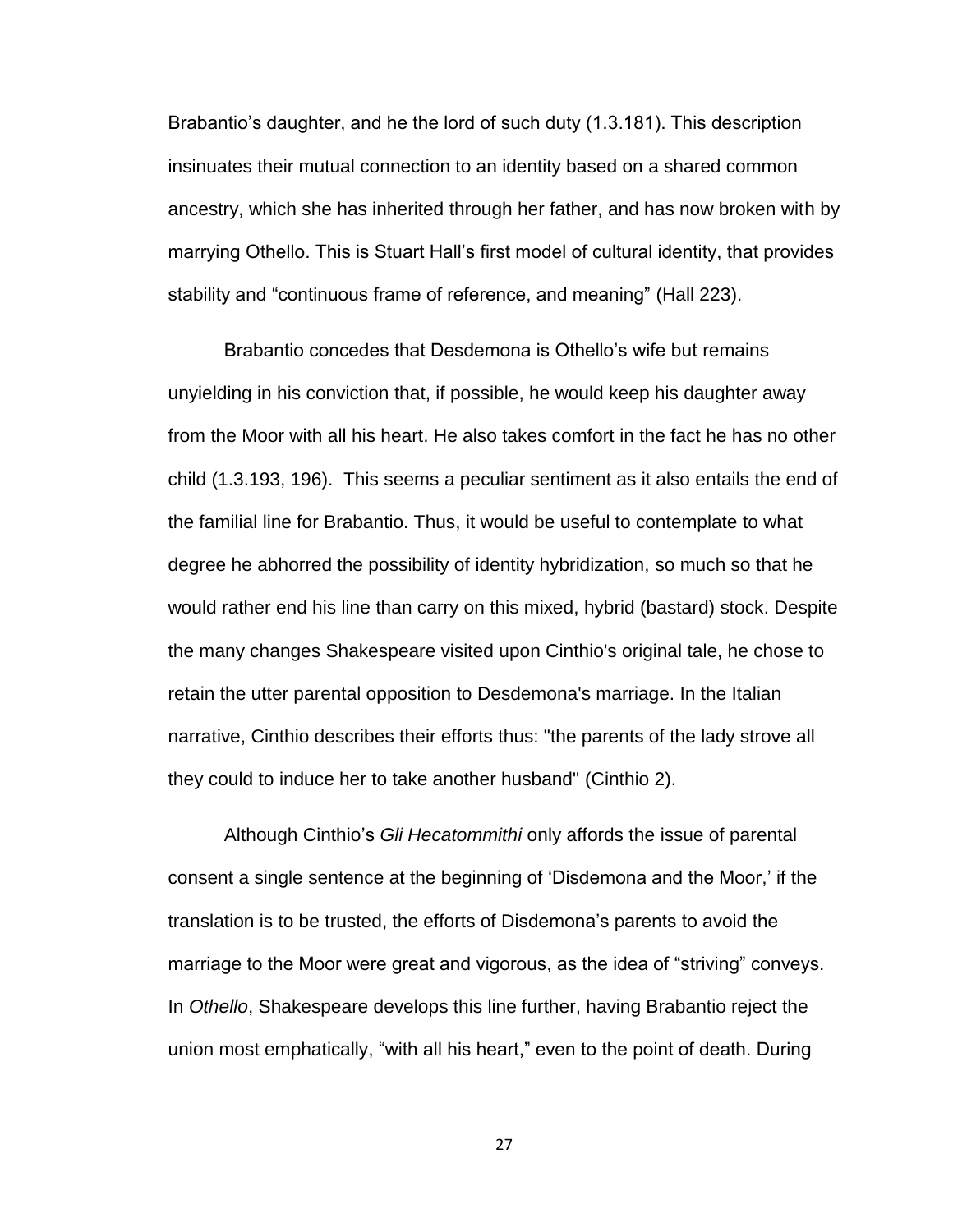the final act, Gratiano, aside from expressing relief that Brabantio was spared the grief of witnessing Desdemona's untimely murder at the hands of Othello, elaborates that the senator's death was advanced by never overcoming or reconciling with the reality of his daughter's marriage (5.2.205-07). Brabantio lost the space of his "idealized Venice" in which his identity operated, by the realization not only of Othello's theft of his family's claim to a mythological Venetian heritage, but also by possibly understanding that indeed his Venice had been replaced by the Venice Roderigo conjured for him, with strangers everywhere. Venice is, in fact, a "grange."

To properly inform the argument of the second precept of hospitality Othello violates according to Brabantio, it may be necessary to address the meaning and framework through which the concept of intersubjectivity informs the process of this thesis. Intersubjectivity is not to be understood as the agreement between subjects that concerns a Cartesian model of self, where a subject is "presented as object of consciousness for the other," without direct encounter between each consciousness. Instead, intersubjectivity can be understood as the unavoidable affectations between subjects through interaction; where subjects are not objects of consciousness, but present as "perspectives that sweep us up and orient us towards the world" (Maclaren 24). Kym Maclaren argues that intersubjectivity is intently transgressive – a mutual exchange resulting in a violent encroachment of one person's perspective upon another's, creating a state of perpetual transgression. Further, while Canadian philosopher Lisa Guenther defines critical phenomenology as "rooted first-person accounts,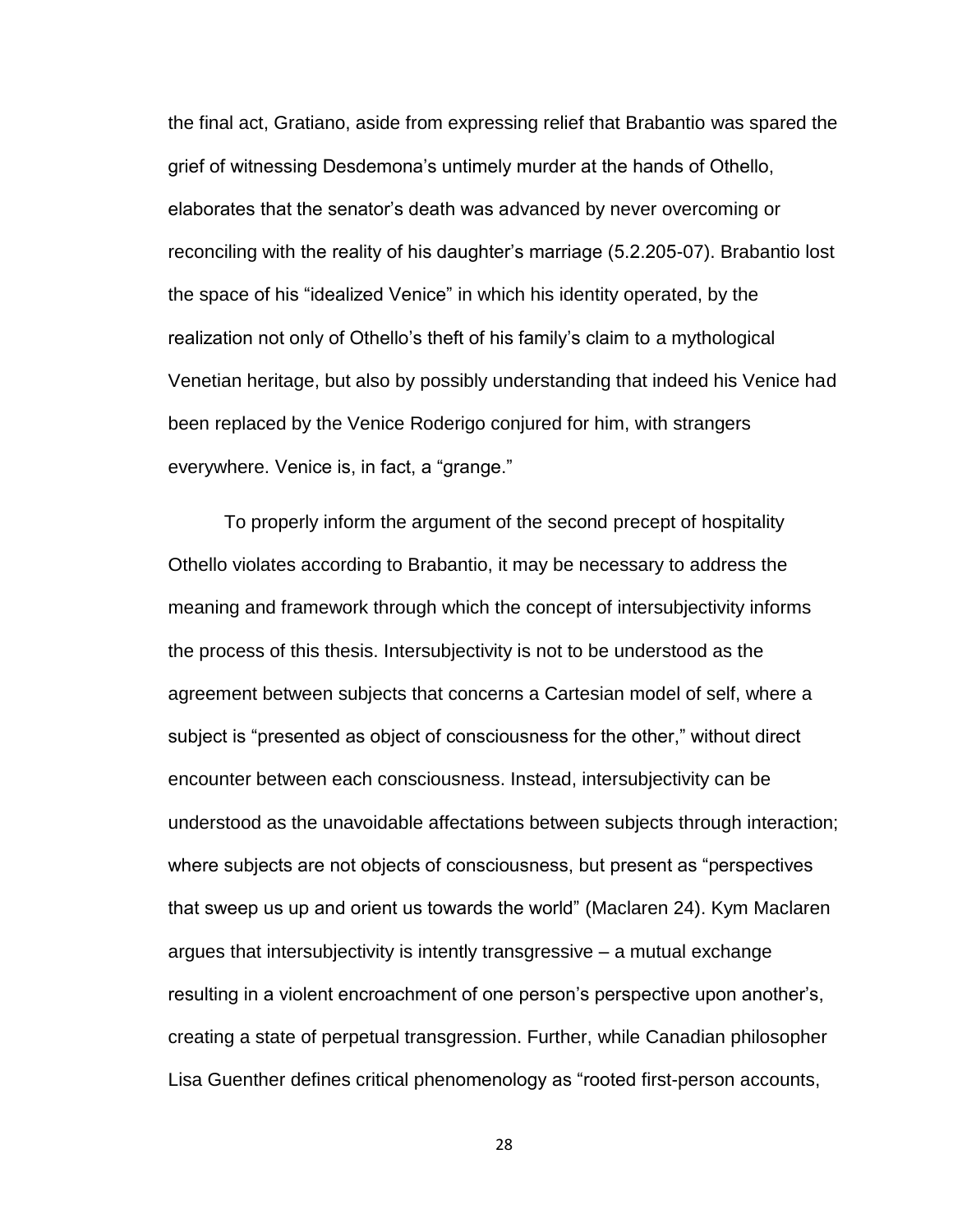similar to Maclaren, she resists the idea of a fixed subject with primacy over, or even unaffected by intersubjectivity (Salamon 9). Such an approach of "pure" identity would be considered by Barthes a myth.

Merleau-Ponty uses the idea of "coexistences," which is another way to view Derrida's dismantling of the host-guest binary. Through a mutual embodiment of being host and guest, the distance between subjects diminishes, and identity is thus forged as a byproduct of intersubjectivity that occurs as a result. This approach to identity is a transgressive assault on the Cartesian understanding of the self, where according to Maclaren, intimacy is impossible, as it negotiates intersubjectivity through separated agreeance of commonality (Maclaren 21).

The second precept of the conditional hospitality Othello transgresses against by marring Desdemona through a hybrid marriage is that of ownership. As previously mentioned, Georg Simmel proposes that the dominant group within a space they have claimed as home views the nature of the stranger as unable to be "owner of land… not only in the physical [sense] but also metaphorically" (Simmel 144). Because ownership anchors the stranger in place, and consequently removes much of the transient nature that serves as a guarantee of power for the host-native population, the rupture of this barrier results in a violent reaction in equal proportion to the claims on either side. In Desdemona, Othello finds a conduit through which, in the eyes of Brabantio, he has laid a claim of ownership in both senses. This idea does not substantiate the argument that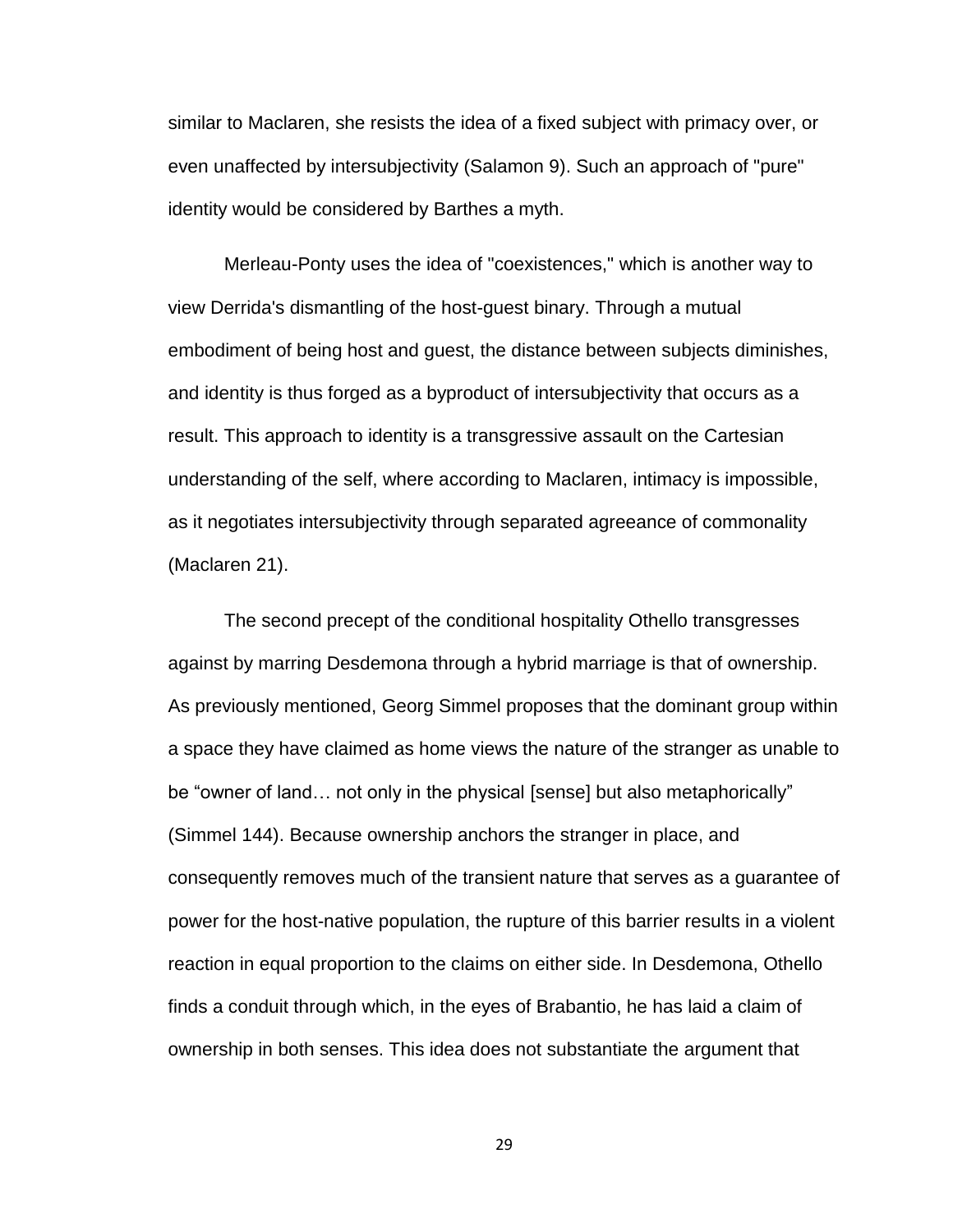Shakespeare endorsed gross misogyny in this play or many of his other works, beyond exposing much of what existed during the Elizabethan Period. The agency he imbues in his female characters, as well as the complaints they lodge against the limitations set by society against their gender, provide ample proof to the contrary.

In Desdemona, Shakespeare finds a unique opportunity to explore what it means for the identity process of the stranger to find a space to belong through the intersubjectivity of marriage. Brabantio and Roderigo see Desdemona as property of Venice that Othello has unrightfully claimed. For as long as Othello is a stranger without ownership claims, their relationship functions "in Venice," as Othello discharges the soldiering duties ascribed to him by the Senate. However, through his marriage to Desdemona, Othello began to function as being "of Venice," a nuanced shift able to create a profound difference in how those involved see the others and themselves.

Brabantio understands the perils of this transfer of status, even as he tries to apprehend Othello, stopped only by the Duke's summons. The senator is sure of the righteousness and necessity of his indignation, as he assures:

Mine's not an idle cause. The duke himself, Or any of my brothers of the state, Cannot but feel this wrong as 'twere their own; For if such actions may have passage free, Bondslaves and pagans shall our statement be. (1.2.95-99)

The importance of every line quoted above towards a better understanding of the first act and the play as a whole can hardly be overstated. If for Derrida,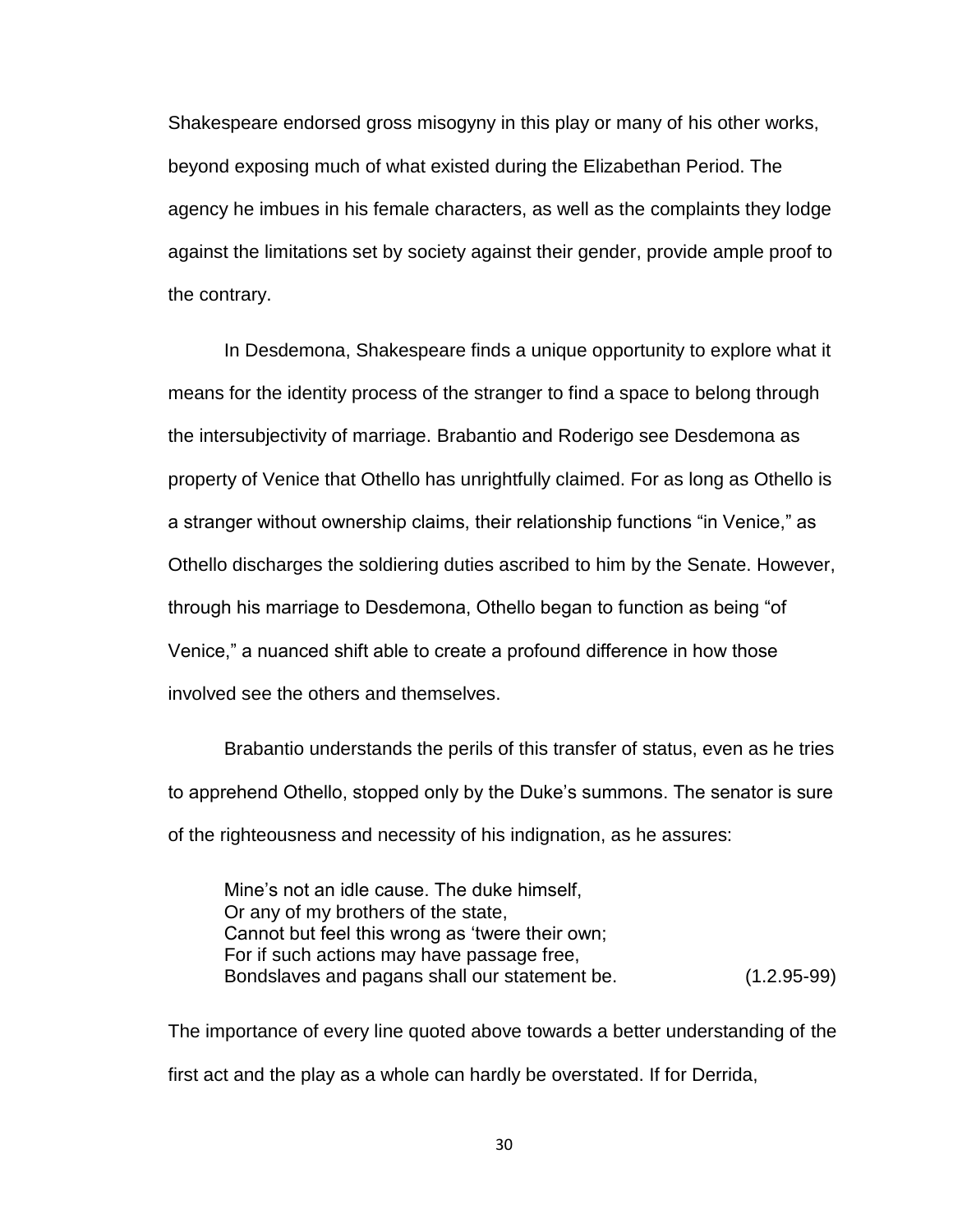hospitality precedes property, and a host's claim to space is null, for home is little more than "a 'land of asylum,' and hospitality" – given by one who is nothing more – or less – than a refugee who has ceased his wandering; a stranger who stayed (Raffoul 216), Brabantio is also aware of this. His cause is not an idle one because Roderigo's strangers from everywhere, represented by Othello, are actively introducing themselves in their society, not as wanderers passing by, but as sources of transgressive intersubjectivity. To further his cause, Brabantio makes his plight that of every Venetian, should Othello's action of marring (marrying) Desdemona be overlooked. He is not saying these words as an appeal to the parental instincts of the native population, but to raise the alarm that unless something is done now, their claim to a static authentic identity is in peril. Brabantio, disturbed at the scene painted by Iago of his "daughter covered with a Barbary horse" (1.1.110), extends the horror of "nephews neighing" as a possibility to the rest of Venice. The imagery is not lost, beyond the physicality of the stranger being related to animals, but more importantly, the "neighing" refers to the language barrier made apparent by strangers. Derrida engages with language as the preface to the question of hospitality, and the burden imposed by hosts-natives upon their guests-strangers through the imperative of asking them to understand and speak the language of the host (Derrida, Of Hospitality 15). Ultimately, Brabantio refuses to embrace a Venice or a Venetian self that is temporal, incomplete, and always "in process" (Grossberg 89).

The Venetian senator prophesizes the doom that would befall the city if strangers are allowed to be "of Venice" – "Bondslaves and pagans shall our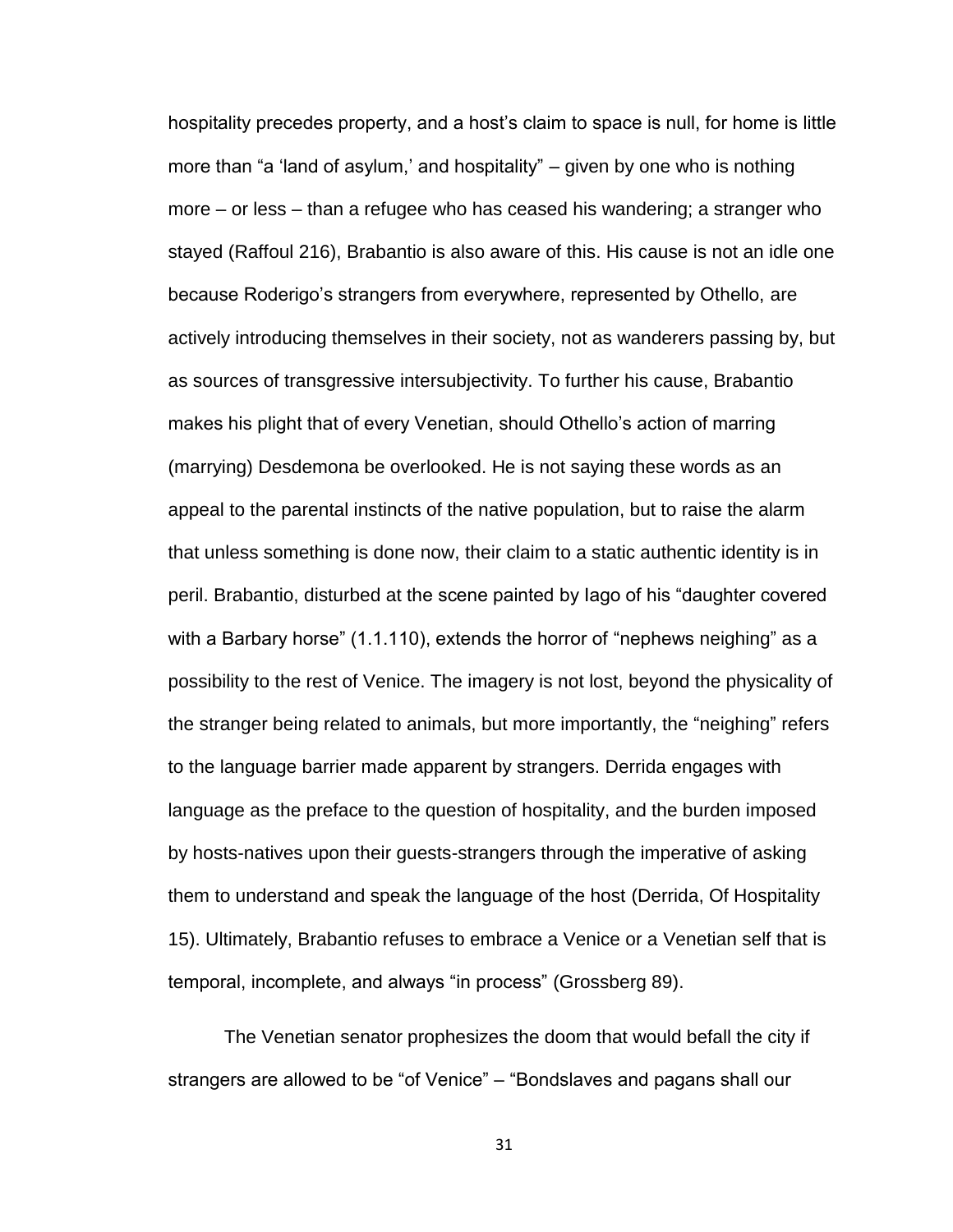statement be" (1.2.99). The importance of this line is twofold. The more immediate interpretation is that this discloses Brabantio's passionate xenophobic views. Not only is his use of the word "bondslaves" recalling Othello's time in slavery, but he unequivocally declares that strangers, even if not transient wanderers, should never be considered "of Venice," as to do so would empower them with the right to rule on equal footing as those Brabantio see as true Venetians. The declaration is not a call to city-wide racism, albeit those may be its ultimate implications. By singling out those in slavery and practitioners of religions other than Christianity, Brabantio's call of exclusion is far more comprehensive than the singling out of Othello's race. He does not call for a ban or subjugation of strangers only of African or Arab provenance, but for the regulation of all those not of Venice.

The second implication the line has is its connection to Lodovico's words towards the end of the play, referring to Othello as "once so good, fall'n in the practice of a damned slave" (5.2.291-92). Here the word slave requires further unfolding as it reflects on how Shakespeare uses the term; for upon careful reading, the word seems to relate more to Iago than to Othello (Heilman 111). Referring to Iago, Montano calls him slave after the villain murders Emilia and runs away (5.2.244). Lodovico is the last character to use the term slave, and it is also to reference Iago, as he commends Cassio to punish him (5.2.333). Even Othello, as he finds out the truth of Iago's deceptions and betrayal accuses him: "O cursed, cursed slave!" (2.5.278). Shakespeare reconstructs the word slave to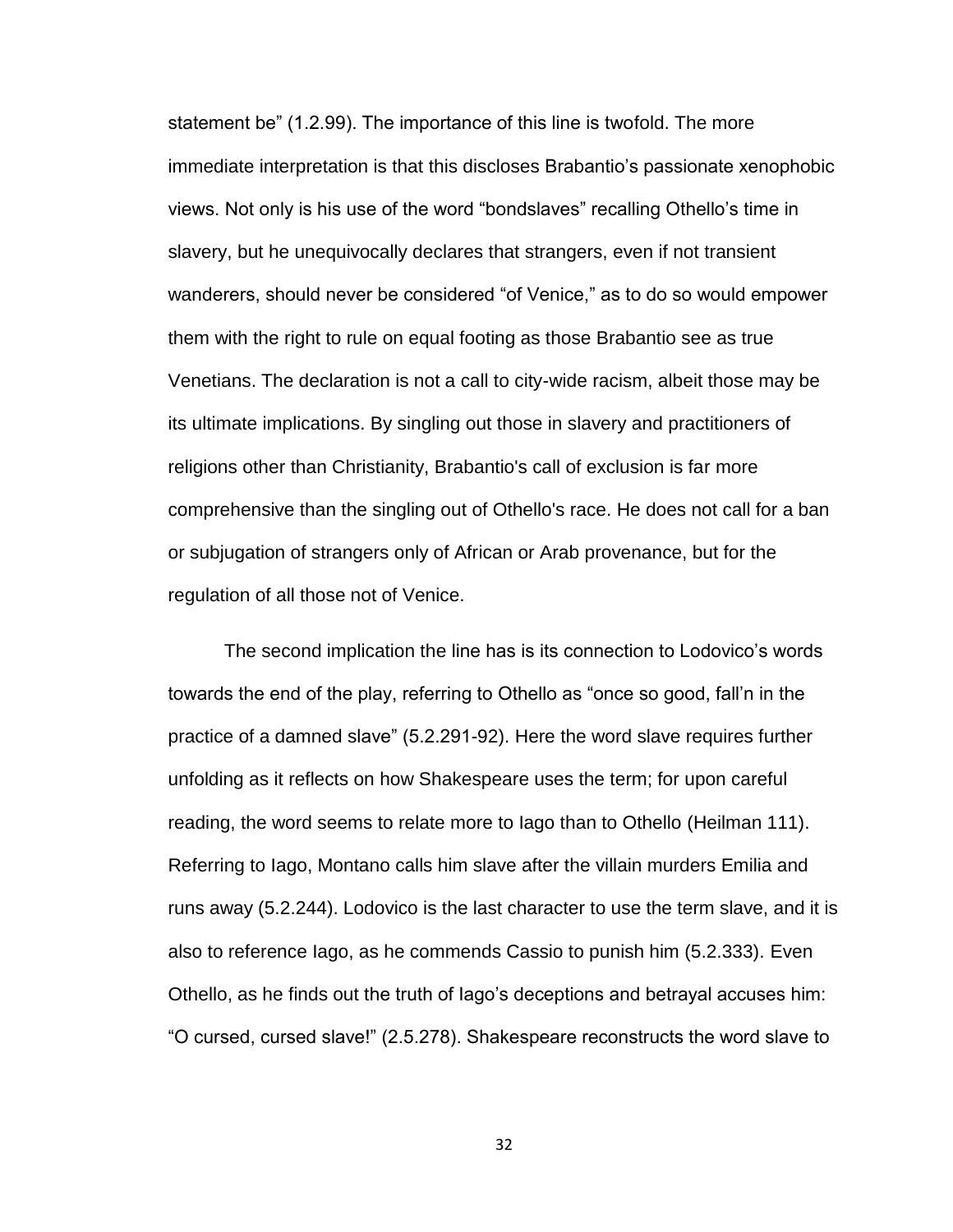mean something beyond race or social status, for it is used to qualify strangers and would-be natives alike.

Othello is only slave-like when he murders Desdemona, and Iago is labeled so when his deeds are brought to light. Further, Iago uses the term slave as he calls after the man that has injured Cassio, whom he knows to be Roderigo. Calling Brabantio's words prophetic, Robert Heilman connects Iago, ultimately labeled as slave, with the senator's concern that one day bondslaves and pagans would rule (Heilman 111). Iago certainly does rule across the play through gross manipulation. Thus, the Elizabethan author equates the concept of the slave with that of evil, a person that has abused the transgressive nature of intersubjectivity, and has ruptured himself away through his actions towards others.

Prior to his fall and afterwards, Othello remains an alien to the society around him, and neither his noble birth or valiant deeds can change that perception in Othello himself or within Venetian society. Othello does not actively seek to exist within Stuart Hall's first model of cultural identity. As a baptized Christian inhabiting Venetian culture, Othello does draw on his heritage as a moor for self-definition, beyond how his physical characteristics inform who he is. At no point does the Moor express a desire to reclaim an identity lost by his presence in Venice. Only as Othello's character unravels through Iago's deception, does the text have him reach back into his past to explain the present, and Desdemona's handkerchief becomes an object that bridges both. The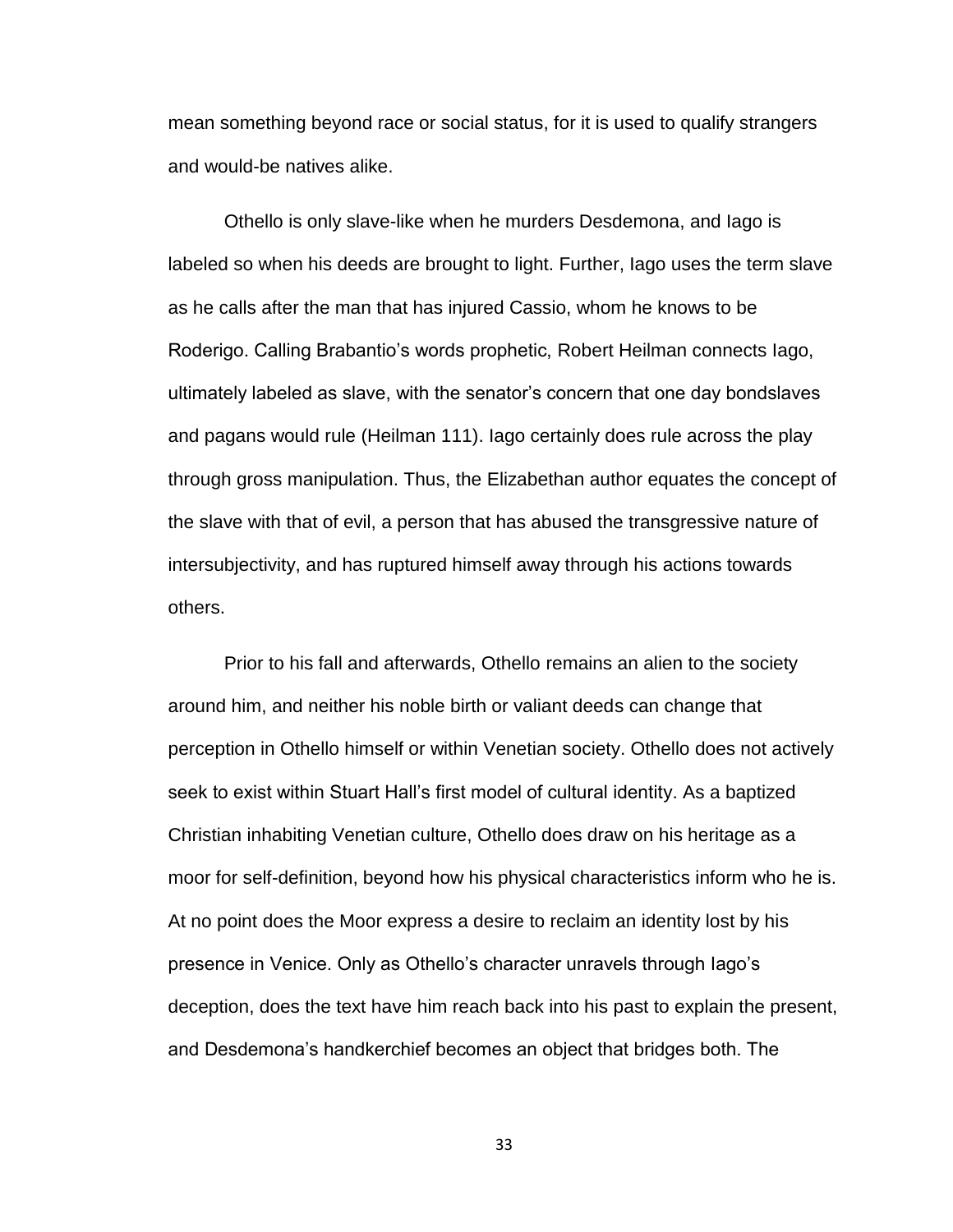process is a violent one and cannot provide Othello with the mythological stability promised by an essentialized identity rooted in his ancestral past.

Stuart Hall's second model of cultural identity provides a better option for understanding Othello, as it conceives the subject in a state of perpetual flux. The act of "being" for Othello as a Moor provides his enemies with a fixed target to alienate. It is important for the likes of Brabantio, Roderigo, and Iago that he remains the Moor, irrevocably lascivious and dark by nature. For Othello, his conversion to Christianity and his life in Venice informs his identity as "a matter of becoming," experiencing transformation through an intersubjective process that leads him to a state of hybridity, something Brabantio is terribly afraid of and why he sees Desdemona as dead from the moment she forsakes his illusion that there is a stable and homogeneous Venice.

In the play, Othello is able to function with success as long as he is allowed to inhabit a hybrid identity – Homi Bhabha's third space where inclusion is negotiated. Zohdi calls this space one of contradictions and ambivalence (Zohdi 147). It could be argued that as a foreigner, Othello's position and rapport is an atypical case in Venice, which allows him to act as a subject to mimic the dominant group around him – Othello becomes dangerously Venetian. By embracing Christianity, marrying Desdemona, and operating within the Venetian social structures of temperance and civility, some would argue that Othello allows himself to be fooled into an erroneous sense of belonging. He admits to this in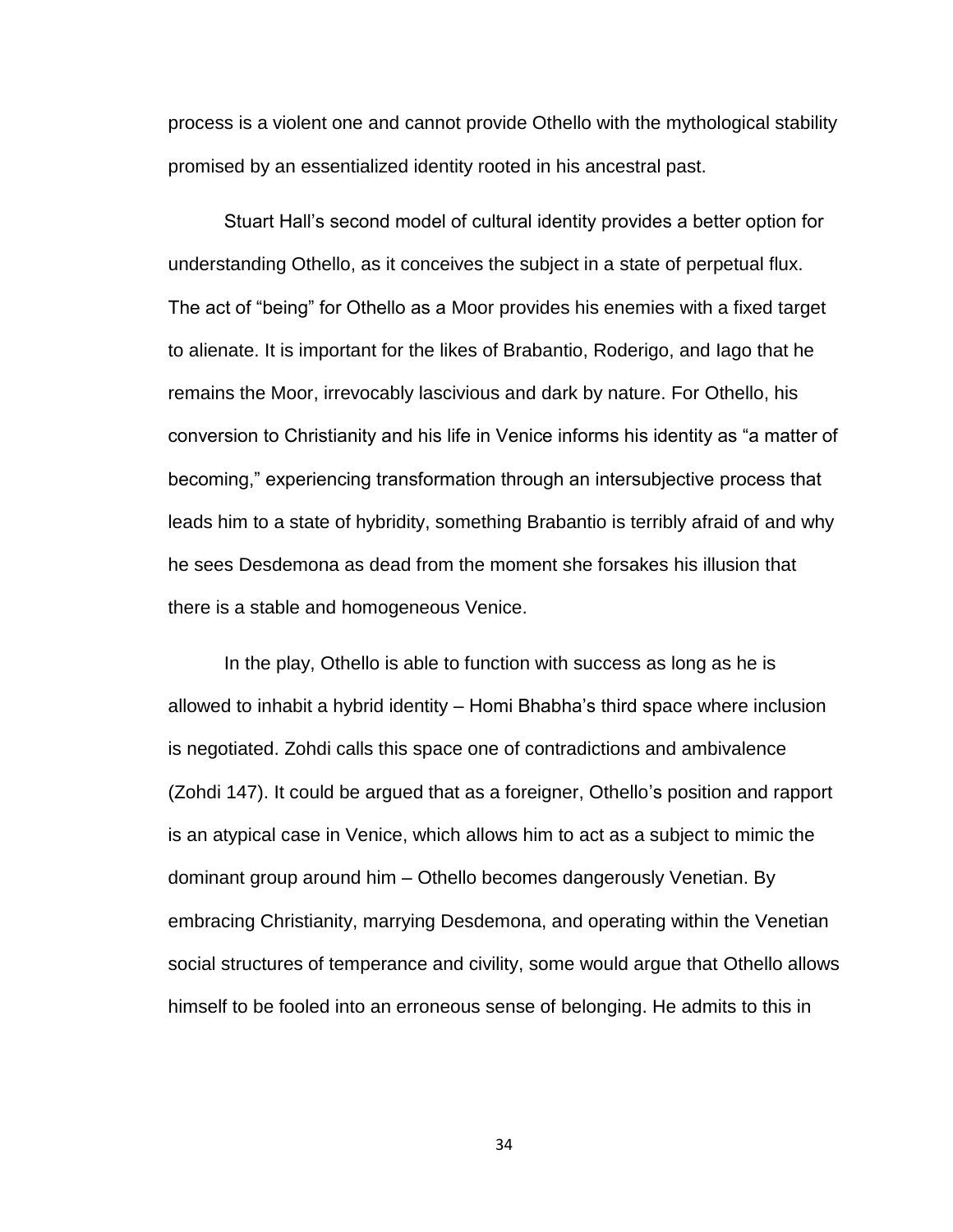part, as he declares "for I am black" and not like them (3.3.263-65), trying to understand Desdemona's apparent betrayal.

Othello errs about the source of his fate, which is not fully inhabiting Bhabha's third space of hybrid identity. He will never be Venetian as Brabantio sees himself, nor will he ever be as he was prior to being uprooted from his homeland. Othello was right in embracing the in-betweenness that becoming "of Venice" offered, and his fall was not the product of a failed approach to hybridity, but a rejection by those who, in order to retain their sense of power and security, embraced their mythological claim to pure, unquestionably superior identity. Madness and violence overcome Othello once he sees himself no longer having any claims to the in-between space created by his deeds for, and relationship with Venice, as validated by his marriage to Desdemona. For Lodovico, Iago is a viper and a villain, while Othello is rash an unfortunate (5.2.283-84). From the stranger that stayed, Othello becomes a rejected wanderer through the identity Iago imposes on him. No longer "of Venice," the Moor asks: "where should Othello go?" (5.2.272).

The first and the final acts of the play enclose the core of Shakespeare's approach to Othello as a character and Venice as a society. Some argue that Othello's death is the result of a skin "too black for anyone to accept – to forget or to "forgive" and that "one's skin blots out one's soul" (Hogan 431) However, as a rebuttal to this view, which facilitates a racial twentieth-century reading of the play, I argued that Othello's death is the aftermath of a rejection of hybridity and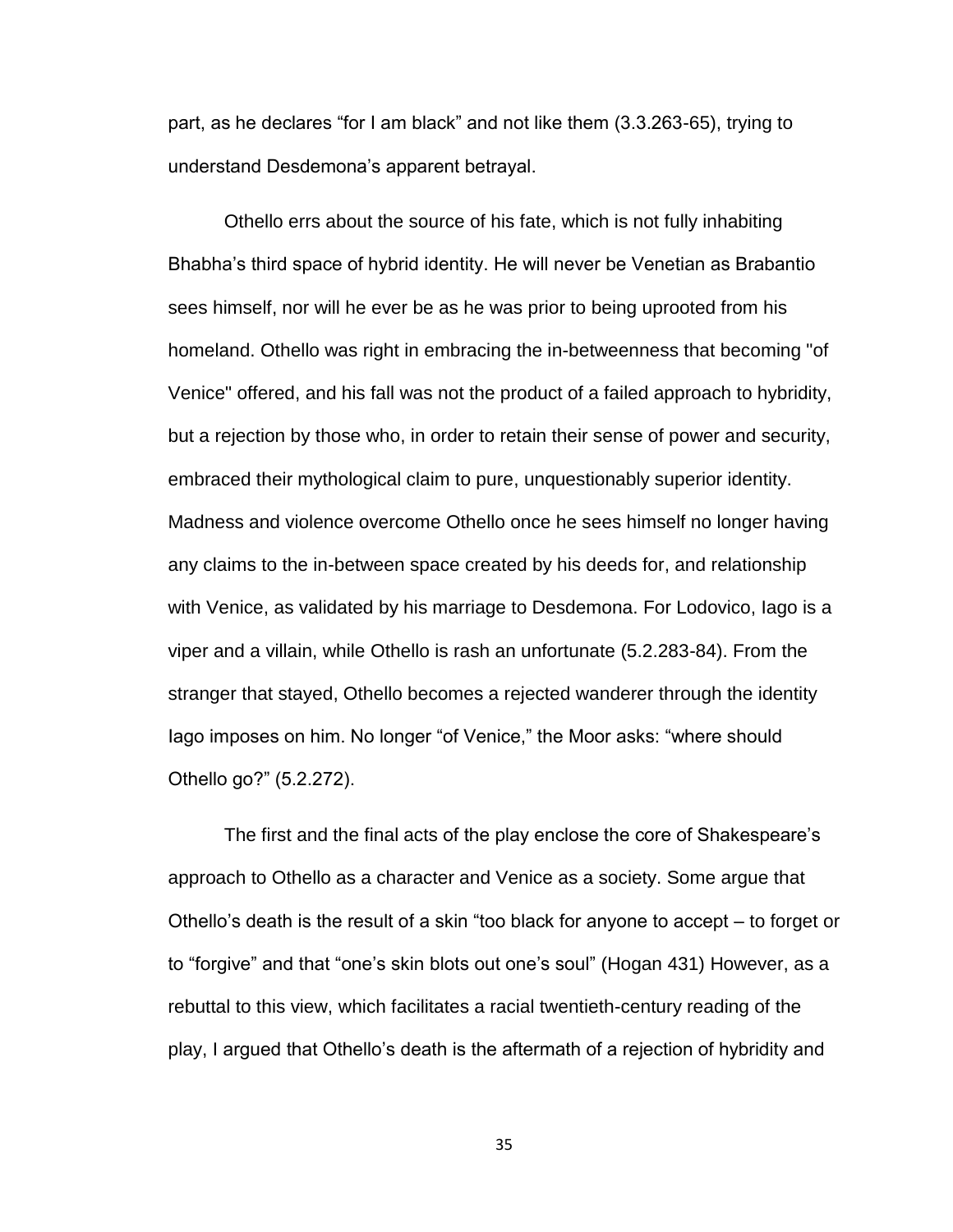the inescapable nature of intersubjectivity by some elements of Venetian society, which Shakespeare is mindful not to portray as the general status quo. Even when losing the in-between space that provided a space of validation to Othello, and succumbing to rage and murder under Iago's rule, Shakespeare does not let the Moor go without redemption. Not only does Othello display deep remorse towards his deeds, but Cassio's last words in the play: "For he was great of heart" (5.2.361) evoke the Moor's noble character and perfect soul.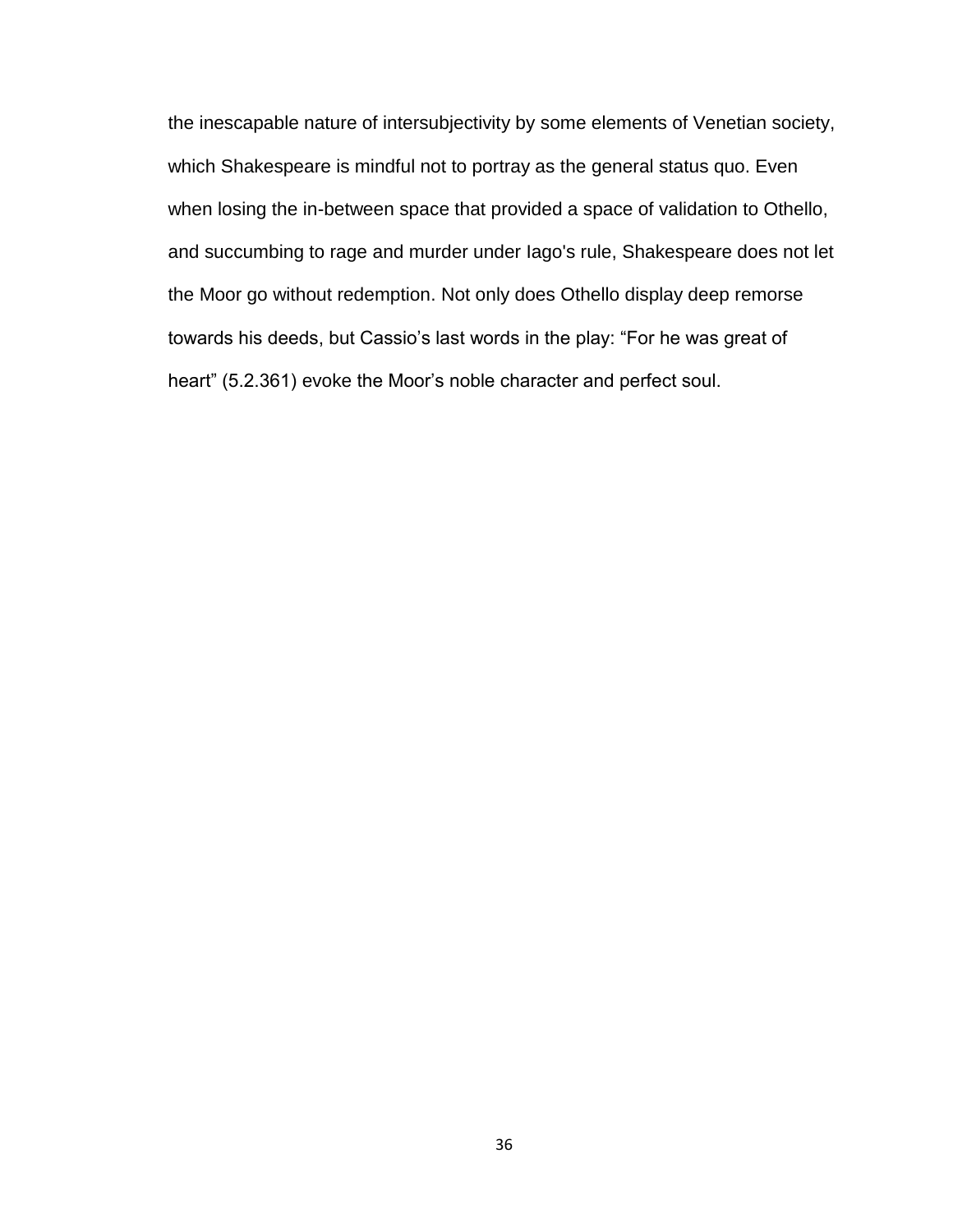#### **III. Shylock: A Jew in Venice**

"How can you expect a man who's warm to understand one who's cold?" – Aleksandr Solzhenitsyn, *A Day in the Life of Ivan Denisovich*

It may seem as an anomaly for many a modern audience that, generally speaking, unlike the tragedy of *Othello*, *The Merchant of Venice* is placed under William Shakespeare's comedies. Although the witty romance, love overcoming obstacles, the humor, and the ending with a double wedding, are surely enjoyed by readers and theatre audiences alike, it is the character of Shylock that has captured and dominated the attention of those who encounter this play. Some would even argue that anything that happens after the court scene of act four feels pedestrian, almost as if to abate the intensity of what just took place. Shakespeare provides Shylock with lines of such immense power, that while the character of the Jewish moneylender has become a controversial cornerstone of Shakespearean studies and performance, Antonio, who is the merchant *of* Venice, has been relegated to obscurity.

As previously discussed, the racism attributed to *Othello* is questionable, and ought to be challenged beyond the binary of imperialism versus postcolonial ideologies to better address the questions of modern audiences. However, it is undeniable that *The Merchant of Venice* is a play with antisemitic themes – themes Shakespeare chose not to lessen or blur. To the question of whether the Elizabethan author was antisemitic or not, the best answer may be that to some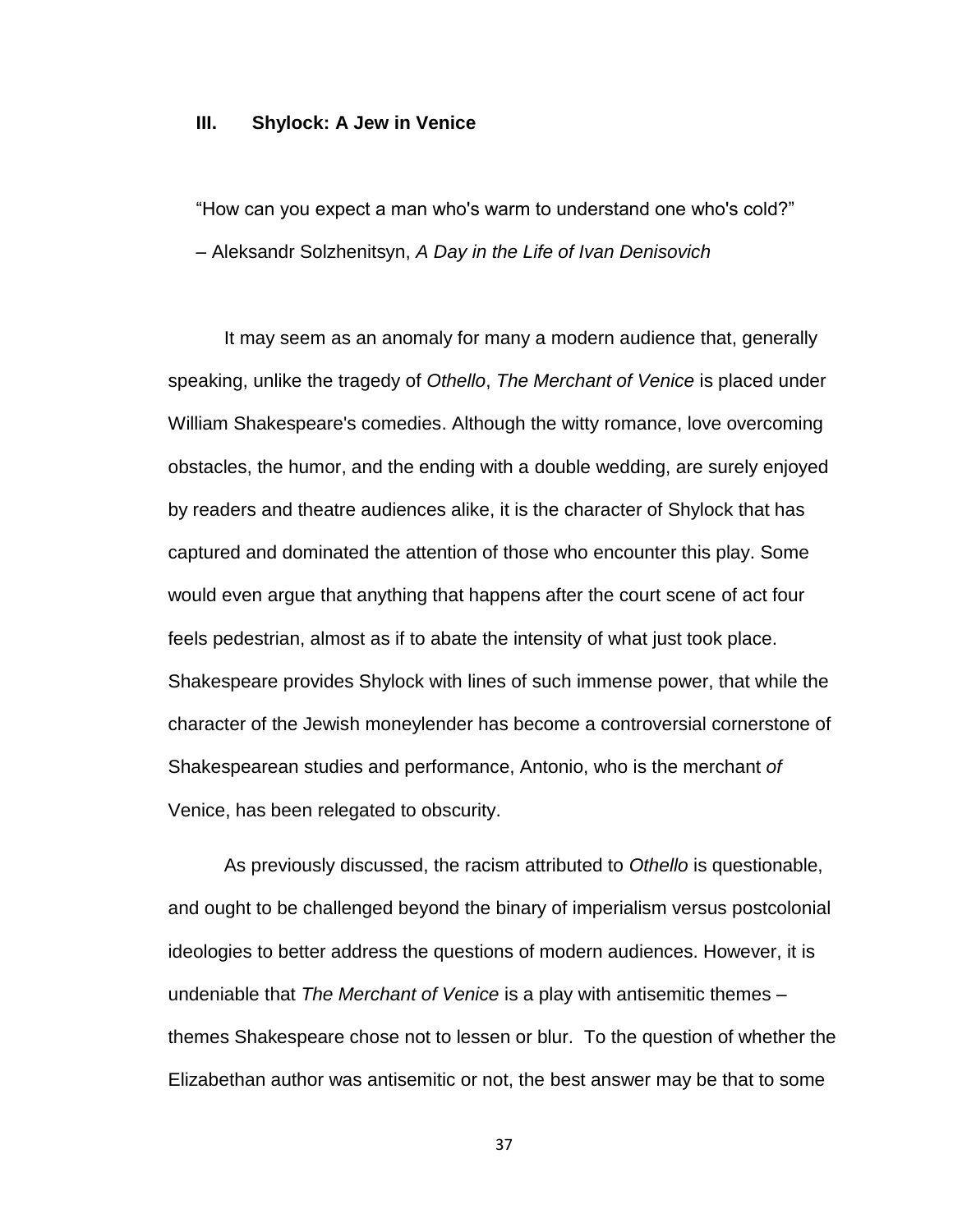degree, as were all those burdened by the trappings of medieval Christianity, he was. Yet, Shakespeare's crafting of the character of Shylock and the events around him indicate that his antisemitism should not be understood through a twentieth-century post-Holocaust lens. As humiliating and immoral as Shylock's forceful conversion to Christianity is at the end of the play, Shakespeare's solution, although grossly inadequate, was an attempt to humanize him – refusing to make the character a typical source of ridicule, as was more often the case during his time. This is not to make the claim that *The Merchant of Venice* was a play where Shakespeare's main drive was to denounce the wrongs suffered upon the Jewish people by Christians, just like *Othello* should not be understood as the author calling for the end of all discrimination across the land. This is not so.

The first consideration for addressing the identity mechanics of this play, is to question how is Shylock an alien. During a Royal Shakespeare Company program in 1984, John Barton questioned David Suchet and Patrick Stewart about the Jewish component of Shylock and its interpretation in performances. Stewart asserted that "Shylock is essentially an alien, who happens to be a Jew," proposing that this view unlocks the character's true universality (Stewart). Andrew Tretiak agrees with Stewart and writes that in Shylock he sees a representative of all the foreign immigrants" (Tretiak 403). Countering this, David Suchet claimed that Shylock is an outsider because he is a Jew (Suchet). Indeed, it is difficult to divert the source of Shylock's plight in Venice from the contempt Venetians express against the Jews in their city. While both views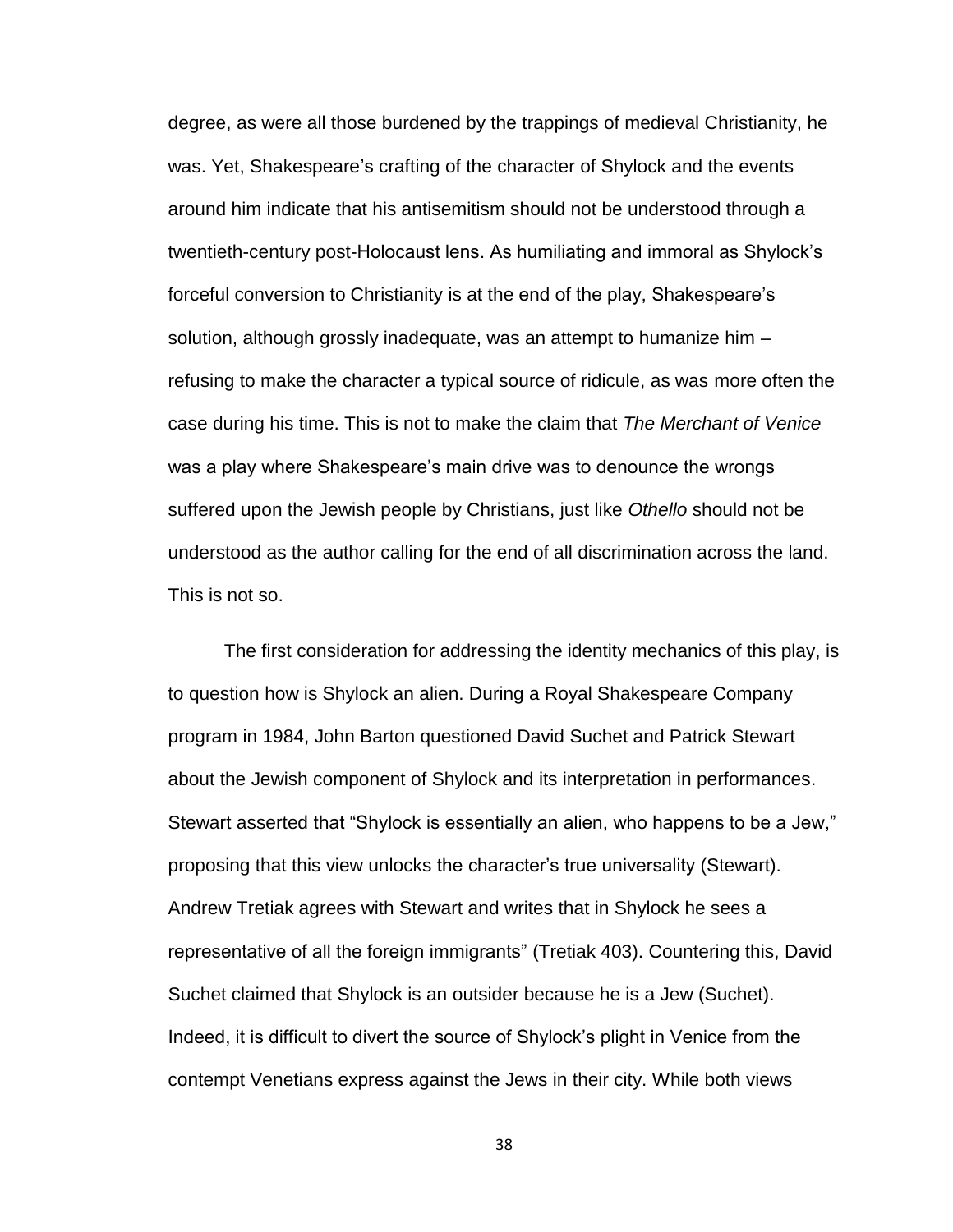seem to counter each other, they are not mutually exclusive. That Shylock is an alien already provides him with a universal connection to anyone who has endured such condition – Derrida argues that this connection would extend to everyone. Yet, that Shylock's alienation derives from his condition as a Jew should not be seen as limiting as Patrick Stewart makes him out to be, for to be singled out as a member of a group also extends as an experience beyond those who are Jewish.

Like Othello, Shylock fulfills Georg Simmel's model of the stranger who stayed. Yet, unlike the Moor, he is not provided with a background story to describe how he got to Venice. His story is known, as sufferance has been the badge of Jewish people within Christendom, and one that Elizabethan audiences were aware of, if only as perpetrators. Shakespeare imbues in Shylock the stateless condition Jewish people across Europe had suffered since the Roman Empire, greatly aggravated by the rise of Christianity. By the time of Queen Elizabeth I, the Jewish community had been banished from England for centuries. Further, Shylock's Venice was not the free haven for foreigners William Thomas had described in his *History of Italy*. The confinement to living in a ghetto and the other regulations imposed on Shylock's people seem to be a successfully implemented model of Brabantio's idealized Venice in *Othello*. Shylock is not seen by Venetians as "*of* Venice" for he is a Jew, and therefore only tolerated as "*in* Venice" because of his ascribed inherent Jewishness.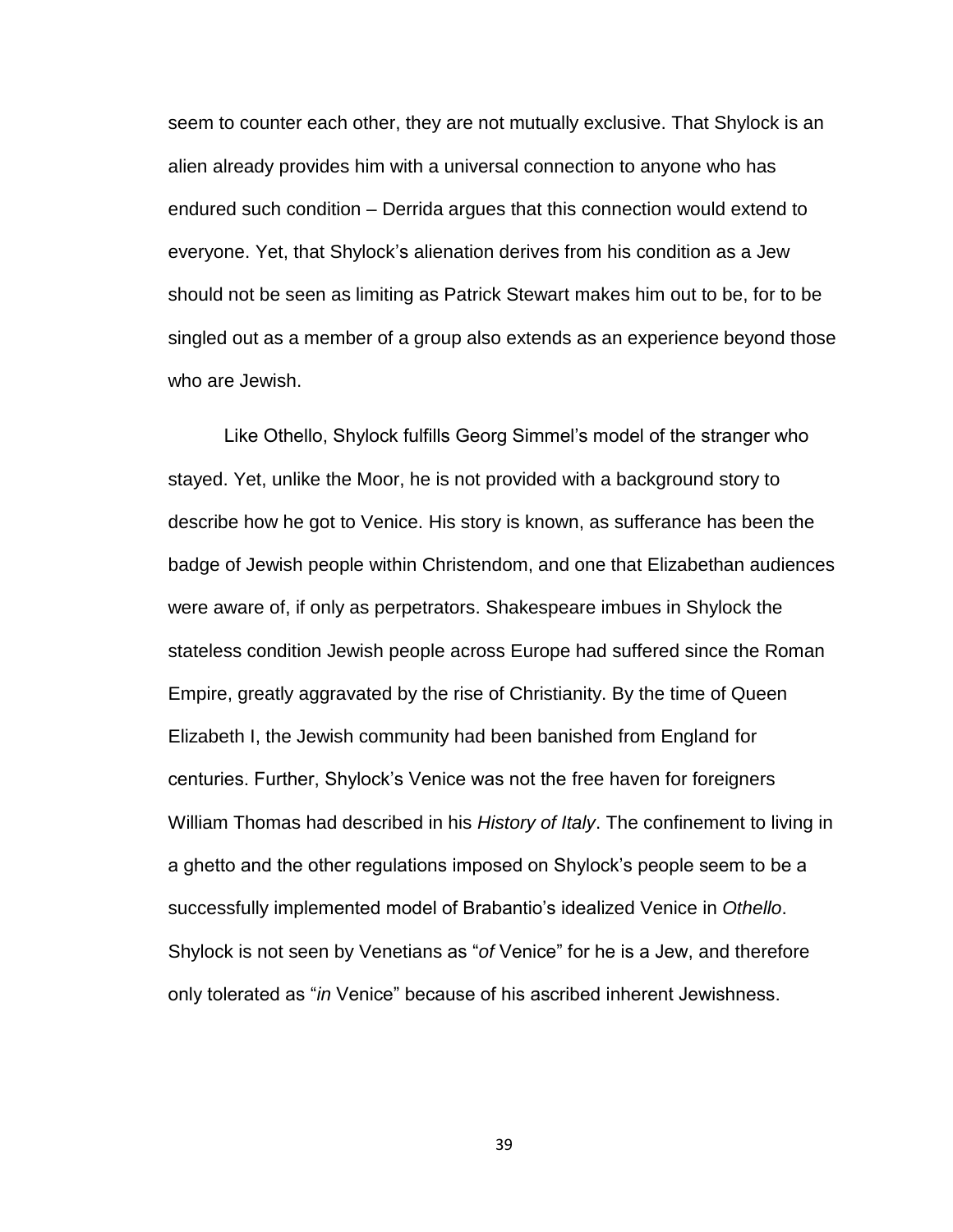Shylock's identity is problematic because, Antonio and the other Venetians, all embrace Stuart Hall's first model of cultural identity formation, as does Shylock. By essentializing Shylock through his Jewish heritage, Antonio and other Venetians find it easy to abuse and alienate Jews in what Venetians consider their city – a Christian city. If Stuart Hall's first model of cultural identity provides stability and "continuous frame of reference, and meaning" (Hall 223), then both polarizing sides in the play certainly justify their behavior by a claim to a unique ancestry. What they see as their own true selves is as irrevocable in them, as they see it crystalized in their object of othering. Homi Bhabha's concept of hybrid identities is somewhat difficult to apply in this play because both sides embrace their Barthian mythological claim to a Cartesian model of the self, refusing to admit the transforming effect their shared intersubjectivity in a positive way.

One of the antisemitic themes that informs Shylock's identity is associating his character with money as the driving force behind much of his thinking. His first line in the play is "three thousand ducats" (1.3.1), and when he is engaged with Antonio and Bassanio, he reflects on his hatred towards the former, not only because he is a Christian, "but more, for that in low simplicity he lends out money gratis and brings down the rate of usance here with us in Venice" (1.3.39-42). This is an accusation Antonio recalls in Act IV as the reason he gives Solanio for Shylock's unyielding desire to collect the forfeiture of the bond – Antonio "oft delivered from his forfeitures [Shylock's] many that have at times made moan" to the Venetian merchant (3.3.22-23). In Act II, once Shylock becomes aware that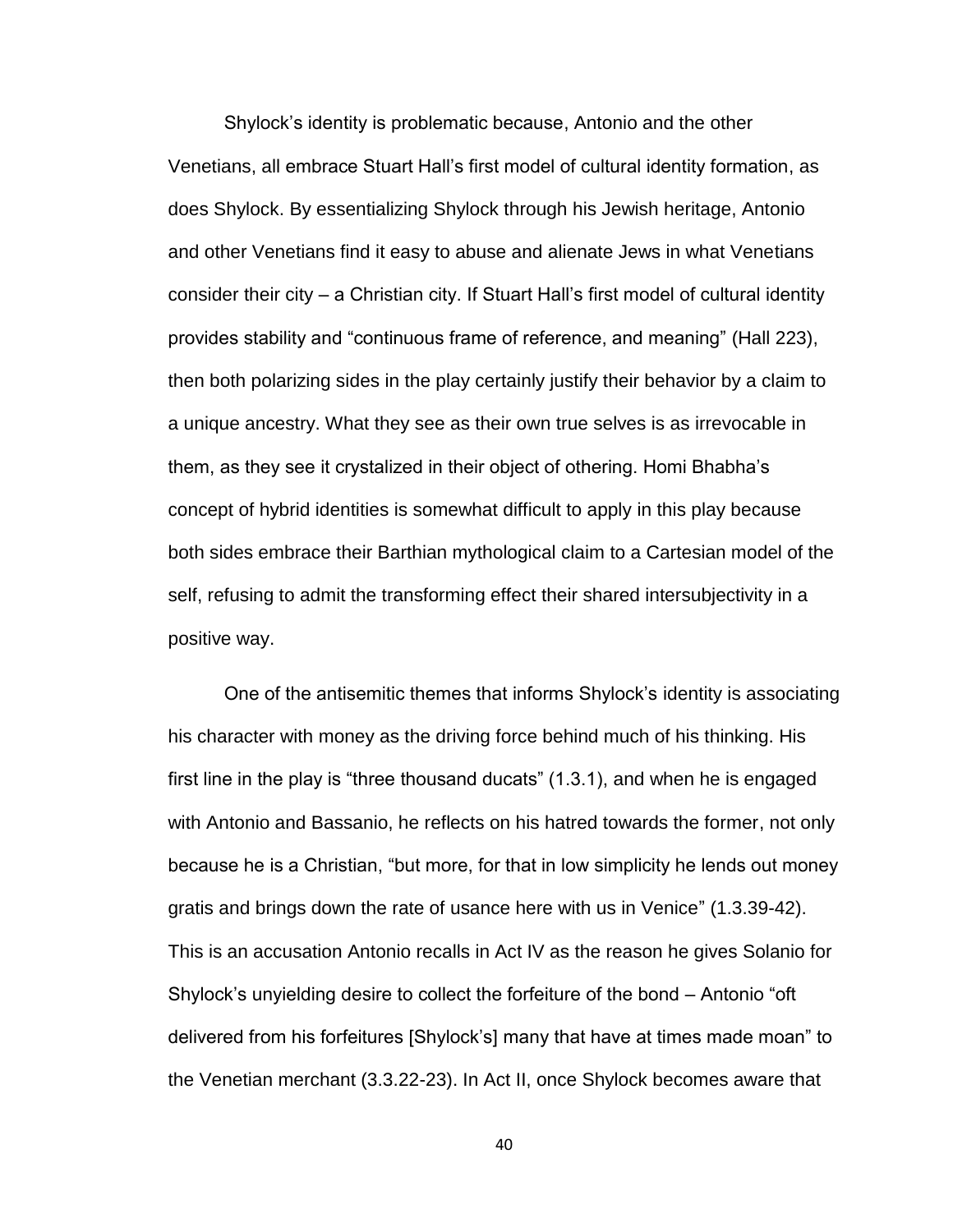Jessica has eloped with Lorenzo, Solanio expresses his confusion to Salarino as he had "never seen a passion so confused… as the dog Jew did utter in the streets: My daughter! O my ducats! O my daughter!" (2.8.12-15). Further, in Act III, as Tubal reports not having found Jessica, Shylock bemoans the loss of a diamond worth two thousand ducats (3.1.77-78), and prior to that, in what may be one of Shakespeare's most famous speeches, Shylock justifies his revenge in part on Antonio hindering him half a million and laughing at or crippling his business dealings (3.1.51-52). These constant references to money play on the stereotype that has endured until modern times, and make Shylock representative of it, thus problematizing an argument for Shylock having a noble character.

"Hath a dog money?" (1.3.118). The question reverberates across the play as Shylock is repeatedly called dog by the likes of Gratiano and Solanio. Like the speech in Act IV ("Hath not a Jew eyes?"), here Shylock does not lay claim to possessing a noble character, but instead defends something far more fundamental – his humanity and the dignity that should be unalienable to it. Shylock accuses Antonio of spitting at him, insulting him, and openly displaying contempt towards his Jewish heritage. Yet, faced with a request for money, Shylock asks Antonio and Bassanio if he should dismiss the insults and say: "Fair sir, you spit on me on Wednesday last… you call me dog; and for these courtesies I'll lend you thus much moneys" (1.3.123-26). Antonio and Bassanio engage with Shylock within the identity they have crafted and forced him into  $- a$ disbeliever moneylender, something less than what it means to be Venetian.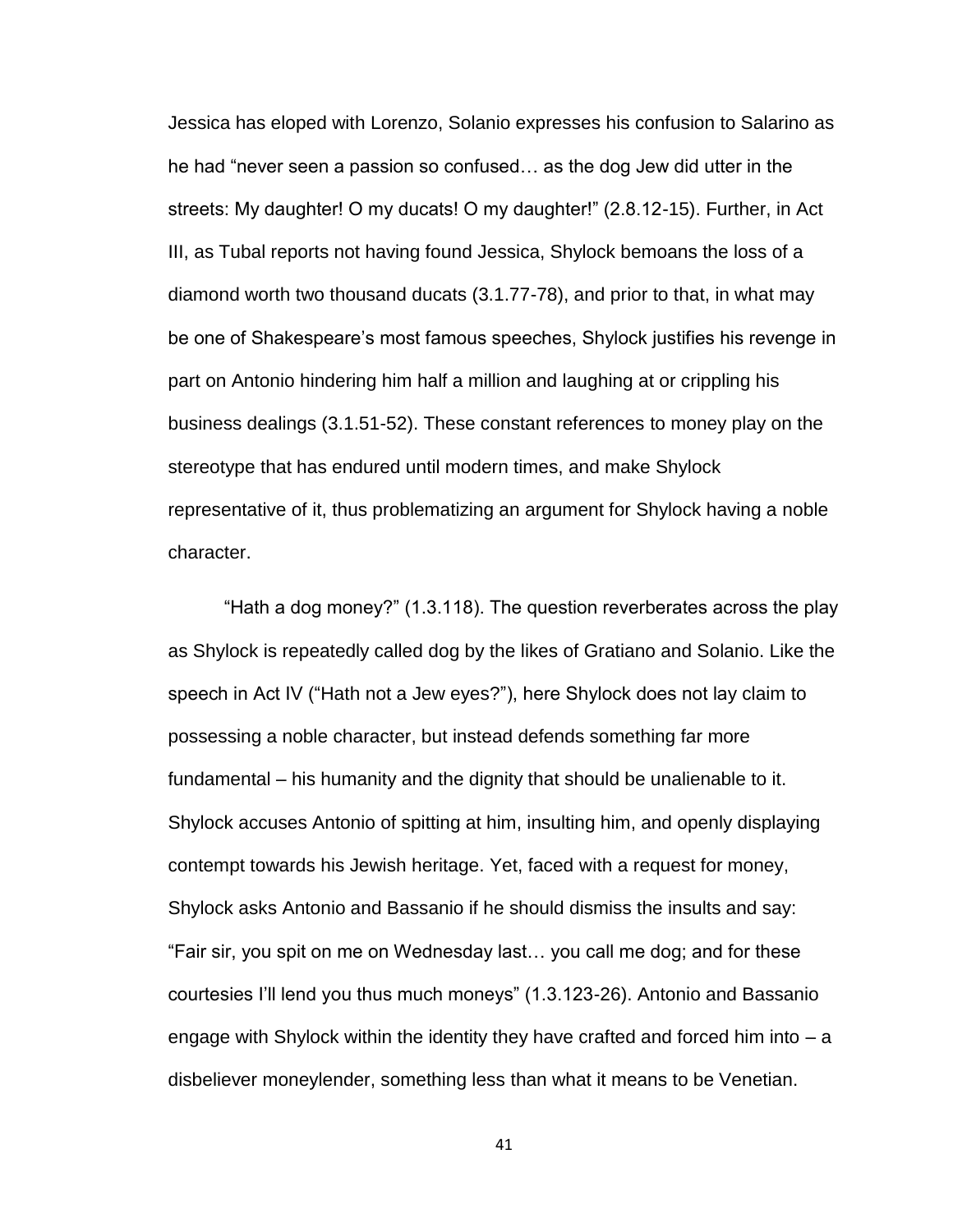The critique to the Venetians' hypocrisy is reinforced by Antonio's admission that not only Shylock's accusation true, but that he will likely continue to transgress against him. Such dismissal of the other's humanity and claim to hospitality is accentuated by how other Venetians constantly refer to Antonio as a good person, indeed "the kindest man" (3.3.292). Antonio is, after all, a merchant *of* Venice. For Antonio, hospitality is not a welcome, but a tenuous tolerance towards a necessary evil, for he needs this devil, this evil soul that can even "cite scripture for his purpose" (1.3.96-97) as Antonio warns Bassanio. It can be argued that Bassanio's need and Antonio's willingness to engage with Shylock reflects how the City of Venice (London) engages with the strangers in their midst.

Shylock is not submissive against his oppressors, and his "arrogance reveals an attitude of defiance comparable to that of a (post)colonial subject trying to resist the colonizer's hegemony" (Maufort 40). He is not a good person, but Shakespeare presents him as a man surrounded by bad Christians, who have the upper hand as the dominant group and hosts in Venice. The rage and lack of compassion that Shylock displays is a product of the abuse he has endured, a mechanism of self-defense and survival. In Act IV Antonio thinks of financial reasons for Shylock's revenge (since a dog has fangs), and not for having systematically dehumanized him – even after Shylock has declared to him: "Thou call'dst me dog before thou hadst a cause" (3.3.6). Antonio's cause is for a homogeneous Venice where Shylock must be a Christian and there is no place for Judaism.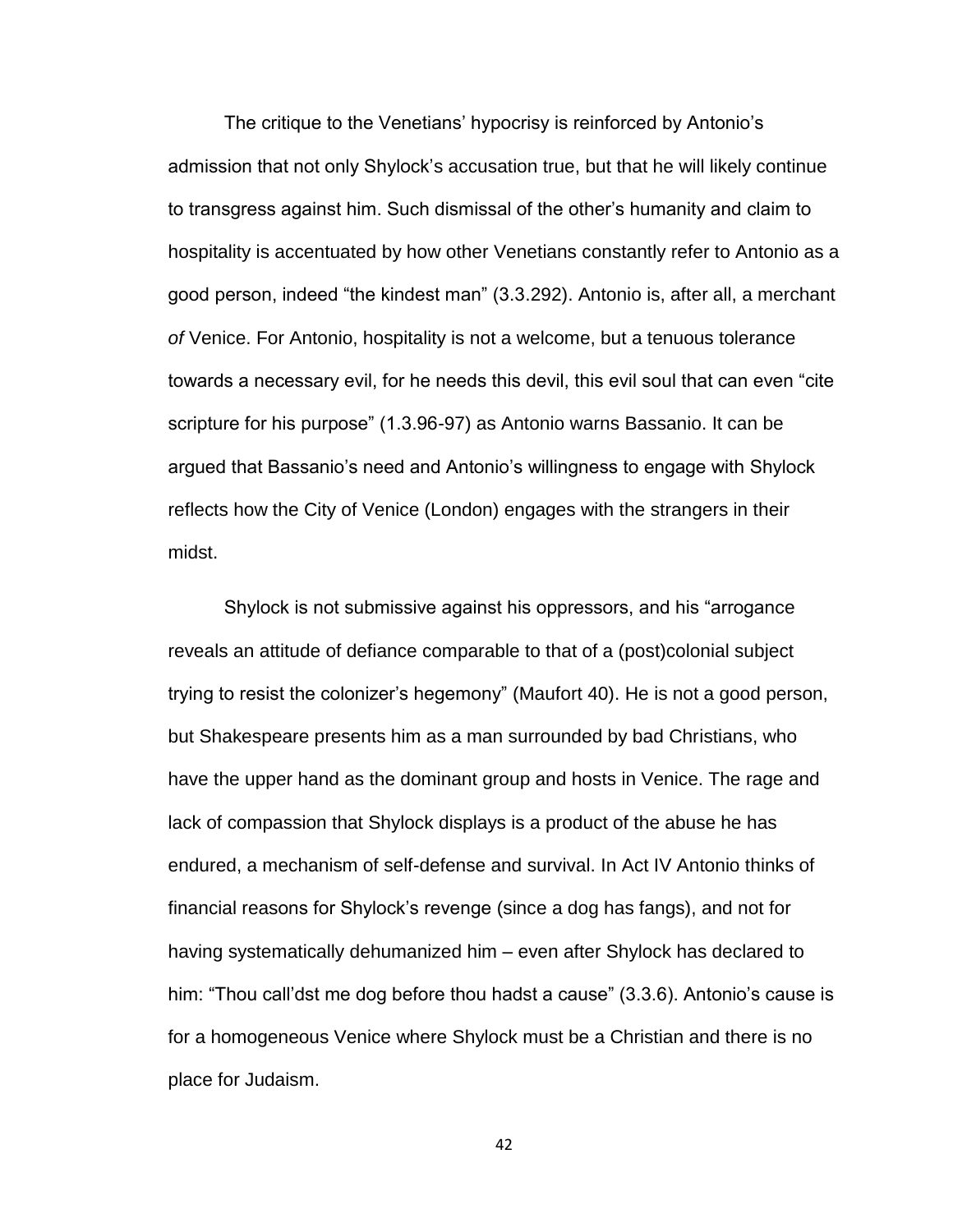Shylock is not a transient wanderer, for the play shows him as having settled firmly in Venice, but he is treated as such through both the physical separation of where he may live within the city, and how he is seen by Venetians. Indeed, it can be argued that Shylock does not live "in Venice," as the ghetto is a structure of separation and othering. Any attempt he might have made to be "of Venice" was treated as a transgression against the conditional hospitality he is offered. Yet, even though Shakespeare fully embraces the antisemitic stereotypes associated with Jews, he seems determined to provide Shylock with humanizing elements that, in a very subtle way, and perhaps even not purposely, potentially transform him into a victim. Despite how cruelly Shylock replies to Salarino's request to forgive Antonio's bond, not many lines before the man and his friend Solanio were mocking Shylock for his daughter Jessica having eloped with Lorenzo. The indignation at their mockery, the bad news he received from Tubal's search for Jessica, and Antonio's daily insults prior to having asked Shylock for money, set the stage for his outburst.

I am a Jew. Hath not a Jew eyes? Hath not a Jew hands, organs, dimensions, senses, affections, passions? – fed with the same food, hurt with the same weapons, subject to the same diseases, healed by the same means, warmed and cooled by the same winter and summer as a Christian is? (3.1.54-59)

After having stated the abuses he has sustained from Antonio in the opening of the speech, Shylock proceeds to establish his identity as a human. Foreshadowing Derrida's dissolution of the host-stranger binary, Shylock reclaims a humanity that has been systematically denied by the Christians in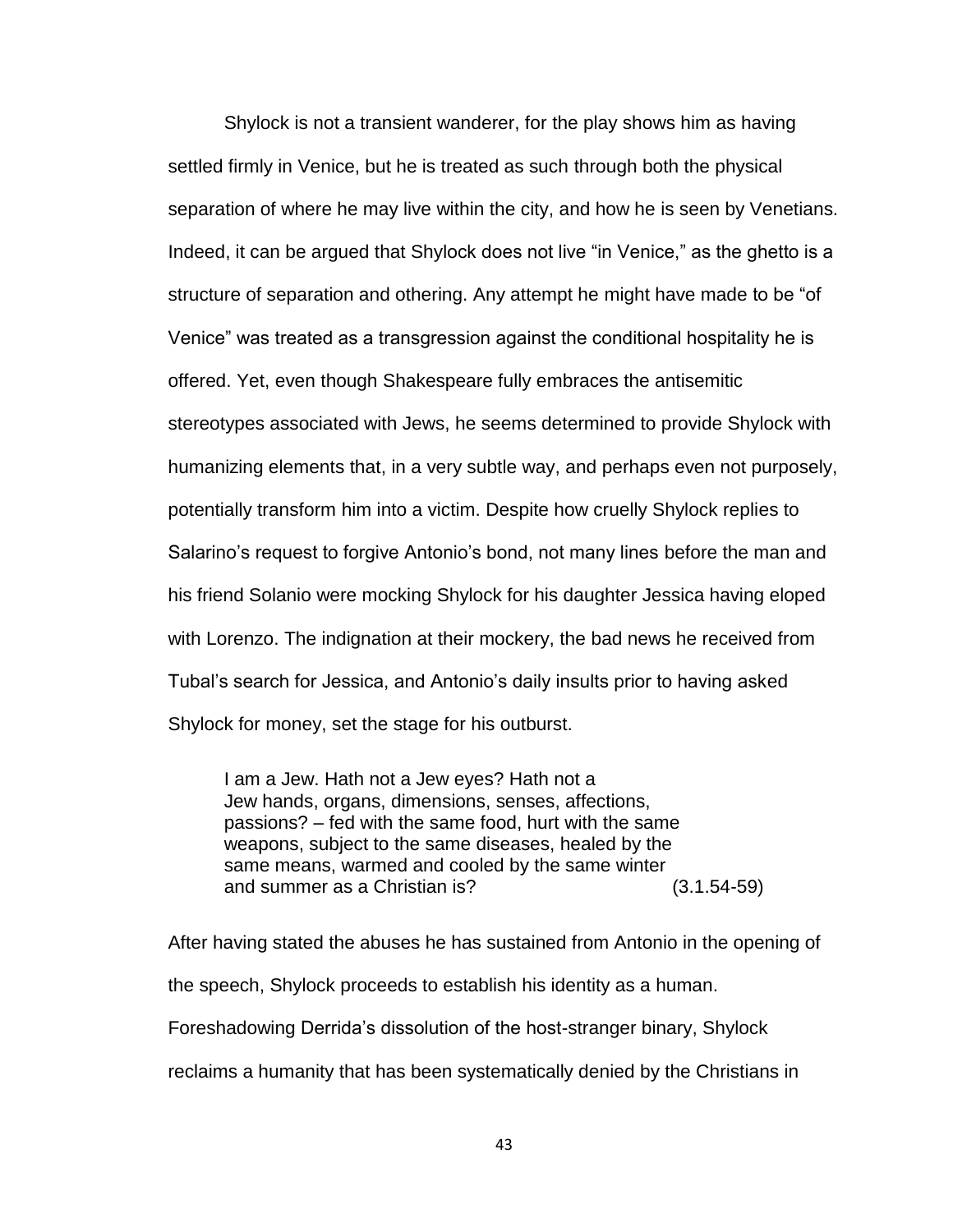Venice. If for Derrida hospitality precedes property, and the space the host claims as at-home and native is little more than "a 'land of asylum,' and hospitality" – given by one who is nothing more – or less – than a refugee who has ceased his wandering, a stranger who stayed (Raffoul 216), then at this moment Shylock is framing his identity as a human that belongs anywhere just as any other individual, for humanity precedes any other label.

The third part of the speech is as revealing as the first two, if somewhat more violent in tone.

If a Jew wrongs a Christian, what is His humility? Revenge. If a Christian wrong a Jew, what Should his sufferance be by Christian example? Why Revenge! The villainy you teach me I will execute, and it Shall go hard but I will better the instruction. (3.1.63-67)

John Barton describes the performance of this speech as the tipping point, where an actor can make Shylock either a victim or a ruthless person (Barton). I argue that regardless of which angle is chosen by the actor, Shylock remains a victim, for his ruthlessness is born out of the abuse he has endured.

This example of mimicry, where Shylock emulates the Christian inhumanity that has been forced upon him, is a violent version of the critical term Homi Bhabha employs in his approach to identity formation within the "third space" created by hybridity. Shylock inhabits this ambivalent space, which for him has never been peaceful. In *Othello* there is a progressive escalation of violence that culminates with the total removal of the hybrid space that connects Othello with his Venetian identity. However, in Shylock's case, the in-between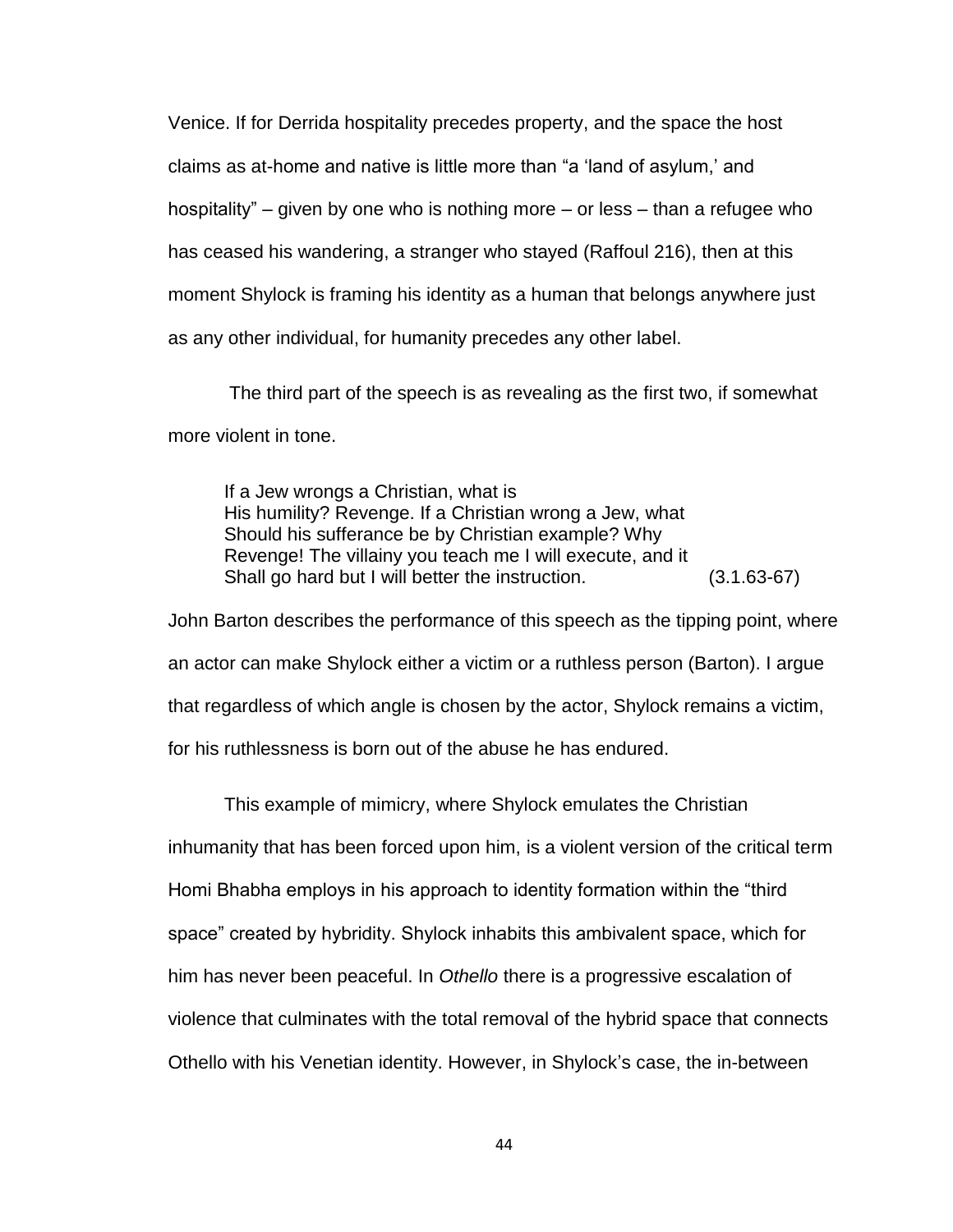space has always been violent, and only brought to an outburst by the loss of his daughter. Those who inflict violence upon Shylock do so because he is a Jew, a stranger – they are not fueled by passion or envy, but like Brabantio in Othello, such rejection is based on a self-image of unadulterated identity, and a rejection of that which is not them. In tandem with the court scene that takes plays shortly after this speech, *The Merchant of Venice* presents a scenario that exemplifies a society that has traversed Derrida's views on the transgressive erasure of the host-guest mechanics of hospitality; neither side here desires the other's welcome nor wants to welcome the other.

Jessica is perhaps one of the most interesting and often overlooked characters in *The Merchant of Venice*. The reason for this academic slight may be attributed to her character's apparent existence within the romantic and comical themes of the play. However, I argue that Jessica is possibly one of the most important elements to better understand Shylock and Venice. She shares much with *Othello*'s Desdemona, despite how little information is given about their past, beyond present happenings in the plays. Both women lack a mother figure, and are bound to their fathers in duty and obedience. However, while Desdemona becomes a tragic figure whose death may cause a wave of sadness across an audience, Jessica is often maligned as a heartless daughter, looking after her own interests. More than a character, Shakespeare seems to have crafted Jessica to be a multipurposed conduit of answers for the questions he raises about the stranger. Jessica's marriage to Lorenzo may have been seen by Shakespeare as the happier of the two solutions for Shylock's plight – the first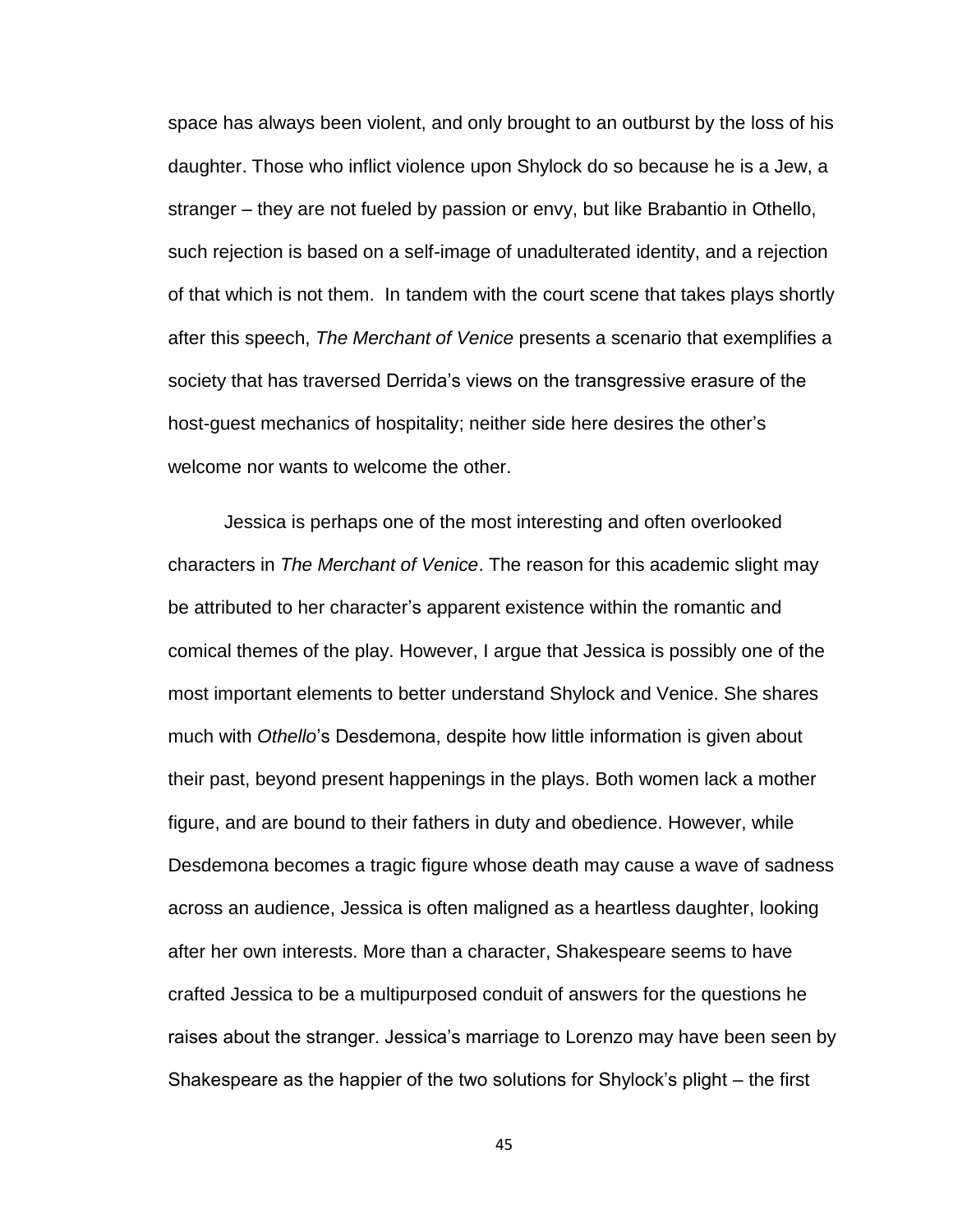being the forceful conversion of the Jew in Act IV, enabled by Portia and delivered by Antonio. Indeed, in the intermarriage of native and stranger "Shakespeare sees the only possible solution to the alien question problem" (Tretiak 407). Still, the solution itself remains problematic.

The stranger's plight in *The Merchant of Venice* is not one of race, but of culture and religion. If Othello's condition as an alien was accentuated by the color of his skin, Shylock and Jessica's condition was framed by their religion. While Shylock attempts to retain an unadulterated identity, much like Antonio does, Jessica is willing to embrace hybridity through marriage and conversion. She declares that her salvation lies in her husband (3.5.17). This salvation is her ability to inhabit a hybrid identity that allows her to receive Venice's conditional hospitality. Venetians in the play do not question Lorenzo's choice of Jessica as his wife, despite her being Shylock's daughter. Venice welcomes her as *of* Venice by marrying Lorenzo and converting to Christianity, as illustrated by the benefits given to her by the judgment in Act IV. This is a similar hybridity that the Duke of Venice and the Senate were willing to accept in Othello's marriage to Desdemona. The moral ambiguity of Jessica's actions is overlooked by all, because it serves the purpose of the native majority.

However, Shylock sees his daughter damned (dead) for becoming Lorenzo's wife. His sentiment is quite similar to Brabantio declaring Desdemona as dead when she has married Othello. Both parents reject their daughters' hybridization as it deviates from the purity that anchors their identity. Shylock's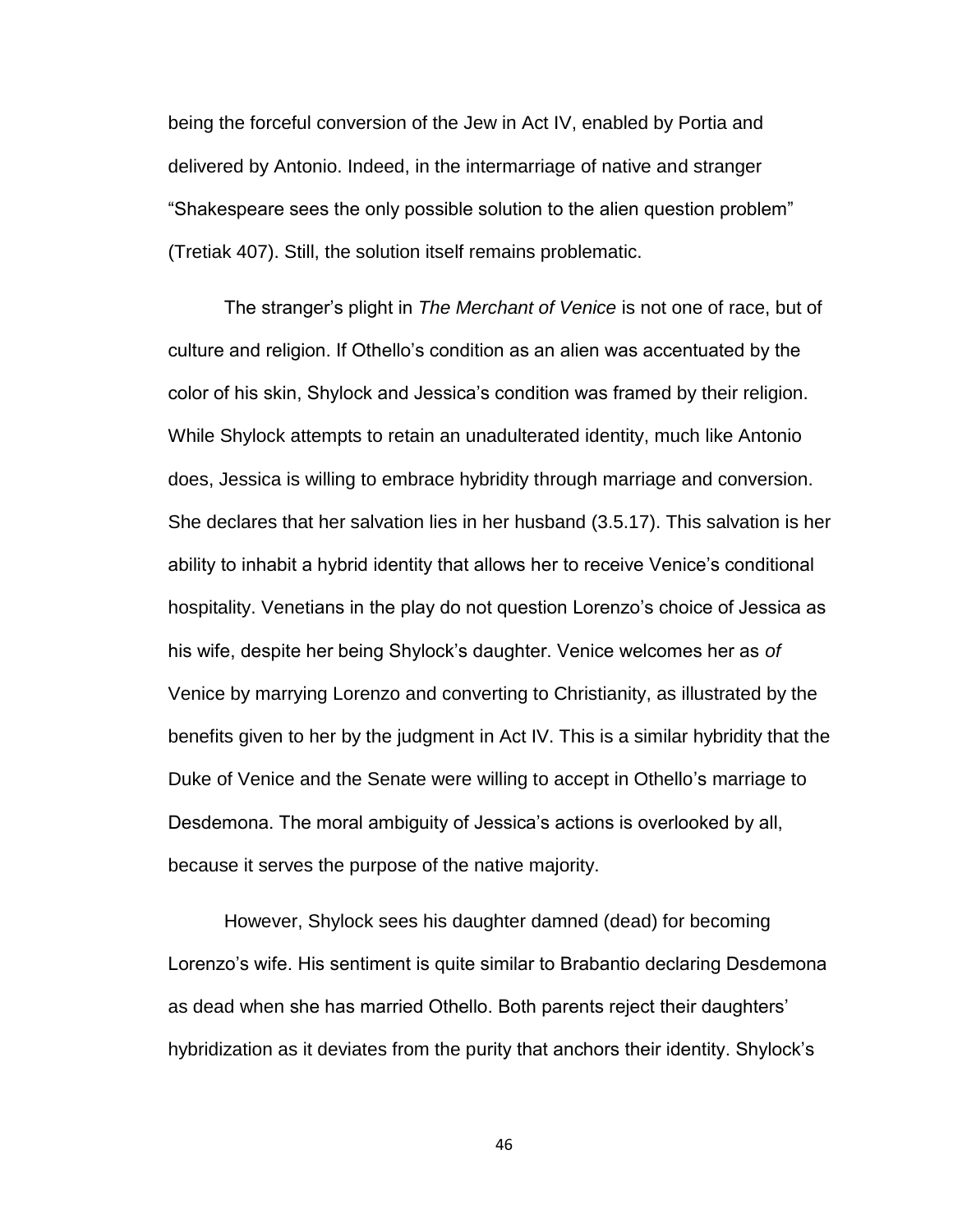insistence that Jessica is his daughter, his flesh and his blood (3.1.32), is refuted by Salarino, who says they are nothing alike. Jessica may be "a daughter of his blood" only, not "to his manners" (Tretiak 406) . By renouncing Judaism, Jessica is no longer a threat to the common identity Venetians form around religion. This is a variation not unlike Brabantio's issue with Othello, for in his case, his idealized construct of Venice was predicated in a claim to a common ancestral heritage.

Perhaps the only scene that rivals in importance and power the scene of Shylock's famous "Hath not a Jew eyes?" speech, is that of Antonio's trial for the bond forfeiture in Act IV.

Therefore, Jew, Though justice be thy plea, consider this: That in the course of justice none of us Should see salvation. We do pray for mercy, And that same prayer doth teach us all to render The deeds of mercy. (4.1.195-98)

Portia's speech on mercy represents perhaps some of the most beautifully worded lines within the works of William Shakespeare, but such simple aesthetic praise would be misguided. To view Portia's mercy as a conciliatory attempt to erase, if for a moment, tensions in the play, is to have been seduced by her words on mercy, the double blessing that "droppeth as the gentle rain from heaven" (4.1.183). Is the mercy Portia attempts to extract from Shylock when she demands "then must the Jew be merciful…." the same mercy she asks from Antonio when she inquires, "What mercy can you render him, Antonio?" No. Here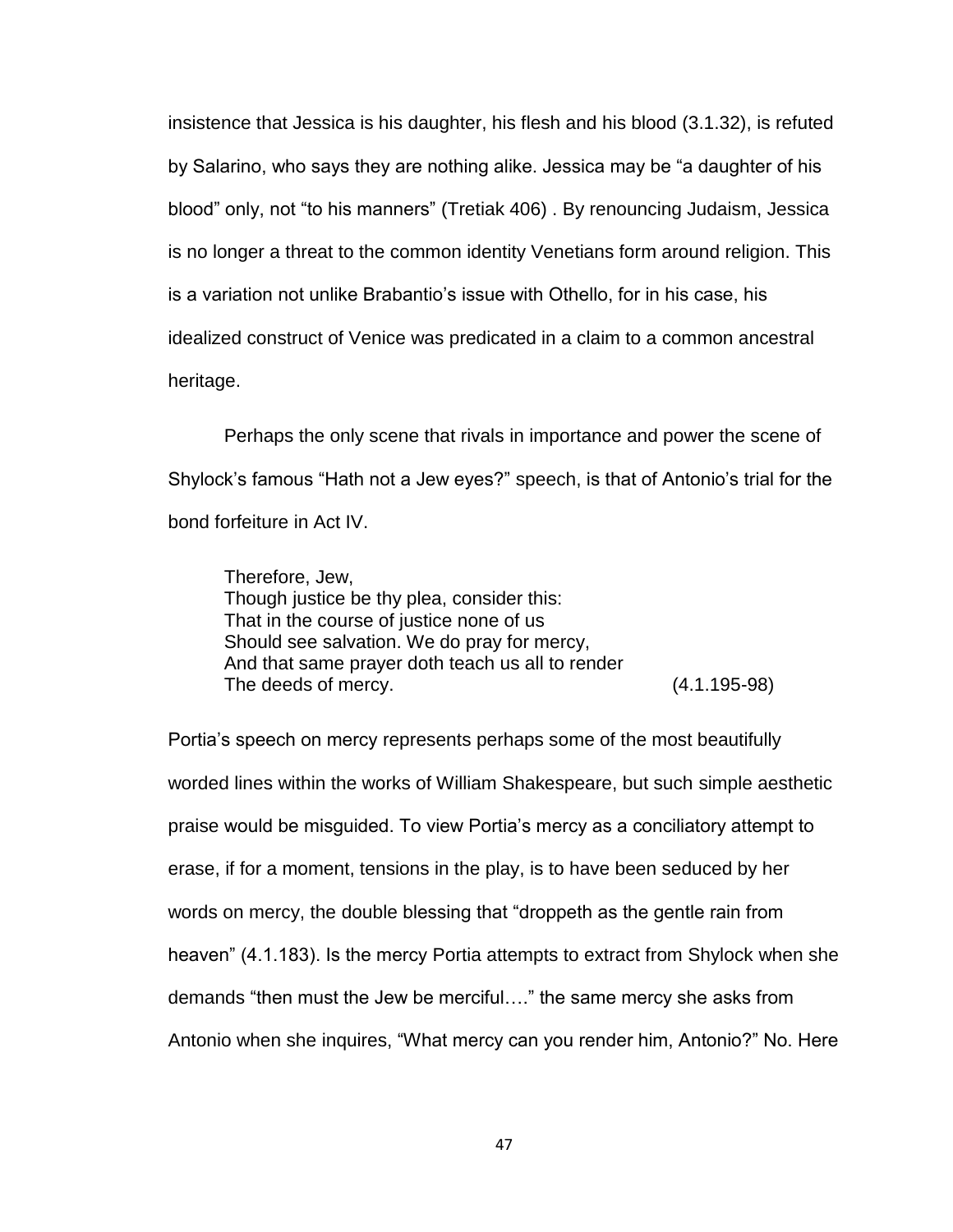mercy is predicated in the mechanics of power between a dominant native population and the ostracized alien in their midst.

Portia presents to Shylock the opportunity to be merciful towards Antonio, granting the Jew access to a most Christian trait shared through birth and faith by most of those present at court – mercy. She is willing to acknowledge the humanity Shylock has claimed for himself earlier in the play; but only if he is willing to accept their conditional hospitality on Venice's terms. The mercy Portia offers to Shylock is the illusion of equality through compliance to the demands of the native majority. The latter sees through the hypocrisy at hand, for he asks Portia, "on what compulsion" must he be merciful (4.1.182), as all Venetians do not seem to be under similar obligation.

If Portia's version of mercy is that of compliance to the rule of a dominant native majority, the mercy Antonio offers to Shylock is of a more insidious nature. Antonio agrees with sparing the Jew's life and returns to Shylock one-half of the man's wealth that by law now belong to the merchant. Yet, in return for these favors, Antonio asks that Shylock becomes a Christian. Thus, Antonio engages in a similar mercy negotiation as Portia does prior to him – offering a mercy that can only be extended through compliance, but this time with the goal of acculturation and homogenization. Having almost died at Shylock's hands, all he asks is for the Jew to become a Christian, thus erasing the alien among them. Mercy in the Duke's courtroom is pronounced as "twice blest" (4.1.183). If so, within this scene mercy is also thrice betrayed: by Portia as previously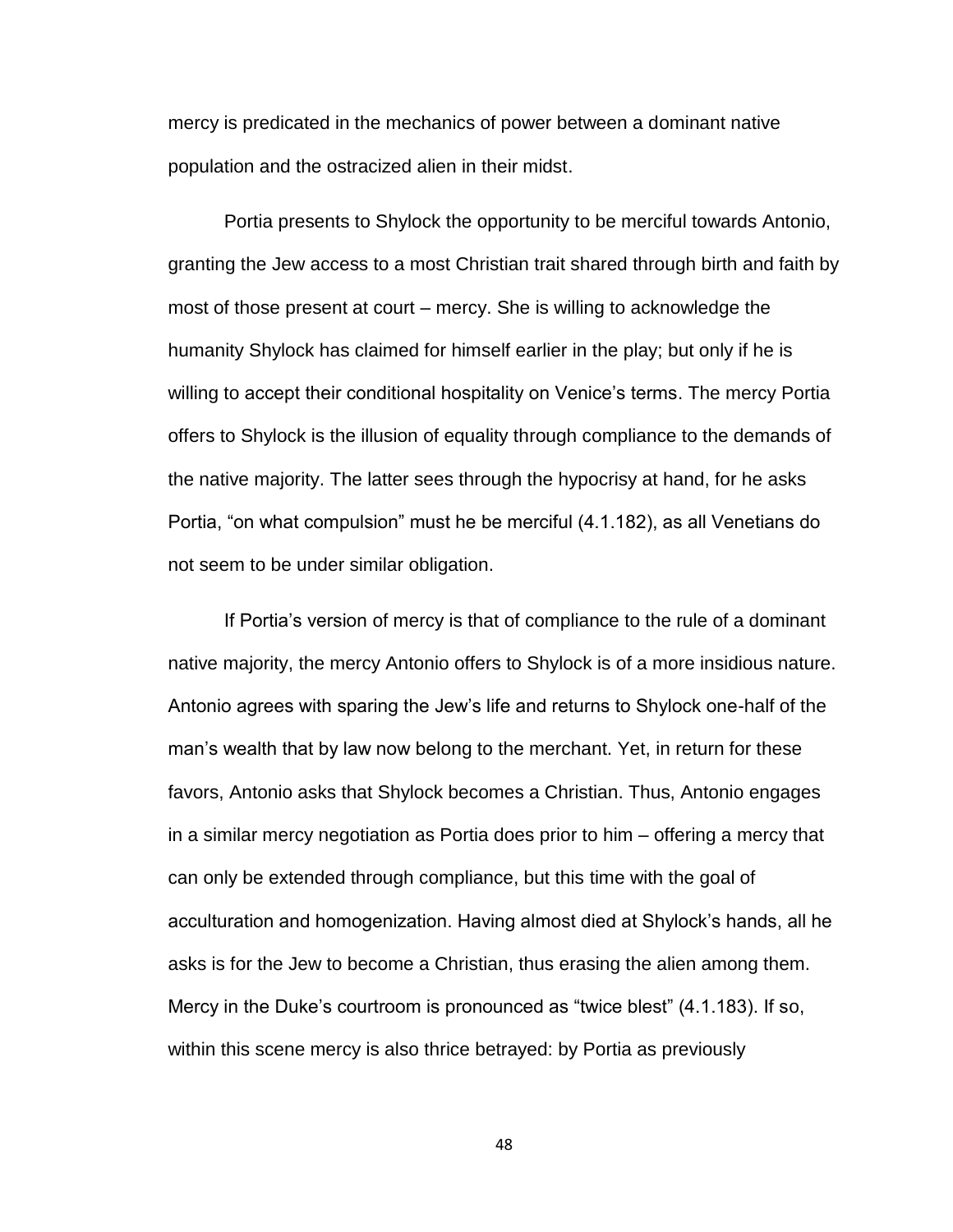mentioned, by Shylock who rejects mercy not on its merits or lack of them, but out of an unchecked desire for revenge, and finally by Antonio who uses mercy as a tool to erase the stranger.

Still, Shylock's prior rebuke on the grounds that he shares "the same physiology, faculties, emotions, and needs" as his tormentors turns him into "a spokesman for the ethical obligations that arise from our belonging to the same species" (Ryan 60). When Portia says that "in the course of justice, none of us should see salvation" (4.1.197-98) she is, perhaps inadvertently, making the case that something may, after all, be illegal and at the same time be morally permissible or praiseworthy, and that illegality may not necessarily translate into immorality. Portia is willing to break the bond that threatens Antonio's life under the law because he is *of* Venice, yet is unwilling to use the same principle when she applies the law to Shylock, for he is only *in* Venice.

Thus, although all fail to see the human in Shylock, and are only able to deal with the alien in front of them, it is Portia who ultimately maintains the line of Antonio's and Brabantio's Venice, where there is no space for Shylock or Othello. Portia leaves any semblance of mercy in tatters and engages in what Sir Thomas More would call "mountainish inhumanity," as she utters the words "Tarry, Jew! The law hath yet another hold on you" (4.1.345-46). When Antonio thought himself at Shylock's mercy prior to the trial, he contemplated the inevitability of his fate, for the Duke could not "deny the course of law, for the commodity that strangers have" in Venice. This is the same law that Portia later summons and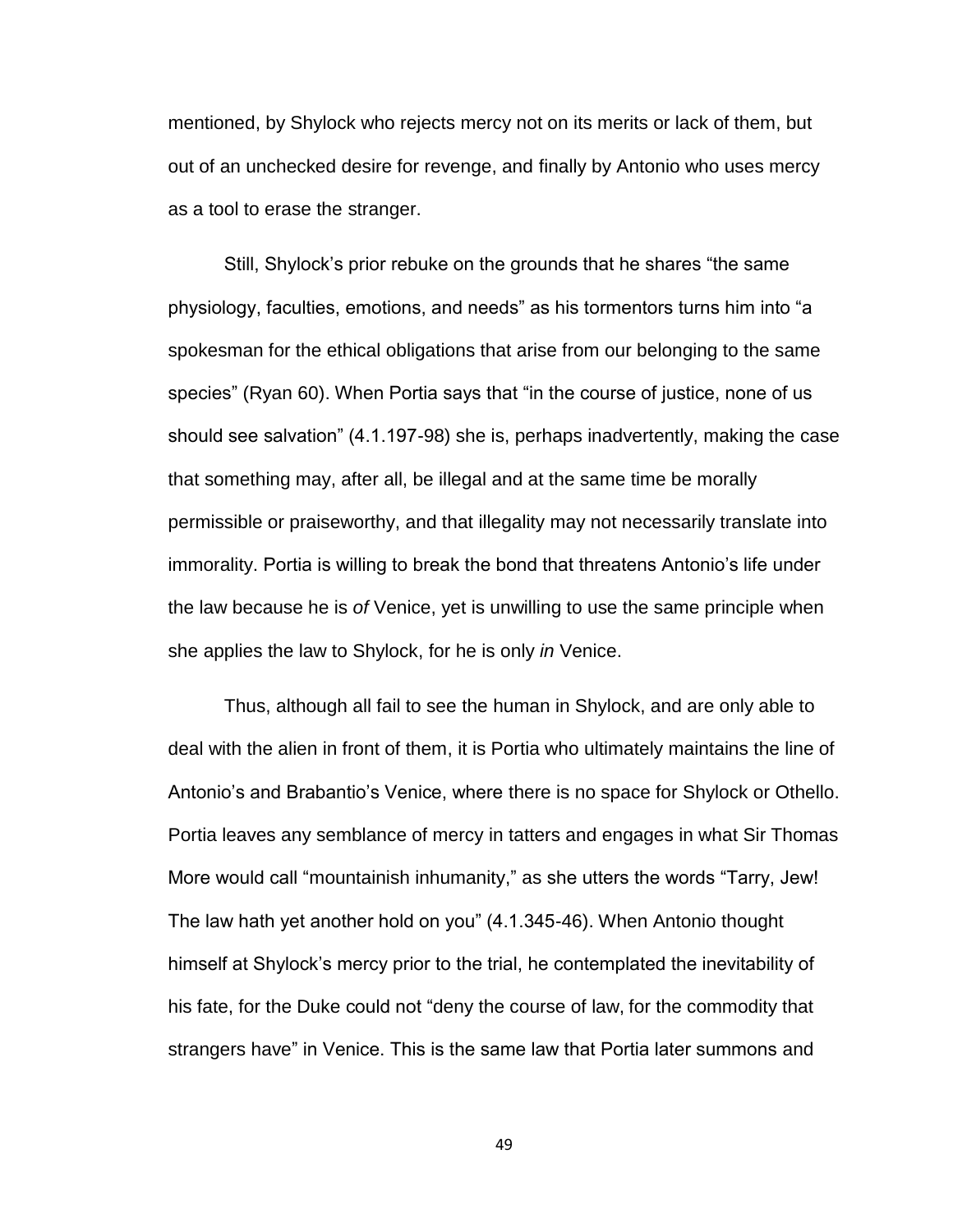twists, as having a hold on Shylock, declaring his life and property forfeit for having threatened the life of a Venetian. In doing so, Portia saves Antonio, but also reveals the inequality of the law towards the alien. The law is what had always kept Shylock behind the wall of the ghetto, away from being *of* Venice.

In the trial scene, Shakespeare seems to undo much of the effort he placed in humanizing the stranger that Shylock is a representation of. The Jew is left defeated and deprived of his identity, which may seem proper if the character is played as a bloodthirsty individual, and much of the rest of the play is forgotten. Yet, there should not be a "hasty conflation of Shakespeare's voice with his heroine's" as a way to impute upon the author racists tendencies (Maufort 41). Instead, the play shows that in the course of transgressing against the hospitality that ought to be given to the stranger, justice is also forsaken.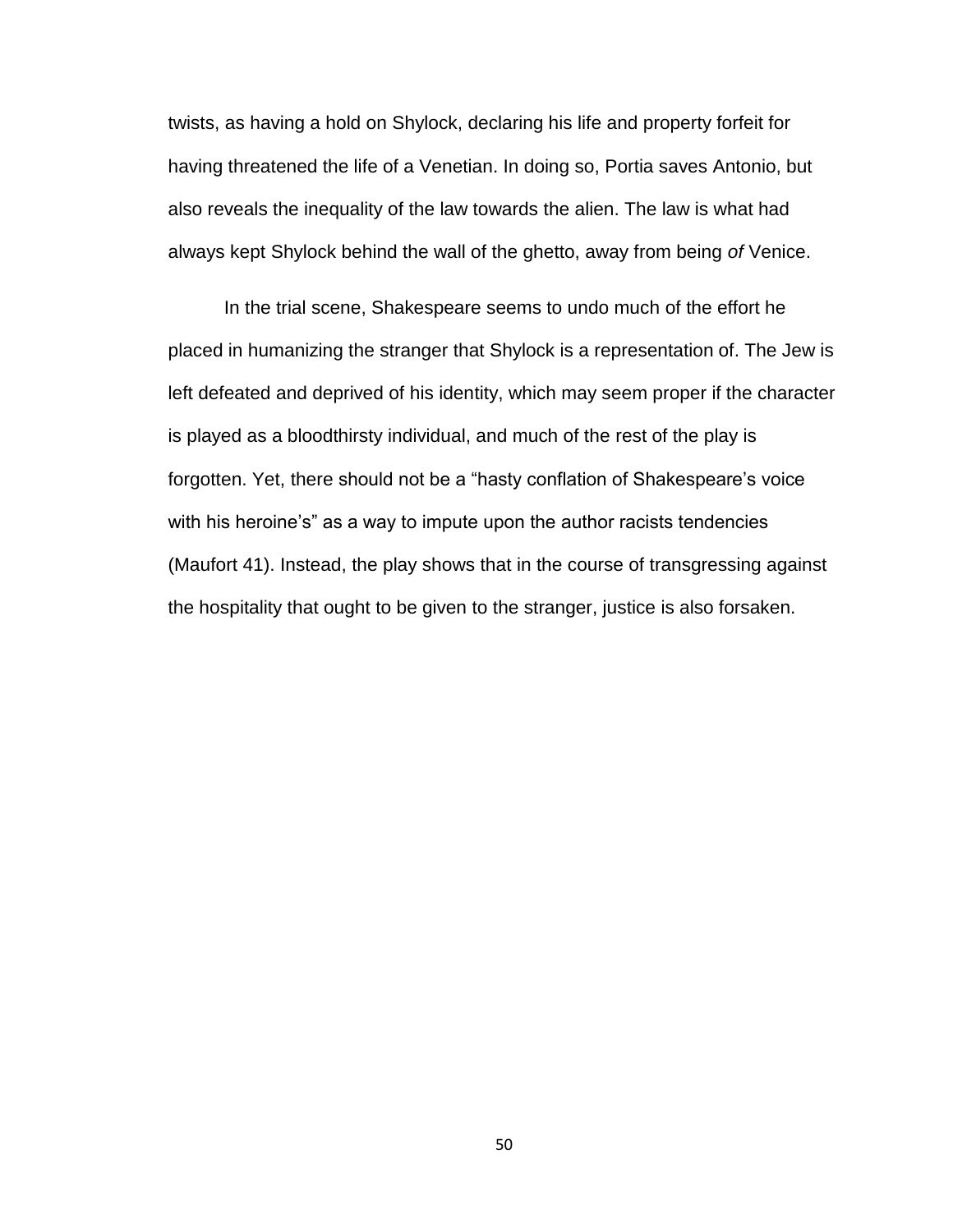### **IV. Shakespeare: Of or In Miami**

And we have asked for courage Not to belong, Not to identify, Not to regret. Not to confide the spaces of our souls to the places of our first heart beat Not to let withering umbilical cords Keep us parched making more barren the strangeness of our foreign homes.

– Abena P.A. Busia, *Testimonies Of Exile*

"Universal my toe. Shakespeare is full of classicism, sexism, and defunct social mores" (O'Toole). While there is ample room for arguments regarding the nature of universality and English Renaissance plays, the elements Dr. O'Toole points out in her self-admitted anti-Shakespearean diatribe do describe what can be stamped as universal human experiences. That Shakespeare's plays may not necessarily be the most effective way to address social issues in the twenty-first century is certainly open to debate. Yet, it is the continuous reductive labeling, and the ongoing dismissive rejection of his works as irredeemably imperialist what remains problematic. From questioning authorial relevance to the significance of the language itself, to the various forms of creative discourse the works provoke among those who encounter them, William Shakespeare's plays, much to the dismay of some agenda-driven academics, remain a source of universal inspiration, and a catalyst that empowers the scrutiny of the very issues for which the plays are often faulted.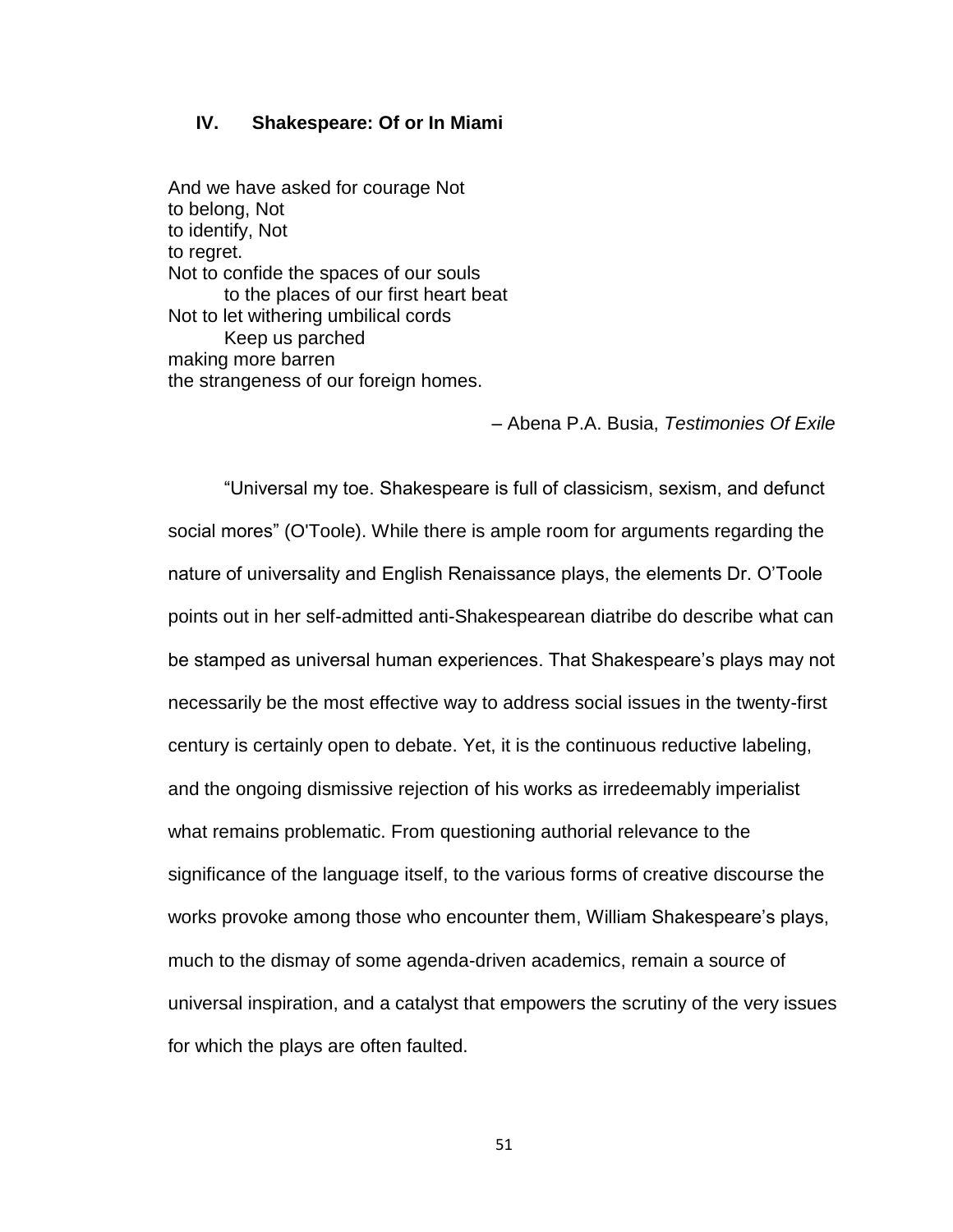An extraordinary number of pages have been devoted to the question of authorship. But, "what's in a name?" (Romeo and Juliet 2.2.44). To many, the name frames the author of the plays – English male, embodiment of colonial imperialism and academic elitism. It is through that power that *Othello* and *The Merchant of Venice* are taught to students across the United States and the world. Why? Because it is Shakespeare; as if the name alone provided reason enough for this apparent indoctrination. Thus, why write about it? Beyond the interest of literary scholars and historians, those who dismiss Shakespeare's works as an imperial text need to frame such an approach deep within Elizabethan historical context if only to have a clearly defined straw target to aim at. To the people with no skin in the authorship debate, or much interest in Elizabethan times, how the text speaks to them remains the true source of enjoyment and ultimate critique. After all, Miami, from where this paper originates, is not a homogeneous white audience such as one may find at a place like Stratford upon Avon, nor is it truly vested in upholding a strawman for the sake of national pride. Therefore, if the man behind the name is no longer relevant to a multicultural audience, then the text itself must be what Dr. Emer O'Toole decries as sexist, racist, and defunct.

Postcolonial theory "attempts to analyze the situation or conditions of production that determine the colonial Other" through the lens of resistance, subversion, and opposition, seeking to produce ideas that comment on concepts such as identity and liberty, which would be otherwise impossible to explore in a "colonized culture's view of society" (Popa 92). It is against what is considered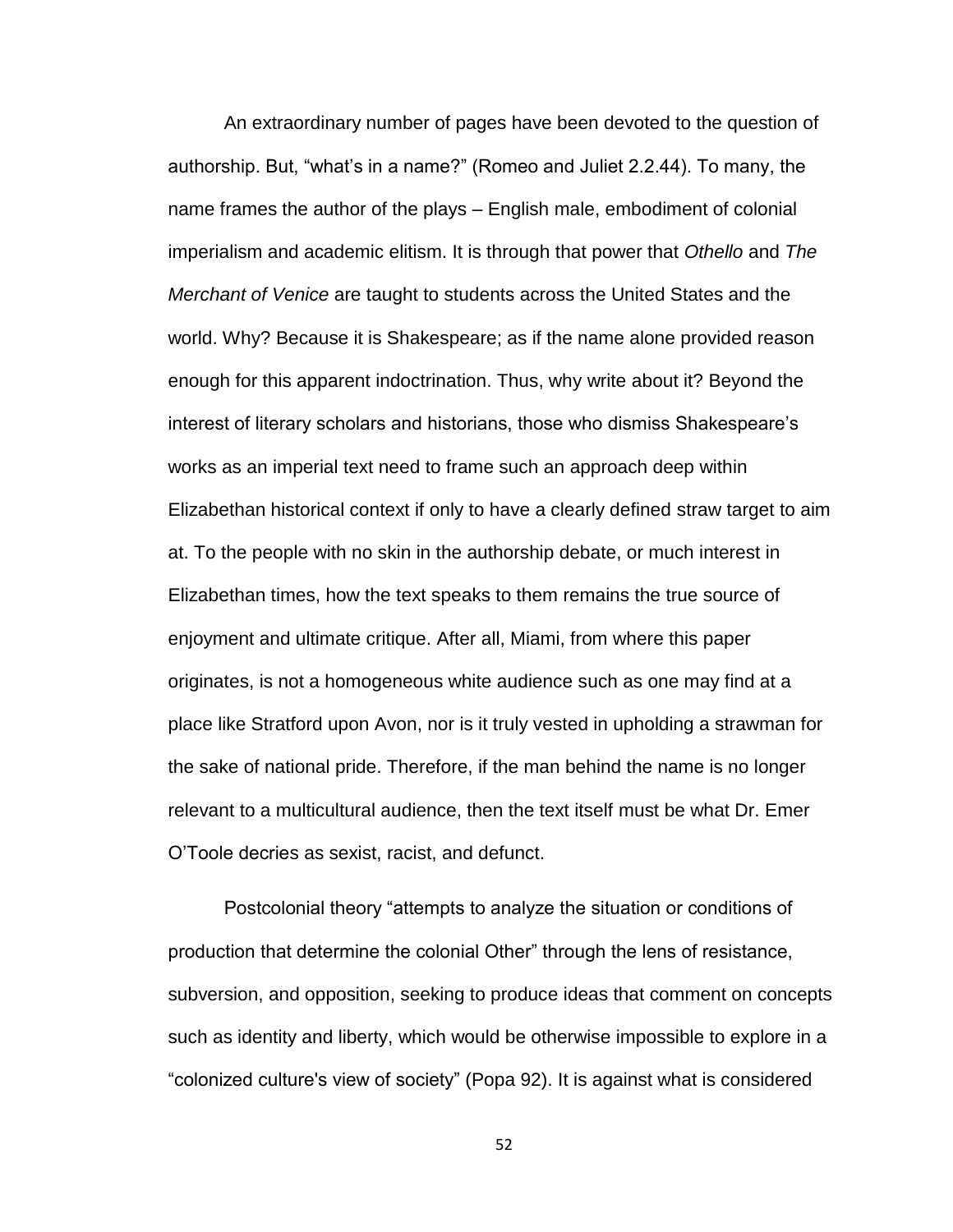imperialist or colonizing texts that this resistance or subversion is largely aimed, texts such as William Shakespeare's plays. Dr. Popa argues that formerly colonized cultures may struggle to develop distinct literatures of their own as a conduit to craft a national identity, and accurately points out that when achieved, this can only be a hybrid identity, given their irrevocable exposure to colonization. This is partly true for many of the groups that reside in multicultural cities like Miami. While they have no lack of distinct literature, as Latin America is fertile with exemplary works, their identity remains a hybrid, a mix of local roots and colonial influence. Dr. Popa's argument becomes precarious when she addresses the recent increased academic interest in the colonial aspects in Shakespearean works through "new perspectives on the author's celebration of the superiority of "civilized races," citing works such as *Othello*, *The Merchant of Venice*, *Antony and Cleopatra*, and *The Tempest* (Popa 93). While there can be no argument that these plays deal with issues of class and race, by accentuating Shakespeare as a playwright who celebrates racial superiority, Dr. Popa's argument becomes partially shallow and agenda driven. The presence of Homi Bhabha and Stuart Hall's concepts in *Othello* and *The Merchant of Venice* foreshadow "issues of hybridity and multiculturalism so typical of today's globalized world" (Maufort 39).

Much of Miami's population is made up of immigrants, exiles, and those who struggle in poverty. Their stories include encounters with racism and economic hardships, often exacerbated by their accent or the color of their skin – the racially mixed, the transnational migrant, the gay household, the prostitute,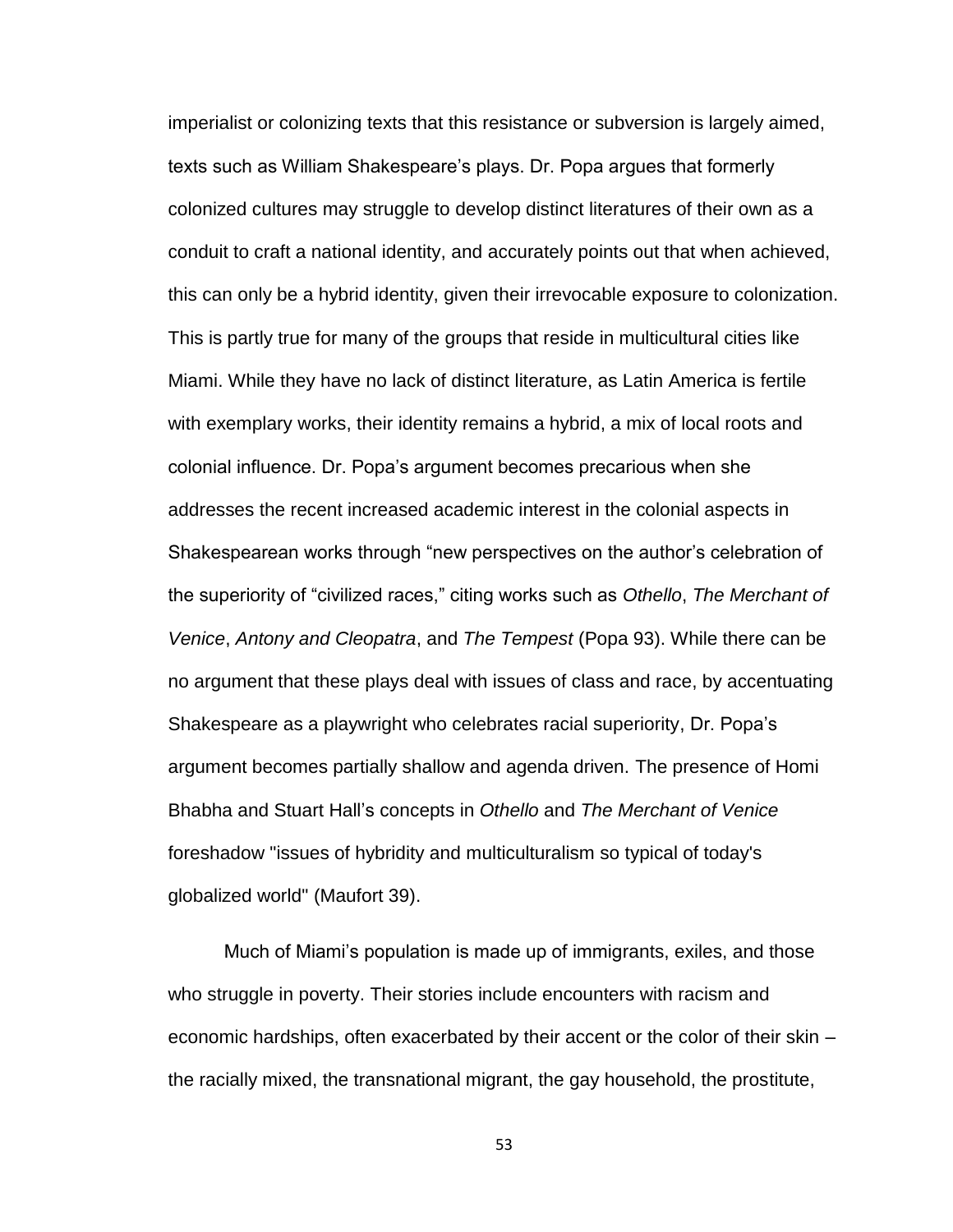the gypsy, the illegal immigrant that "threatens to bring chaos into the social order… provoking primitive fears of annihilation, of the dissolving of boundaries, and the dissolution of identity…" (Sandercock 111). In various ways they embody the experiences of characters like Othello and Shylock – interracial marriage remains here a common yet delicate subject, discrimination due to religion an unspoken reality, and the feeling of dispossession an all too familiar truth. Why then would Miami audiences ever care to attend one of Shakespeare's plays? One of the best answers for this question can be found in places such as Shylock's famous "Hath not a Jew eyes?" speech. What is often dismissed by post-colonial arguments is the humanity that William Shakespeare imbues in those characters that were originally intended to be merely the object of scorn or comedy. Shylock's words sharply declare a universality that is often denied to Shakespeare's works.

Despite abandoning their countries out of fear or extreme poverty, illegal immigrants face a process of dehumanization if found not to be compliant with the structures set by those in power. If those crossing the United States borders are not experiencing the right type of fear, the right type of persecution, or suffer the right type of necessity, they are not compliant, and therefore mercy cannot be extended to them. Thus, the mercy Portia is asking of Shylock in exchange for accepting his humanity is that of compliance: non-compliance is then illustrated by how Portia proceeds to strip Shylock out of everything, even up to the point of having him beg for his life. Such is the consequence of non-compliance –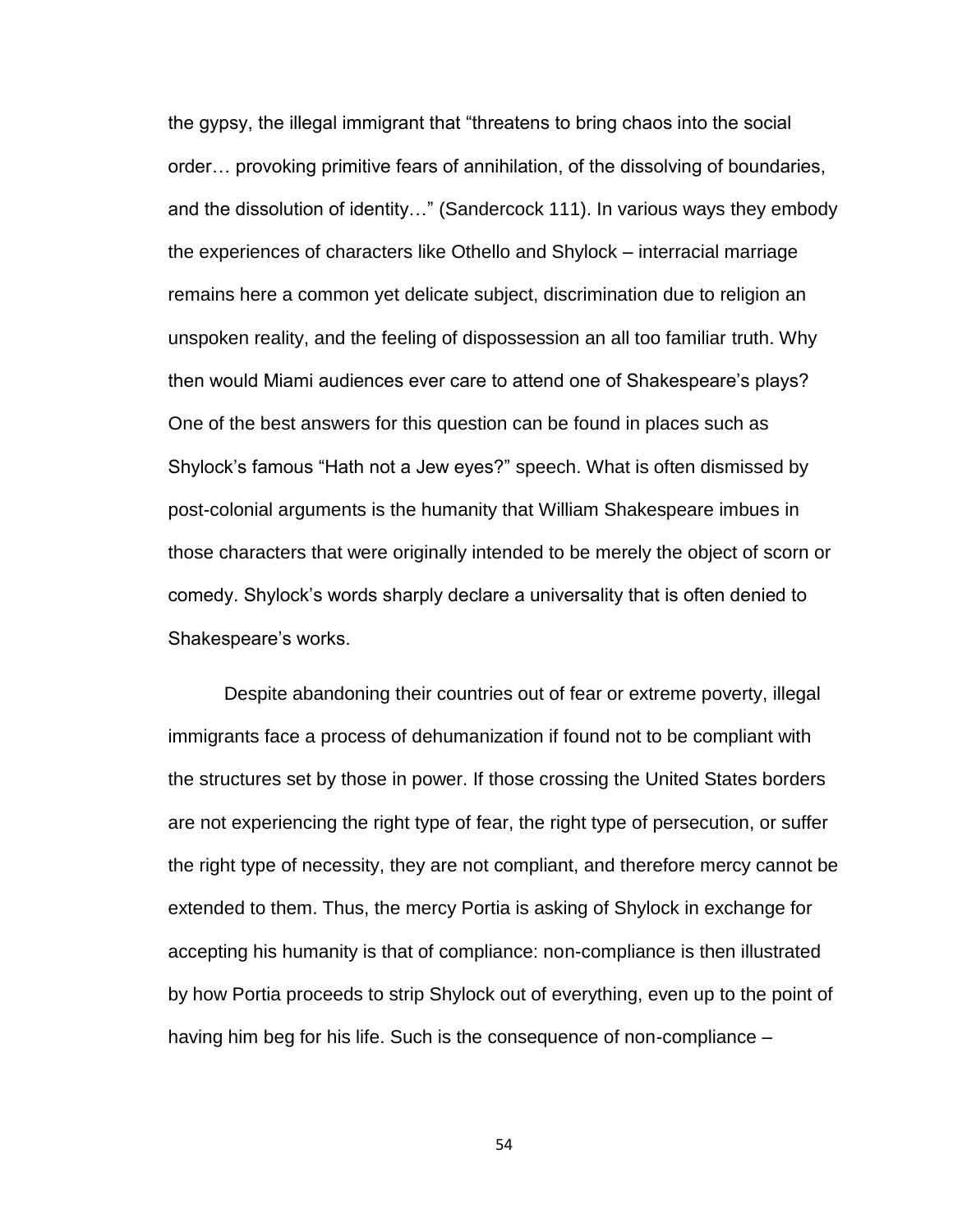children separated from their parents, underpaid and overworked jobs, and deportations often for the smallest of errors.

Generations of those who inhabit places like Miami have experienced othering both in their home countries and wherever they have migrated to. Given Miami's large Jewish community, some may argue that they would find offensive any production of *The Merchant of Venice*. But such objections ought to be questioned, as the play illustrates a mistreatment that should not be forgotten, and Shylock's plight is palpable to the audience, not as the pain of a cartoon-like construct, but as the suffering of a human.

In the current political climate, the nationalist call for an endemic American identity based on fictitious racial constructs can be found lurking everywhere, in the lines of those who pretend to have some claim to normalcy, or overtly displayed in events such as the Virginia Unite the Right rally in August 2017. In past decades minority groups have endured an increased level of reactionary rejection by those who feel their identity and cultural purity was threatened. This is not only evident within the United States, but also through the resurgence of extreme-right movements throughout Europe, Asia, and Latin America; these have translated into a rejection of Islam as an acceptable religion, a resistance against embracing same-sex marriage as a normal family structure, and an aversion against immigration in general. Multiculturalism is seen by many as a threat to national identities; a concern that often drags moderate thinkers towards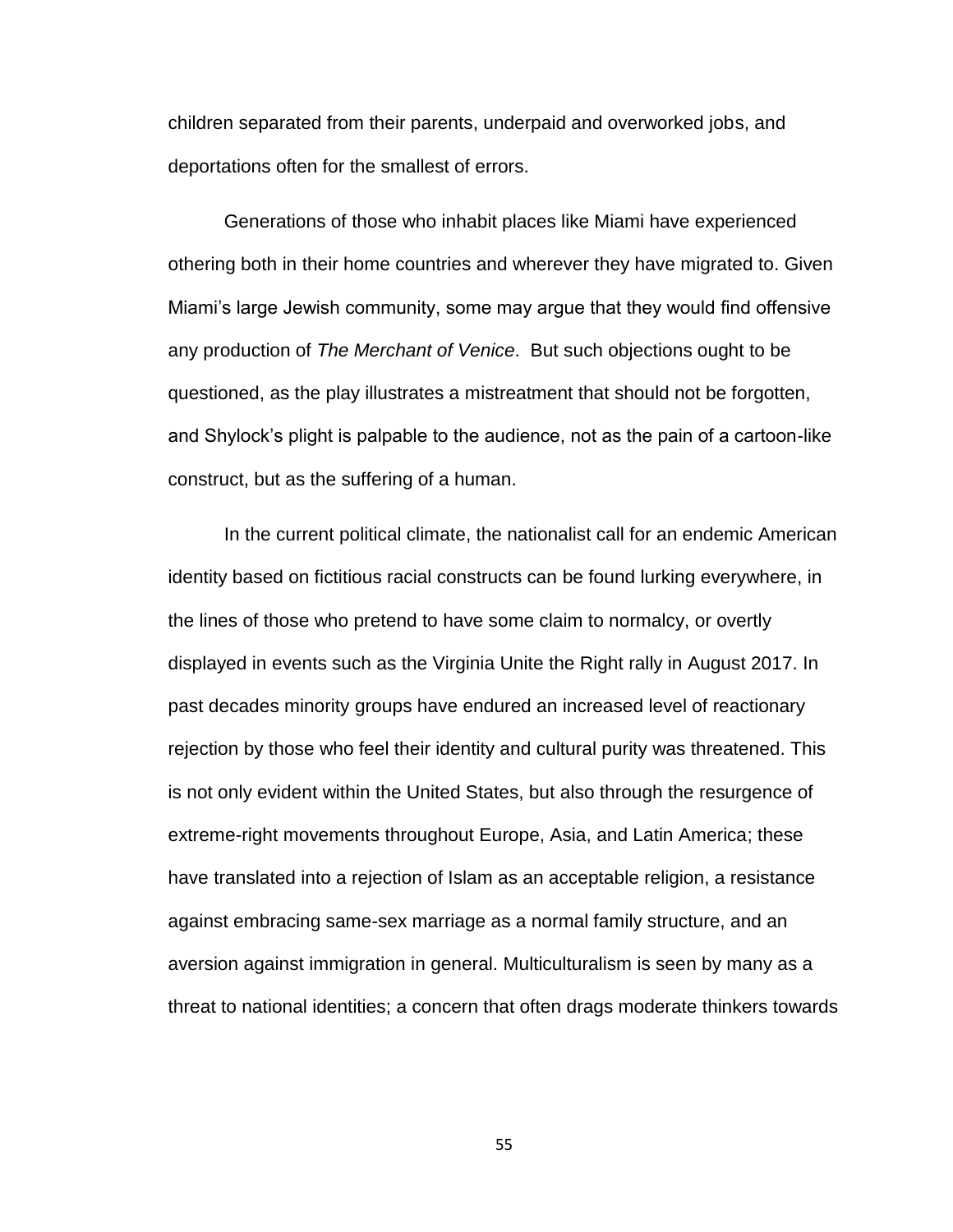more extreme philosophies out of fear, and allows populist movements to gain first a foothold, then power.

The plays comment on the social reality that many experience, revealing the *other* within society; they do not exult in the superiority of a dominant group, but instead reveal the ugliness of the process. Some may argue that Shakespeare's works do not go far enough in their critique, thus entrenching the works in a distant past unaware of the *other*'s plight. Yet, while there is a need for contemporary literature that aggressively tackles social issues, there is also room on the stage for plays such as *The Merchant of Venice*, where *othering* takes place, and victims that audiences can relate to end up dehumanized and destroyed, for such is often the nature of reality. Thus, William Shakespeare is *of* Miami, "of here and everywhere." His works remain relevant to social issues and universal towards the human condition.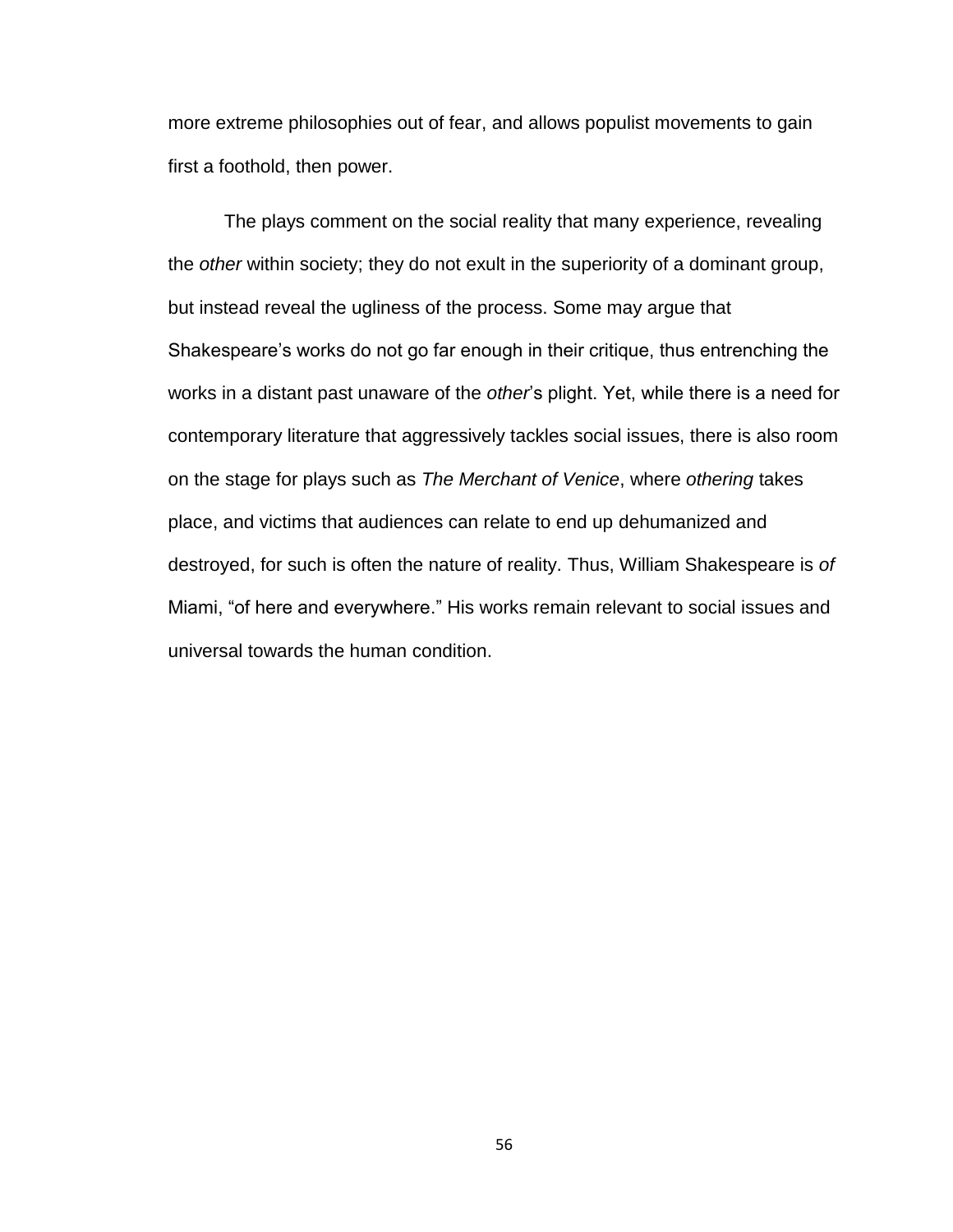### Works Cited

- Bartels, Emily C. "The "stranger of here and everywhere": Othello and the Moor of Venice." Bartels, Emily C. *Speaking of the Moor - From "Alcazar" to "Othello"*. University of Pennsylvania Press, 2008. pp. 155-190. Electronic. <https://www.jstor.org/stable/j.ctt3fhngc.10>.
- Barthes, Roland. *Mythologies*. New York: The Noonday Press, 1972. Print.
- Busia, Abena P.A. *Testimonies of Exile*. New Jersey: Africa World Press, 1990. Print.
- Byrne, Philippa. *Why were the Jews expelled from England in 1290?* Oxford, 2017. Electronic. <https://www.history.ox.ac.uk/::ognode-62416::/files/teaching-resources-expulsion-jews>.
- Cinthio, Giraldi. *The Moor of Venice*. Trans. J. E. Taylor. Ontario, 2000. Electronic. <http://www.yorku.ca/inpar/cinthio\_moor\_taylor.pdf>.
- Conrad, Jospeh. *Victory*. Global Grey, 2018. Electronic. <https://www.globalgreyebooks.com/victory-ebook.html>.
- Derrida, Jacques. *Of Hospitality*. Trans. Rachel Bowlby. Standord: Stanford University Press, 2000. Electronic.
- Derrida, Jacques. Politics and Friendship A Discussion with Jacques Derrida. with Geoffrey Bennington. University of Sussex: Centre for Modern French Thought. 1 December 1997. Electronic.
- Dewes, Sir Sidmonds, ed. *A Compleat Journal of the Votes, Speeches and Debates, both of the House of Lords and House of Commons*. London: Paul Bowes, 1693. Electronic.
- Easthope, Antony. "Homi Bhabha, Hybritidy and Identity, or Derrida versus Lacan." *Hungarian Journal of English and American Studies (HJEAS)* Vil. 4.No. 1/2 (1998): pp. 145-151. Electronic. <https://www.jstor.org/stable/41273996>.
- Grossberg, Lawrence. *Questions of Cultural Identity*. Ed. Stuart Hall and Paul du Gay. SAGE Publications Ltd, 1996. Print.
- Hall, Stuart. "Cultural Identity and Diaspora." *International Migration Review 2* (January 1990): pp. 222-37. Electronic. <http://www.rlwclarke.net/Theory/SourcesPrimary/HallCulturalIdentityandD iaspora.pdf>.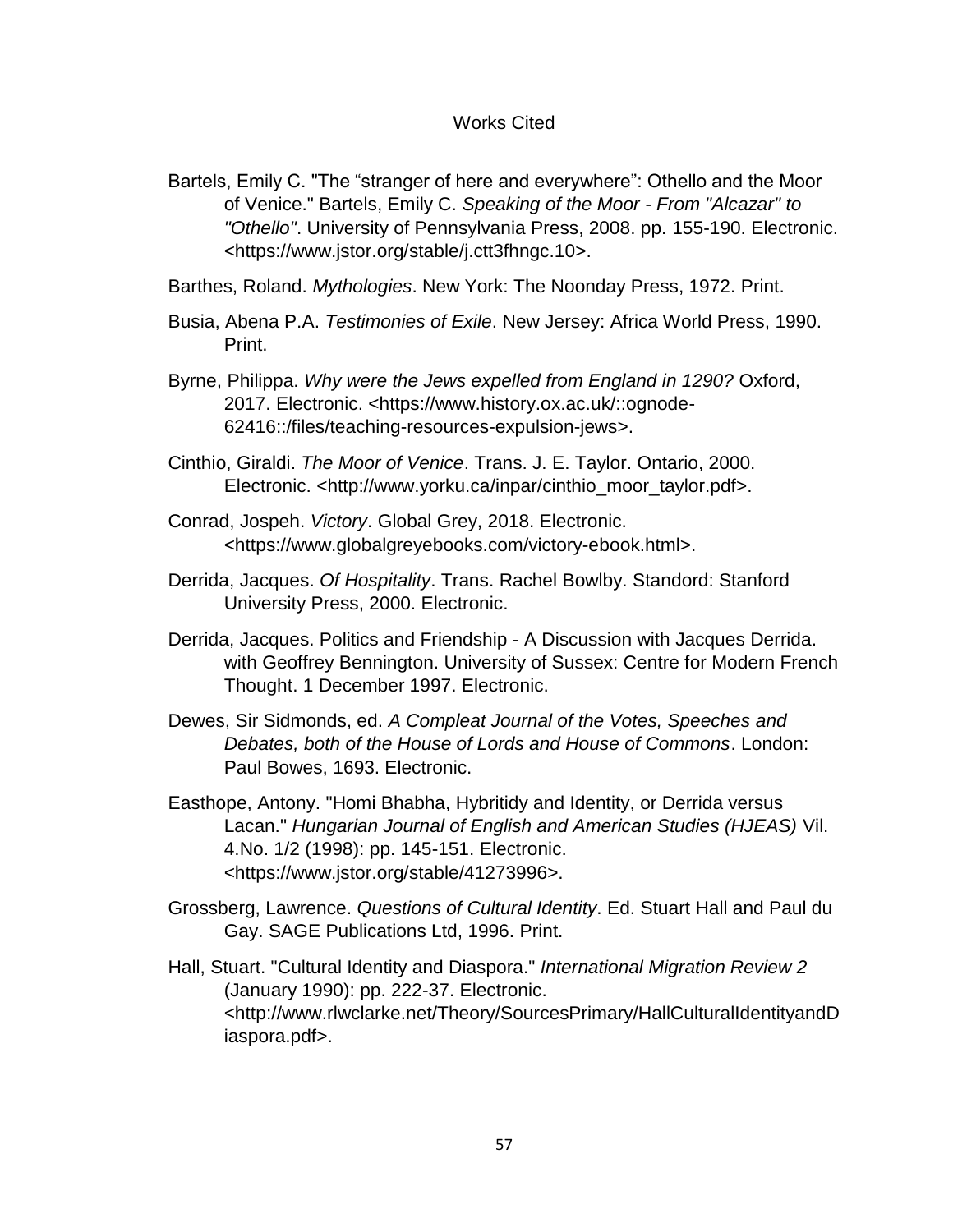- Heilman, Robert B. *Magic in the Web: Action and Language in Othello*. Praeger, 1977. Print.
- Hogan, Patrick C. ""Othello", Racism, and Despair." *CLA Journal* (1998): pp. 431- 451. Electronic. <https://www.jstor.org/stable/44323165>.
- Kant, Immanuel. *Perpetual Peace, A Philosophical Essay*. London: George Allen & Unwin LTD, 1795. Electronic.
- Karakayali, Nedim. "The Uses of the Stranger: Circulation, Arbitration, Secrecy, and Dirt." *Sage Journals* (2006): pp. 312-330. Electronic. <http://citeseerx.ist.psu.edu/viewdoc/download?doi=10.1.1.890.7527&rep =rep1&type=pdf>.
- Kaufmann, Miranda. *Black Tudors: The Untold Story*. Oneworld Publications, 2017. Print. <http://www.mirandakaufmann.com/uploads/1/2/2/5/12258270/bbchmblac ktudors.pdf>.
- Kundera, Milan. *Ignorance*. Harper Perenial, 2003. Print.
- Lupton, Julia Reinhard. "Phenomenology and Hospitality: Macbeth's "Martlets: Shakespearean Phenomenologies of Hospitality." *Criticism* (Summer 2012): pp. 365-376. Electronic. <https://www.jstor.org/stable/23267667>.
- Maclaren, Kym. "Intimacy as Transgression and the Problem of Freedom." *Puncta Journal of Critical Phenomenology* (2018): pp. 18-40. Electronic. <http://journals.oregondigital.org/index.php/pjcp/article/view/PJCP.v1i1.3/4 432>.
- Maufort, Marc. "Performing Europe's 'Others:' Towards a Postcolonial Reinterpretation of the Shakespeare Canon." *Europa zwischen Fiktion und Realpolitik/L'Europe - fictions et réalités*. Ed. Roland Marti and Henri Vogt. Transcript Verlag, 2010. pp. 35-52. Electronic. <https://www.jstor.org/stable/j.ctv1fxjdn.5>.
- O'Toole, Emer. "Shakespeare, universal? No, it's Cultural Imperialism." *The Guardian* 21 May 2012. Electronic.
- Popa, Alina. "Post-Colonialism in Shakespeare's Works." *Annals of the Constantin Brâncuși* Issue 4 (2013): 92.
- Raffoul, François. "The Subject of the Welcome: On Jacques Derrida's Adieu a Emmanuel Levinas." *Symposium*. Stanislaus: California State University, 1998. pp. 212-222. Electronic. <https://www.artsrn.ualberta.ca/symposium/files/original/72670ea211748e 23c49a337e21d99b78.PDF>.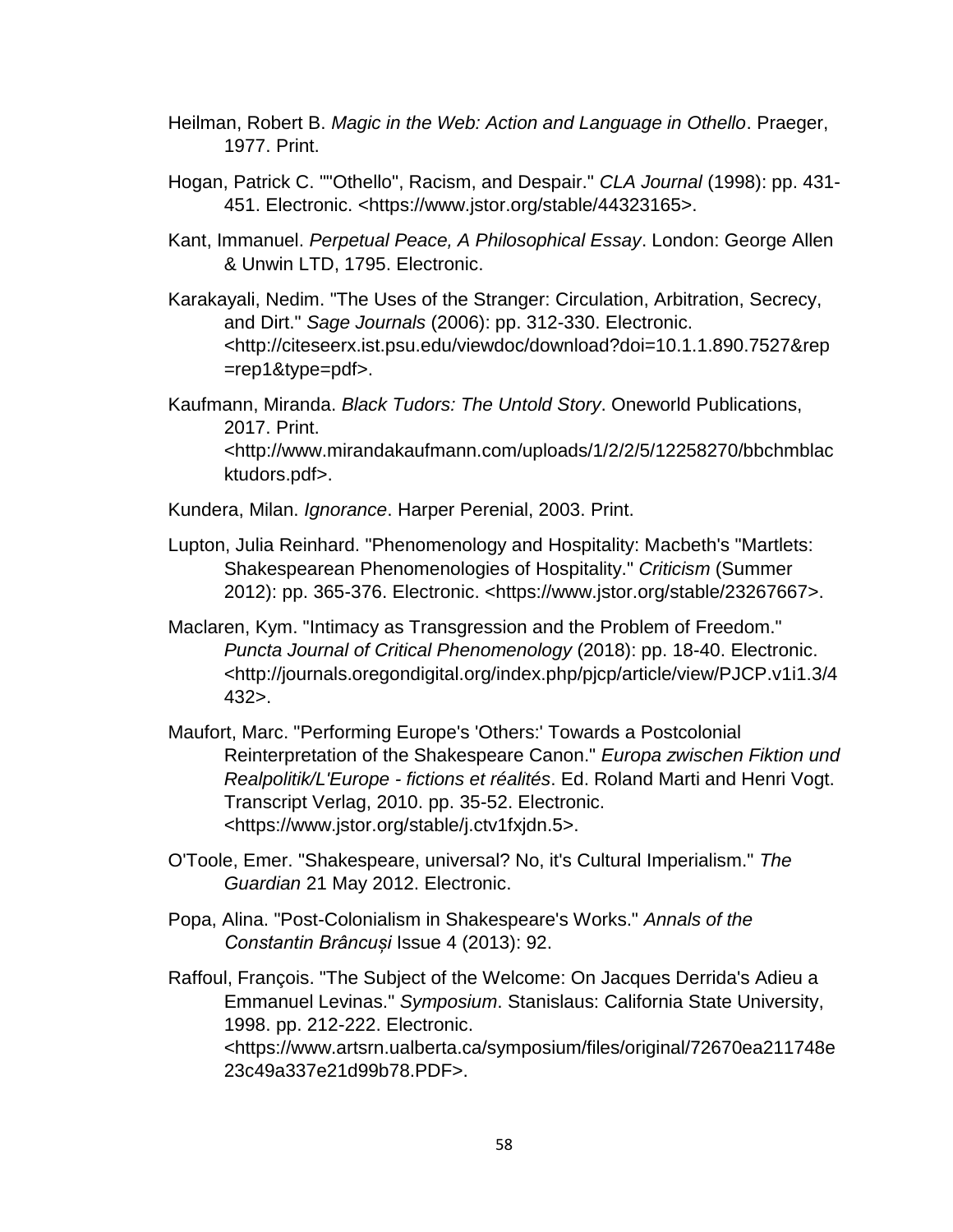- Ryan, Kiernan. *Shakespeare's Universality: Here's Fine Revolution*. Bloomsbury - The Arden Shakespeare, 2015. Print.
- Salamon, Gayle. "What's Critical About Critical Phenomenology." *PUNCTA Journal of Critical Phenomenology* (2019): pp. 8-17. Electronic.
- Sandercock, Leonie. *Cosmopolis II: Mongrel Cities of the 21st Century*. Continuum, 2003. Print.
- Schott, Robin May. "Kant and Arendt on Hospitality." *Jahrbuch für Recht und Ethik / Annual Review of Law and Ethics* (2009): pp. 183-194. Electronic. <https://www.jstor.org/stable/43593976>.
- Shakespeare, William. *Othello*. *The Complete Pelican Shakespeare*. Ed. Russ McDonald. Penguin Books, 2002. 1392-1444. Print.
- Shakespeare, William. *The Merchant of Venice*. *The Complete Pelican Shakespeare*. Ed. A. R. Braunmuller. Penguin Books, 2002. 285-323. Print.
- Simmel, Georg. "On Individual." *Georg Simmel on Individuality and Social Forms*. Ed. Donald N. Levine. Chicago an dLondon: The University of Chicago Press, 1971. pp. 143-149. Electronic. <http://www.dartmouth.edu/~germ43/pdfs/simmel\_stranger.pdf>.
- Smith, Ian. "Barbarian Errors: Performing Race in Early Modern England." *Shakespeare Quarterly* (Summer, 1998): pp.168-186. Electronic. <https://www.jstor.org/stable/2902299>.
- Solzhenitsyn, Alexander. *One Day in the Life of Ivan Denisovich*. Signet, 2008.
- Stewart, Patrick. *RSC Playing Shakespeare Vo. 9 - Exploring a Character* John Barton. 1984. Electronic.
- Still, Judith. "Introduction to the question of hospitality: ethics and politics." *Derrida and Hospitality*. Edinburgh University Press, 2010. pp. 1-50. Electronic. <http://www.jstor.org/stable/10.3366/j.ctt1r20fq.5>.
- Suchet, David. *RSC Playing Shakespeare Vo. 9 - Exploring a Character* John Barton. 1984. Electronic.
- Thomas, William. "The libertee of straungers." *The historie of Italie*. Ann Arbor, MI ; Oxford (UK), 1549. Electronic. <http://name.umdl.umich.edu/A13726.0001.001>.
- Tretiak, Adrew. "The Merchant of Venice and the "Alien" Question." *The Review of English Studies* Vol. 5.No. 20 (1929): pp. 402-409. Electronic. <https://www.jstor.org/stable/508234>.